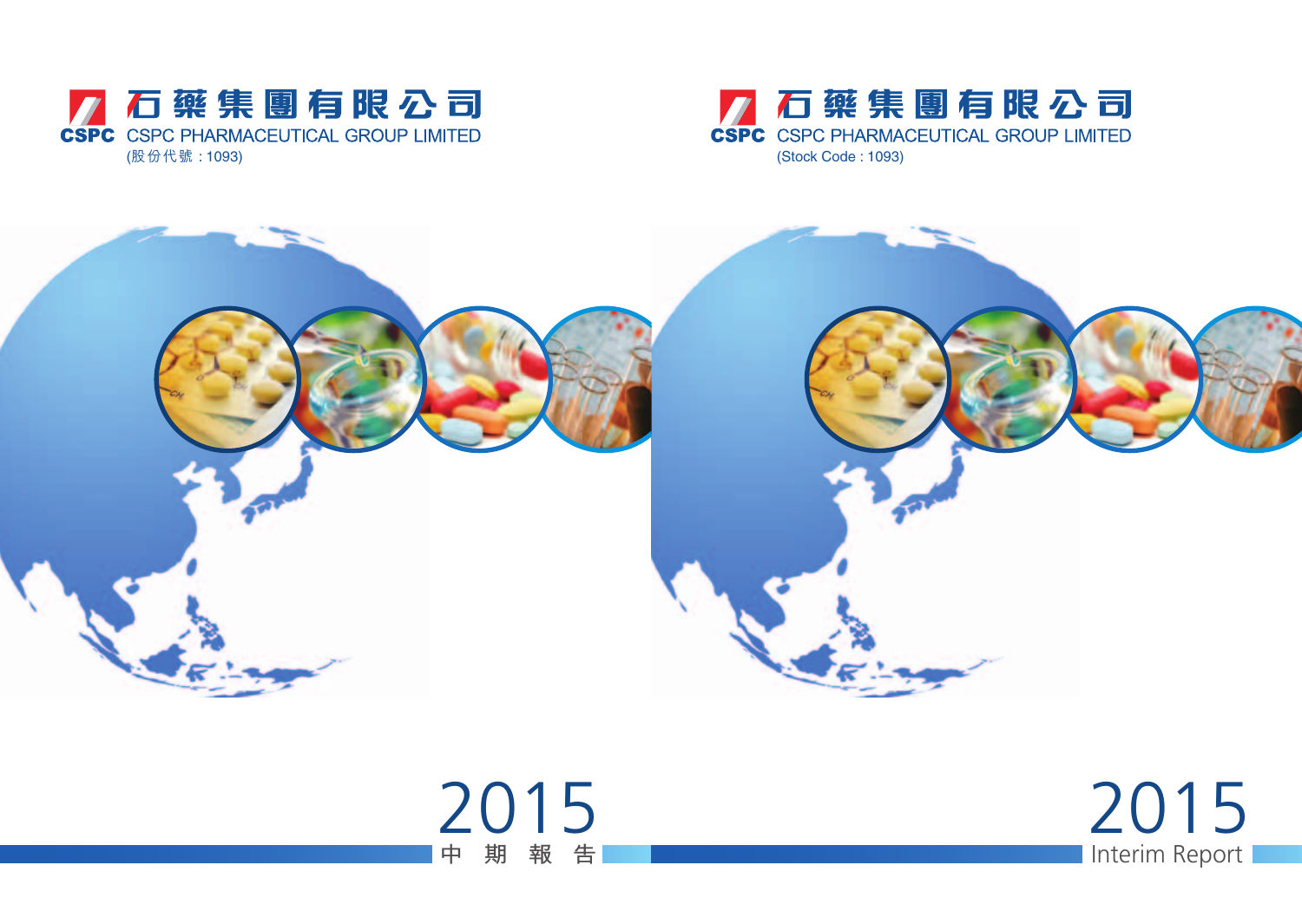| <b>CONTENTS</b>                                                                      | PAGE(S) |
|--------------------------------------------------------------------------------------|---------|
| <b>CORPORATE INFORMATION</b>                                                         | 2       |
| MANAGEMENT DISCUSSION AND ANALYSIS                                                   | 3       |
| REPORT ON REVIEW OF CONDENSED CONSOLIDATED FINANCIAL STATEMENTS                      | 11      |
| CONDENSED CONSOLIDATED STATEMENT OF PROFIT OR LOSS AND<br>OTHER COMPREHENSIVE INCOME | 13      |
| CONDENSED CONSOLIDATED STATEMENT OF FINANCIAL POSITION                               | 15      |
| CONDENSED CONSOLIDATED STATEMENT OF CHANGES IN EQUITY                                | 17      |
| CONDENSED CONSOLIDATED STATEMENT OF CASH FLOWS                                       | 19      |
| NOTES TO THE CONDENSED CONSOLIDATED FINANCIAL STATEMENTS                             | 20      |
| OTHER INFORMATION                                                                    | 39      |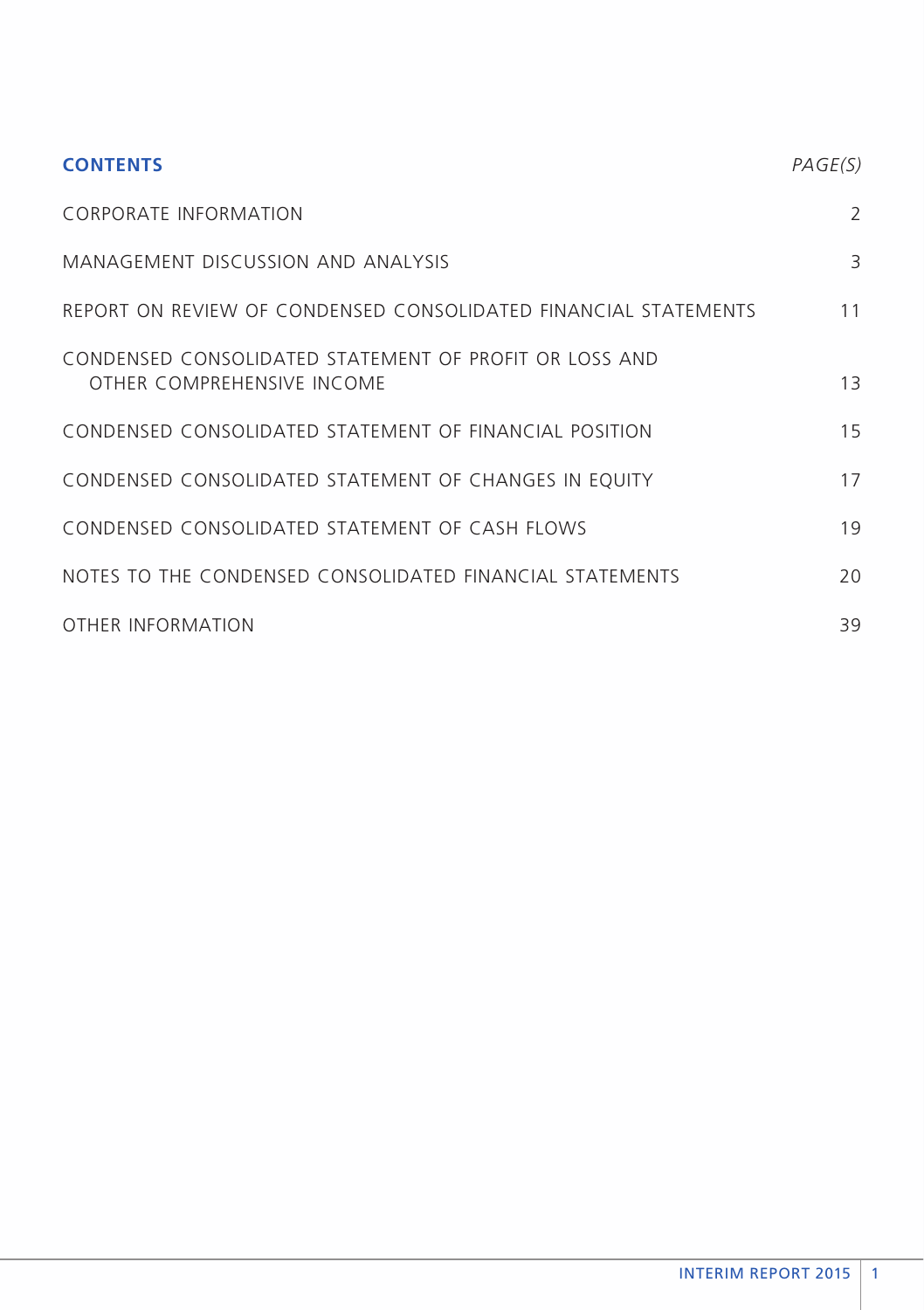### **Corporate Information**

### **Board of Directors**

#### *Executive Directors*

CAI Dongchen *(Chairman and CEO)* FENG Zhenying CHAK Kin Man PAN Weidong WANG Shunlong WANG Huaiyu LU Jianmin WANG Zhenguo WANG Jinxu

### *Non-executive Director*

LEE Ka Sze, Carmelo

#### *Independent Non-executive Directors*

CHAN Siu Keung, Leonard WANG Bo LO Yuk Lam YU Jinming CHEN Shilin

### **Committees**

### *Audit Committee*

CHAN Siu Keung, Leonard *(Chairman)* LEE Ka Sze, Carmelo WANG Bo

## *Nomination Committee*

CAI Dongchen *(Chairman)* CHAN Siu Keung, Leonard LO Yuk Lam

### *Remuneration Committee*

CHAN Siu Keung, Leonard *(Chairman)* LEE Ka Sze, Carmelo WANG Bo

#### **Legal Advisers**

Woo, Kwan, Lee & Lo

#### **Auditor**

Deloitte Touche Tohmatsu

### **Company Secretary**

LEE Ka Sze, Carmelo

#### **Authorised Representatives**

CHAK Kin Man PAN Weidong

### **Registered Office**

Suite 3206 Central Plaza 18 Harbour Road Wan Chai Hong Kong

### **Share Registrar and Transfer Office**

Tricor Secretaries Limited Level 22 Hopewell Centre 183 Queen's Road East Hong Kong

#### **Website**

www.cspc.com.hk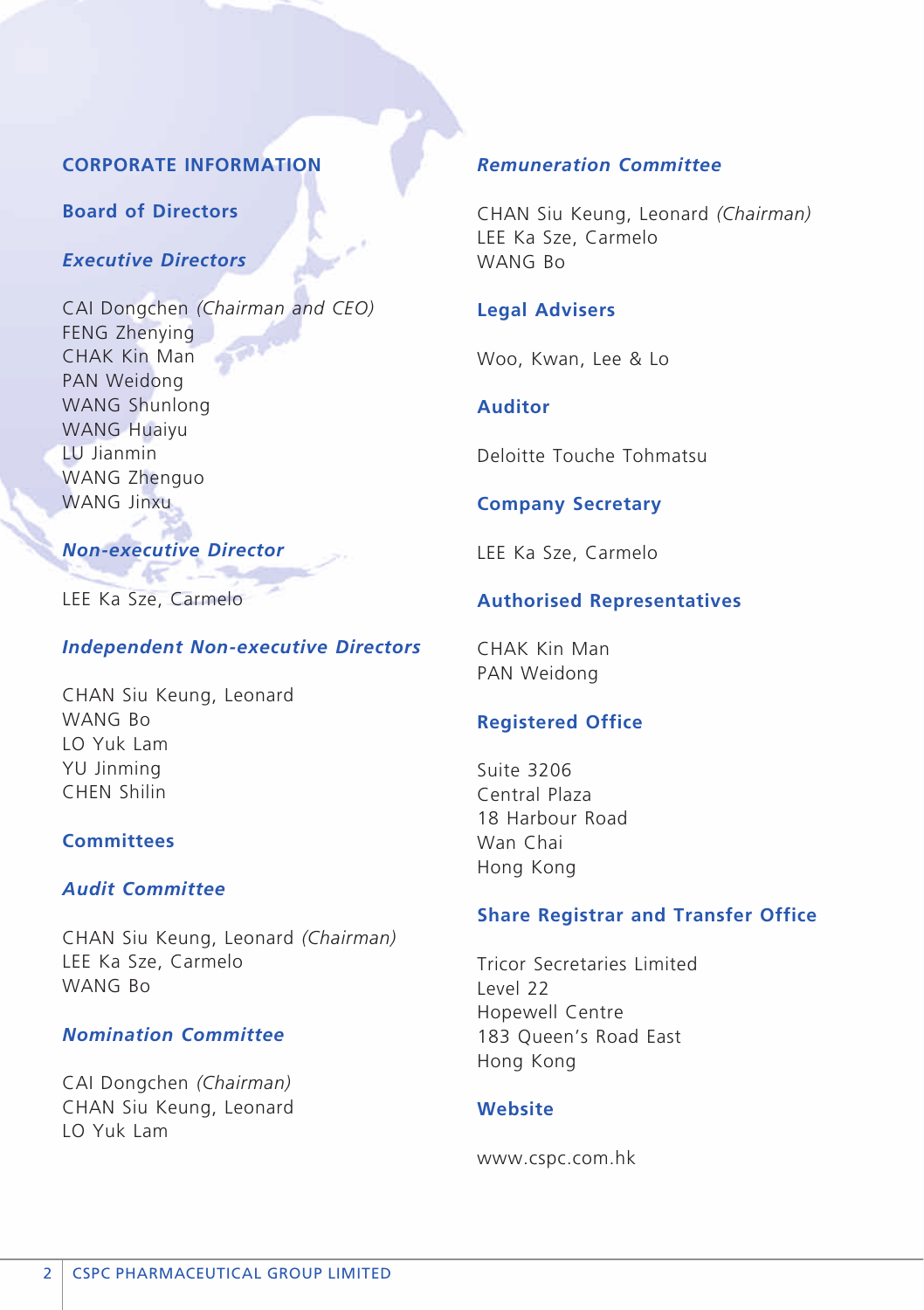### **MANAGEMENT DISCUSSION AND ANALYSIS**

### **Results**

For the first half of 2015, the Group recorded sales revenue of approximately HK\$5,730 million and profit attributable to shareholders of approximately HK\$822 million, representing an increase of 7.3% and 36.9% over the same period of last year respectively.

### **Finished Drug Business**

### *Innovative Drug Products*

During the first half of 2015, the innovative drug business maintained strong growth momentum, with continuous expansion of market share and a stronger presence and coverage in the high-end market. The Group also achieved some progress in expanding into the mid-tier market. Sales revenue for the period reached approximately HK\$1,768 million, representing a 36% growth over the same period of last year.

In the first half of 2015, the General Office of the State Council of the People's Republic of China issued the "Guidance Opinion on Improvement of Centralized Procurement of Drugs by Public Hospitals" and the National Health and Family Planning Commission of the People's Republic of China issued the "Circular on Implementing the Guidance Opinion on Improvement of Centralized Procurement of Drugs by Public Hospitals". It is expected that most provinces and cities in China will initiate the drug tender process in the second half of the year, creating opportunities for NBP injection and other innovative drug products to expand sales in the hospitals. The Group will strive to ensure that its innovative drug products can win the tenders at reasonable prices in order to expand market coverage and to drive rapid and sustainable growth. The Group will also further improve its expert network and increase its efforts in academic-based promotion, so as to strengthen the market position of its innovative drug products in the respective therapeutic sector.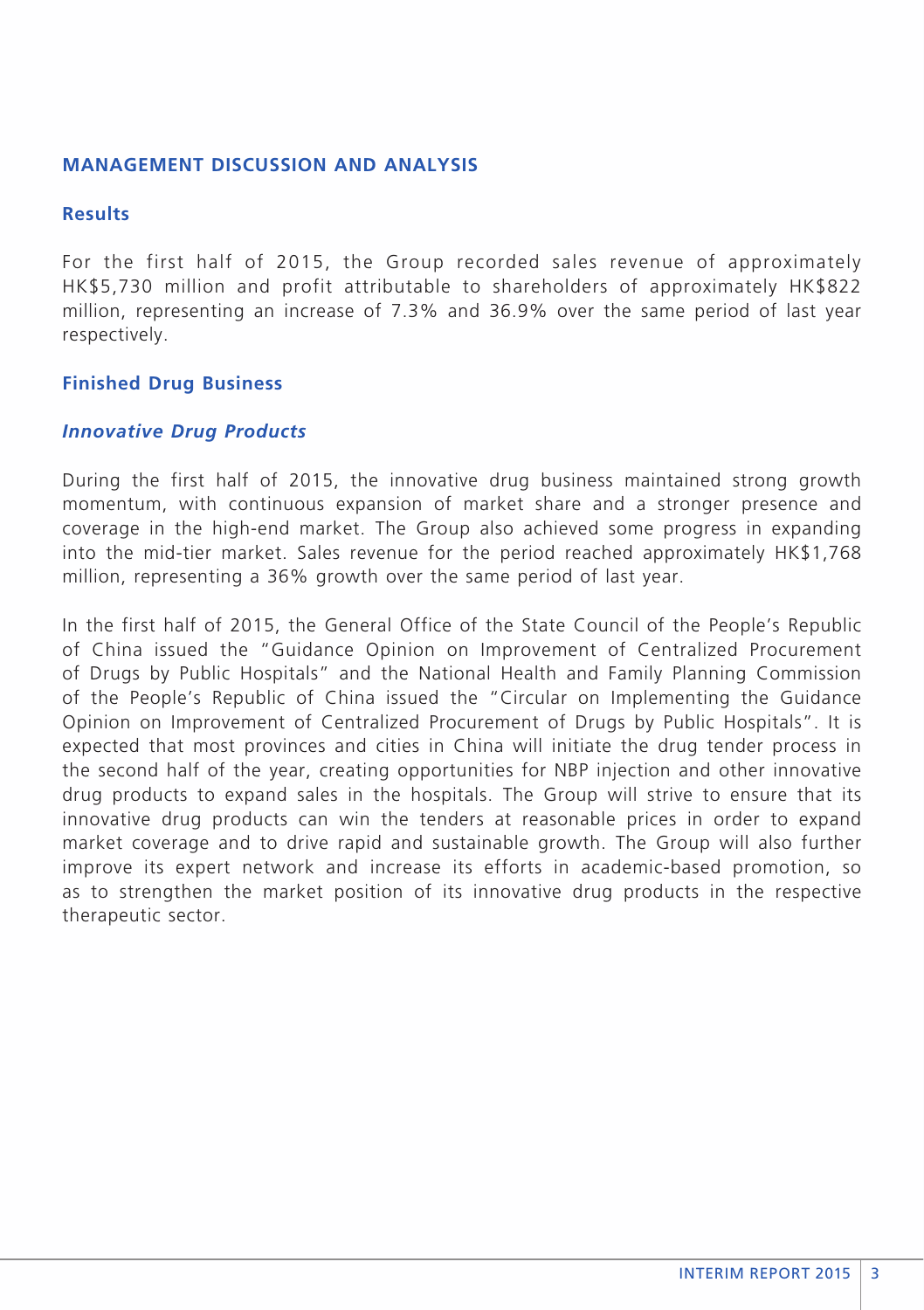**Finished Drug Business** *(Continued)*

# *Innovative Drug Products (Continued)*

Following is an overview of the Group's major innovative drug products:

#### *"NBP"*

"NBP" series is a Class I new drug in China and is also a patent-protected exclusive product. Its major ingredient is butylphthalide, and the drug is mainly used for the treatment of acute ischemic stroke. Its soft capsule and injection forms were launched in 2005 and 2010, respectively. This product has been awarded the State Science and Technology Progress Award (Second Class), Golden Award for Outstanding Chinese Patented Invention and China Grand Awards for Industry. "NBP" is a recommended drug in the "Guidelines for Cerebrovascular Disease Prevention and Treatment in China" and the "Guidelines for Acute Ischemic Stroke Treatment in China 2010". In the first half of this year, "NBP" was once again listed as a recommended drug on the "Guidelines for Acute Ischemic Stroke Treatment in China 2014" with more explicit description about the safety, efficacy and recommendation levels. Currently, "NBP" is one of the fastest growing products for the treatment of acute ischemic stroke and is also a blockbuster innovative drug of the Group.

### *"Oulaining"*

"Oulaining" series is available in the forms of capsule and lyophilized powder injection. Its major ingredient is oxiracetam, and the drug is mainly used for the treatment of mild to moderate memory and mental impairment resulting from vascular dementia, senile dementia and brain trauma. It has a broad range of clinical indications with huge market potentials. "Oulaining" lyophilized powder injection is currently an exclusive preparation form in China, and has been awarded the Hebei Province Science and Technology Progress Award (First Class). Currently, "Oulaining" is the number one brand among the oxiracetam products in the market. The Group will continuously increase its efforts in academic-based promotion and building its expert network with a view to further developing "Oulaining" as a leading brand in the neurology therapeutic area.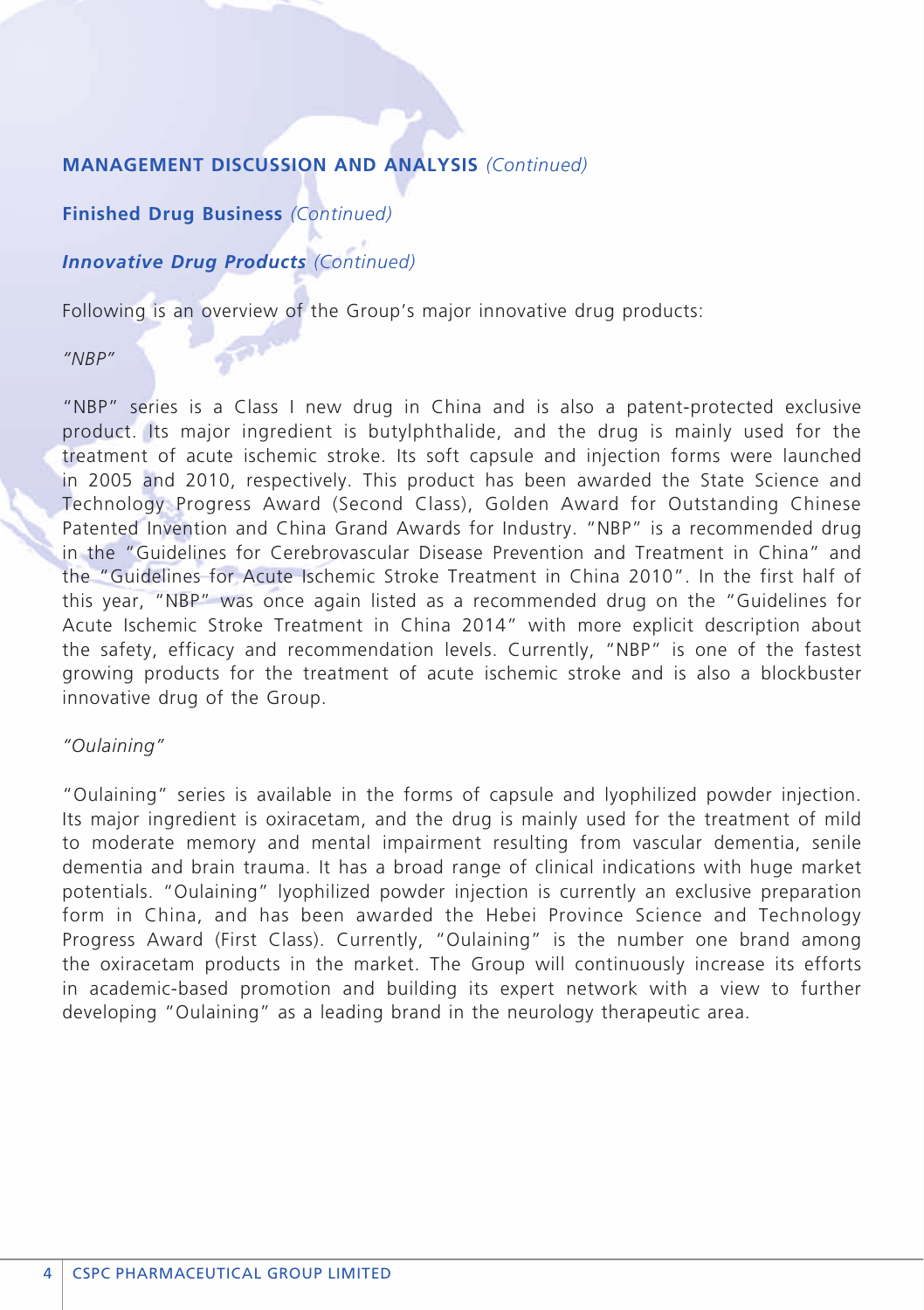## **Finished Drug Business** *(Continued)*

### *Innovative Drug Products (Continued)*

### *"Xuanning"*

"Xuanning" series is available in the forms of tablet and dispersible tablet. Its major ingredient is maleate levamlodipine, and the drug is mainly used for the treatment of hypertension and angina pectoris. The product has been awarded the State Technological Invention Award (Second Class). After years of market development, "Xuanning" has grown into a major brand among hypertension drugs in China and a leading brand among the domestic players. With its popularity and reputation, "Xuanning" has the prerequisites to further realize its potentials.

#### *"Duomeisu"*

"Duomeisu" (Doxorubicin hydrochloride liposome injection) is used as a first-line chemotherapy drug for the treatment of lymphoma, multiple myeloma, ovarian cancer and breast cancer. This product can also be used as a second-line chemotherapy drug for treating patients with improving progress of AIDS-related Kaposi's sarcoma. In addition, it can be used in patients who cannot tolerate using a combination of two or more of the following drugs: vincristine, bleomycin and doxorubicin (or any anthracycline antibiotics). In January 2015, the China Food and Drug Administration ("CFDA") approved to extend the expiry period of "Duomeisu" to 36 months, longer than that of the original drug and other domestic brands. Moreover, "Duomeisu"'s patented nano-extrusion technique can make the particle size of the liposome more consistent so to ensure the target enrichment effect of the liposomal drug. Market coverage of this product currently reaches 345 hospitals.

### *"Jinyouli"*

"Jinyouli" (PEG-rhGCSF injection) is the first long-acting growth factor drug in China. This product is a long-acting white blood cell booster used for the prevention of leucopenia and infection induced by chemotherapy. Market coverage of this product currently reaches 245 hospitals.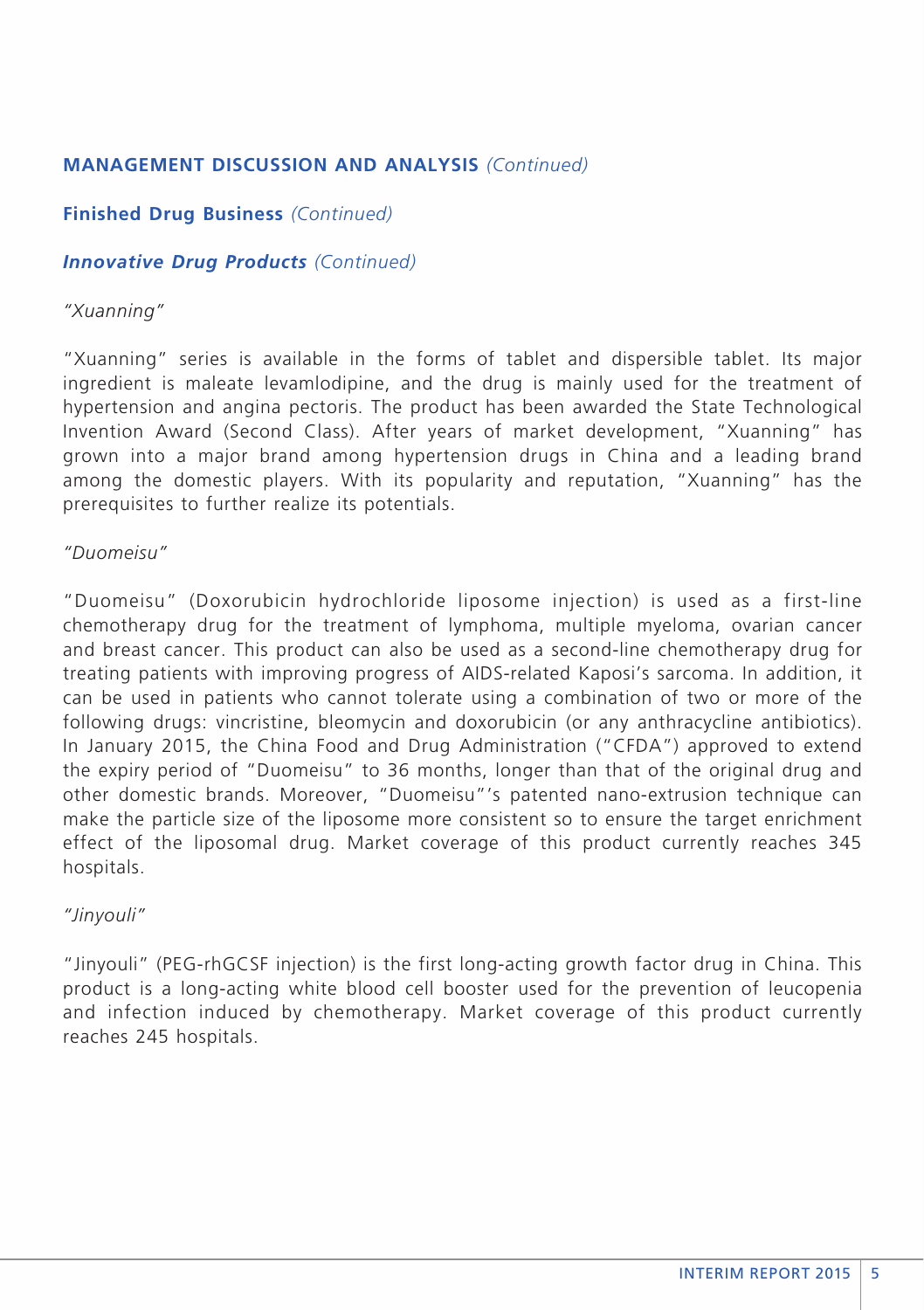**Finished Drug Business** *(Continued)*

# *Innovative Drug Products (Continued)*

### *"Ailineng"*

"Ailineng" (Elemene injection) is a drug mainly used for the treatment of nerve glioma and brain metastases, and adjuvant treatment of malignant pleural and peritoneal effusion. Its unique liquid injection form has obtained patent in China. Market coverage of this product currently reaches 212 hospitals.

# *"Nuolining"*

"Nuolining" (Imatinib mesylate tablet) is mainly used for the treatment of Philadelphia chromosome-positive chronic myelocytic leukemia (Ph+CML) and Philadelphia chromosome-positive acute lymphoblastic leukemia (Ph+ALL). "Nuolining" is manufactured following high quality control standards resulting in products with high purity and quality stability. Since its market launch in March 2015, market coverage of "Nuolining" has reached 64 hospitals in 24 provinces and cities.

With the progress of academic-based promotion and further enhancement of market recognition, "Duomeisu", "Jinyouli", "Ailineng" and "Nuolining" have effectively expanded their market coverage and won tender in a number of provinces and cities, supporting continuous satisfying growth.

In addition, the Group has some other oncology drugs under research and development, among which "bortezomib injection" has been submitted for production approval and is expected to receive the production approval in 2016. "Bortezomib injection" is used for the treatment of multiple myeloma. "Paclitaxel injection (albumin-bound)" has been submitted for clinical trial and is expected to receive the clinical trial approval in the near term.

#### *Common Generic Drug Products*

During the period, the Group continued to enhance its common generic drug product portfolio and establish its sales channels, and also cooperated with pharmacy chains in China to further explore market potentials. This results in satisfactory growth with improved profitability. The current key focus is to identify products with higher gross margins and find appropriate sales partners to gradually amplify the results. On the other hand, the Group will study and keep abreast of the policies related to essential drugs and low-priced drugs in order to grasp the market opportunities in these areas.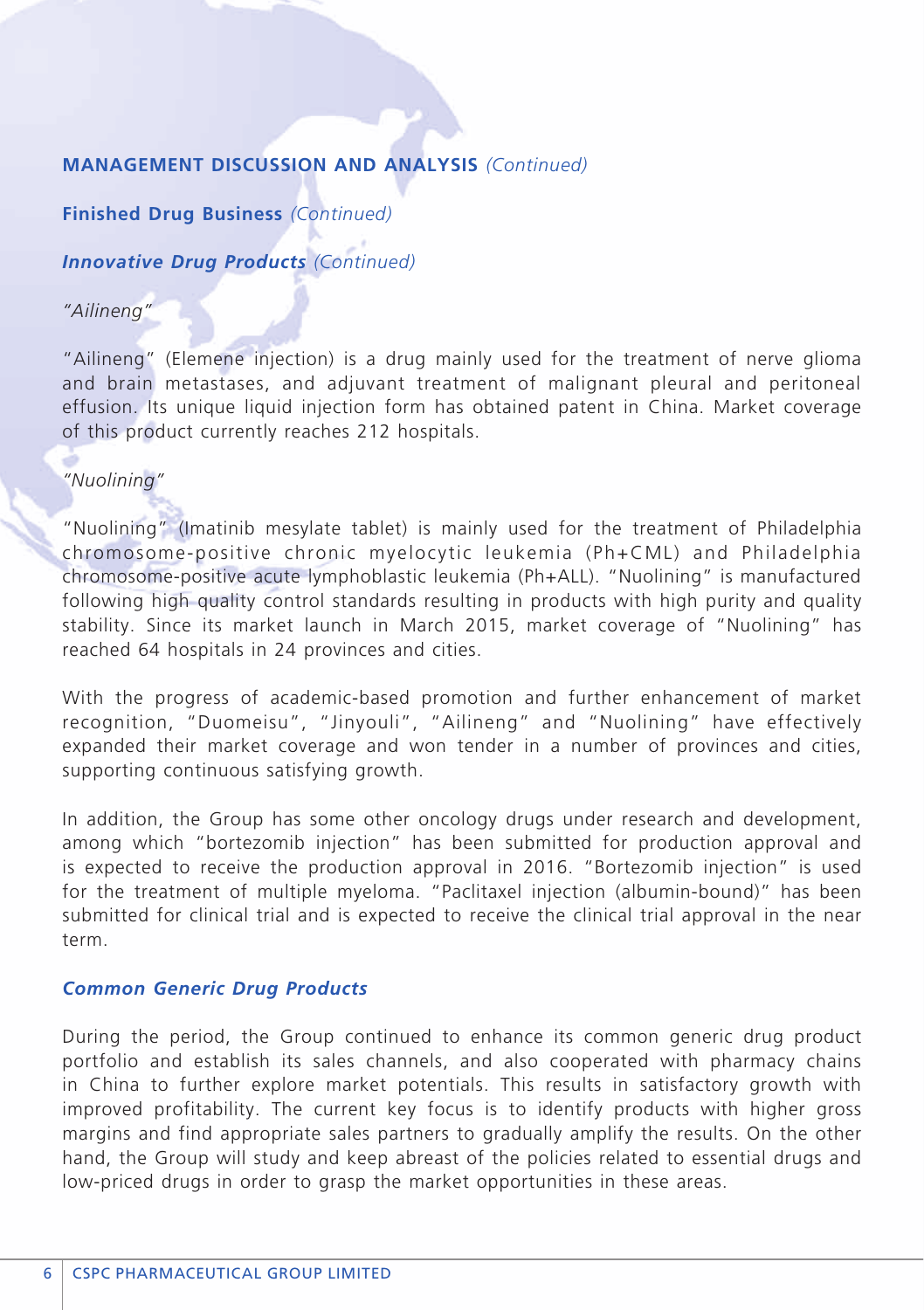### **Bulk Drug Business**

### *Antibiotics*

In the first half of 2015, the antibiotics business was relatively stable. Market prices of certain products were higher than the same period of last year, but operating costs also increased due to upgrades in environmental standards and quality control management. The Group continued to improve its competitive capabilities through reinforced internal management, development of better sales channels and product differentiation.

### *Vitamin C*

Overcapacity of the vitamin C market still lingered in the first half of 2015, but the market has shown signs of recovery with relatively stable demands and improving product price. Leveraging on its advantages in scale, quality and production costs, the Group continued to maintain its absolute competitiveness in the industry. The Group also increased its efforts in overseas expansion by adjusting and improving its product structure. Overall, the vitamin C business has shown signs of an upturn in the second quarter of 2015 and is expected to further improve in the second half of the year.

### *Caffeine and Others*

In the first half of 2015, both the market demand and product price of caffeine remained stable, this business continued to contribute stable profit to the Group.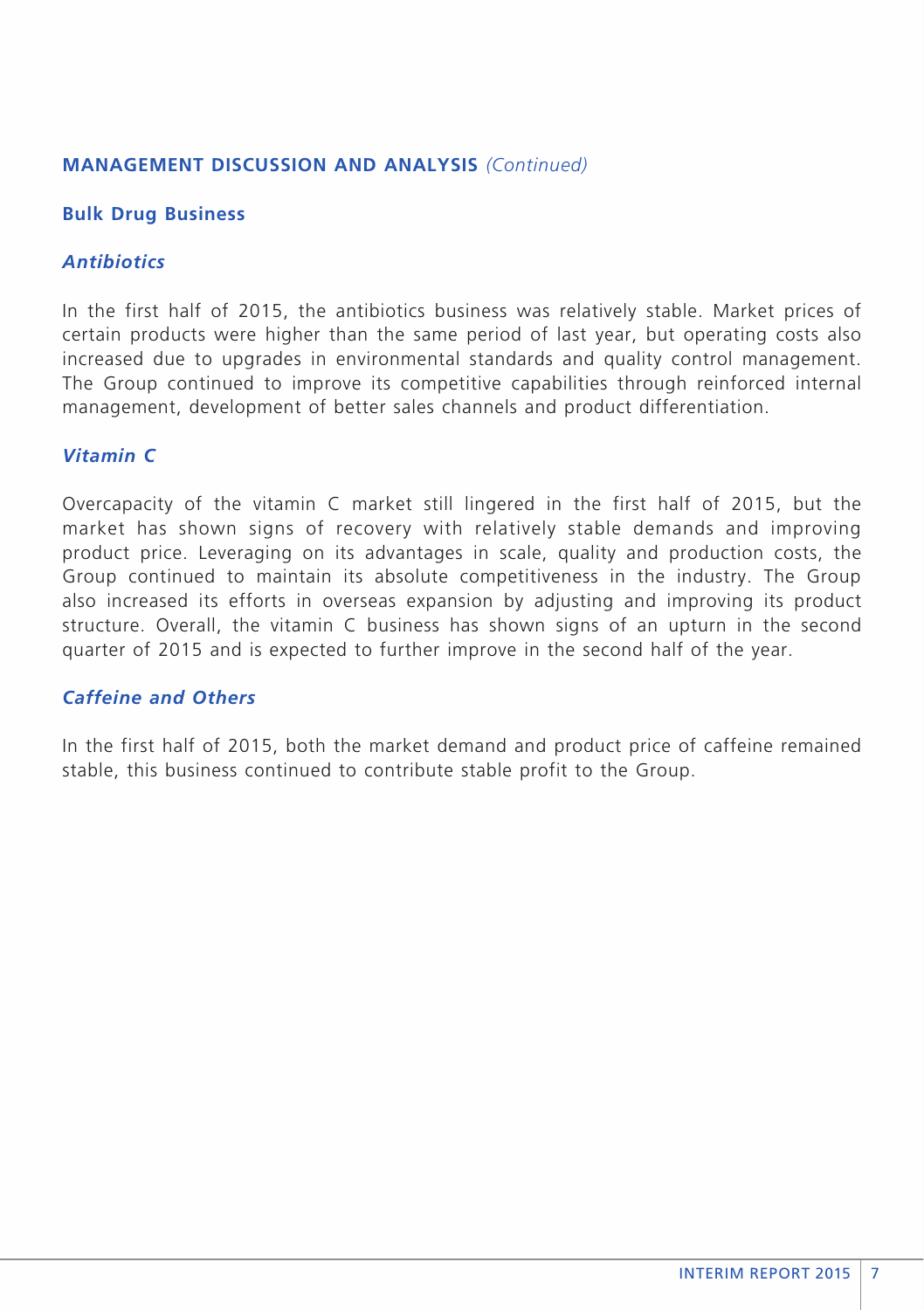### **Research and Development**

The Group continued to capitalise on its technological advantages in the realm of drug research and development. Currently, the Group has over 180 products under research and development, with focus on the therapeutic areas of cardio-cerebrovascular, diabetes, oncology, neurology and anti-infective. Among these products, 14 are Class I new drugs and 51 are Class III new drugs (of which 36 products are among the first three applications).

6 of the 14 Class I new drugs are in clinical trial. Of which, "recombinant glucagon-like peptide-1 receptor agonist for injection (rE4)" has completed phase II clinical trial. The supplemental application for changing into injectable pen form has passed the technology assessment by the Center for Drug Evaluation ("CDE") and the application is currently being assessed by the registration department. It shall commence phase III clinical trial after approval is granted. "Compound amlodipine and atorvastatin calcium tablet" has passed the ethical evaluation and is currently in phase III clinical trial. "Pinocembrin injection" is in phase II clinical trial. Data for phase II and III clinical trial application of "baicalein tablet" has been submitted to the CDE and assessment by the CDE is expected to begin in the near term. "DBPR-108" is in phase I clinical trial. "L-butylphthalide tablet and injection" has completed phase I clinical trial and the CDE has completed the assessment of the data submitted for the phase II clinical trial application. The Group is currently preparing supplemental data according to the requirements of the CDE. In addition, "mitoxantrone hydrochloride liposome injection" has obtained the phase II and III clinical trial approval and has commenced phase II clinical trial.

During the first half of this year, the Group has obtained production approvals for 4 products in China including "cefdinir raw material", "nafcillin sodium raw material and injection", "cefcapene pivoxil hydrochloride raw material and tablets" and "aspirin enteric coated tablets (100mg)", of which "nafcillin sodium injection" and "cefcapene pivoxil hydrochloride tablets" are the second-to-market drug approved in China. Apart from these, the Group has obtained clinical trial approvals for 4 products including "mitoxantrone hydrochloride liposome injection", "dronedarone hydrochloride tablets", "DBPR-108 capsules" and "moxifloxacin hydrochloride tablets". Moreover, "cefoselis sulfate raw material and injection" has passed the technology assessment and on-site inspection by the CFDA. During the period, the Group has submitted applications for 28 drugs to the CFDA (of which, 12 are production applications and 16 are clinical trial applications). 6 of the 28 drugs are among the first three applications.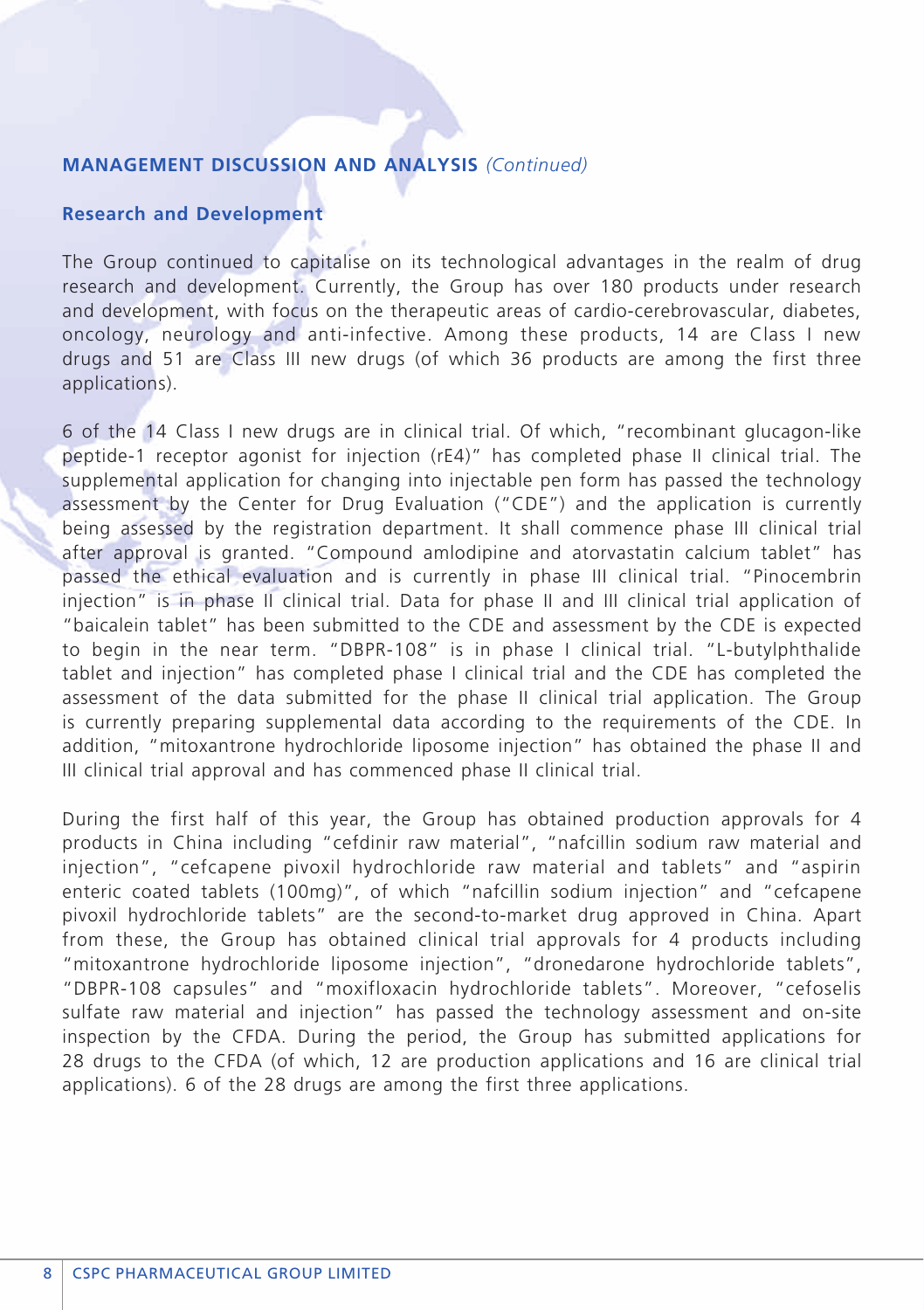### **Research and Development** *(Continued)*

With regard to overseas registrations, the Group's product "benzonatate soft capsule" had received the Abbreviated New Drug Application ("ANDA") approval in July this year. Currently, the Group has a total of 9 drugs applying for ANDA of the U.S. FDA. Meanwhile, the protocol for phase II clinical trial application of "butylphthalide soft capsule" has been approved by the U.S. FDA and the pharmacokinetic research in human subjects as requested by the U.S. FDA has also been completed. The Group is currently preparing supplemental data of application for "mitoxantrone hydrochloride liposome injection" according to the Pre-Investigational New Drug (Pre-IND) meeting held by the U.S. FDA. It is expected that application for phase II clinical trial can be submitted to the U.S. FDA by the end of this year.

The Group also continued to increase its efforts in research and development, registration and obtaining approval. It is expected that 4 drug applications in China ("cefoselis sulfate raw material and injection", "amoxillin and ambroxol hydrochloride tablets", "Qinggan Huayu capsule(清肝化瘀膠囊)" and "acarbose tablets") and 3 drug applications for ANDA in the U.S. ("cefixime tablets", "cefotaxime sodium for injection" and "clopidogrel hydrogen sulfate tablets") will receive approval in the second half of 2015.

### **Outlook**

With the further ageing of population, progress of national urbanisation and increase in people's income level in China, the demand for pharmaceutical products in China is expected to further increase over the coming decade. In view of that, the Group believes that its core products will have huge market potential prospect. The Group will continue to actively develop the new drug business, promote product internationalisation and consolidate the competitiveness of its bulk drug business, with the objective of ensuring sustainable growth of the Group.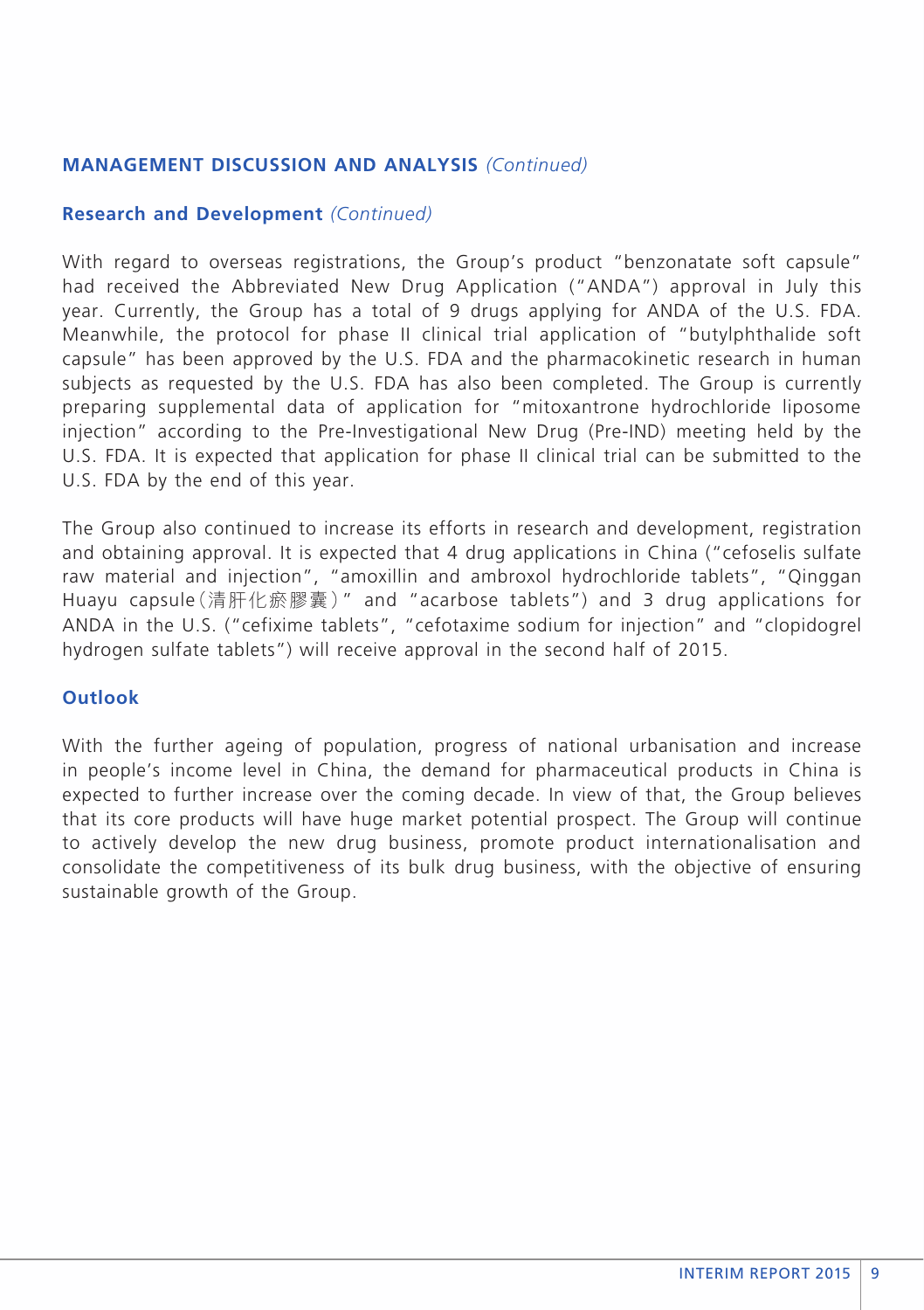### **Financial Review**

### *Liquidity and Financial Position*

For the first half of 2015, the Group's operating activities generated a net cash inflow of HK\$694 million. Debtor turnover period (ratio of balance of trade receivables to sales, inclusive of value added tax for sales in China) slightly shortened from 55 days in 2014 to 53 days. Inventory turnover period (ratio of inventory balance to cost of sales) increased from 102 days in 2014 to 125 days. The higher stock turnover period for the first half of 2015 was mainly attributable to the need to maintain a higher level of inventories in anticipation of shut down of certain production workshops for maintenance works in July. Current ratio of the Group as at 30 June 2015 was 2.0 as compared to 1.8 as at 31 December 2014. Capital expenditure in relation to the additions of production facilities amounted to HK\$401 million for the current period.

The financial position of the Group remained healthy. As at 30 June 2015, total bank balances and cash amounted to HK\$1,931 million (31 December 2014: HK\$1,527 million) and total borrowings amounted to HK\$1,811 million (31 December 2014: HK\$1,226 million), comprising bank loans of HK\$1,570 million and loans from a related company of HK\$241 million. Of the total borrowings, HK\$595 million will be repayable within one year and the remaining HK\$1,216 million repayable between two to four years. Gearing ratio (calculated on the basis of the Group's total borrowings over total equity) was 21.6% as compared to 15.0% as at 31 December 2014.

38% of the Group's borrowings are denominated in Hong Kong dollars, 13% in US dollars and the remaining 49% in Renminbi. The Group's revenue is mainly denominated either in Renminbi or in US dollars. The Group has been monitoring closely the currency movement and will use appropriate hedging arrangements to reduce the foreign exchange risk when considered necessary.

#### *Employees*

As at 30 June 2015, the Group had about 10,314 employees. The majority of them are employed in mainland China. The Group will continue to offer competitive remuneration packages, discretionary share options and bonuses to staff based on the performance of the Group and the individual employee.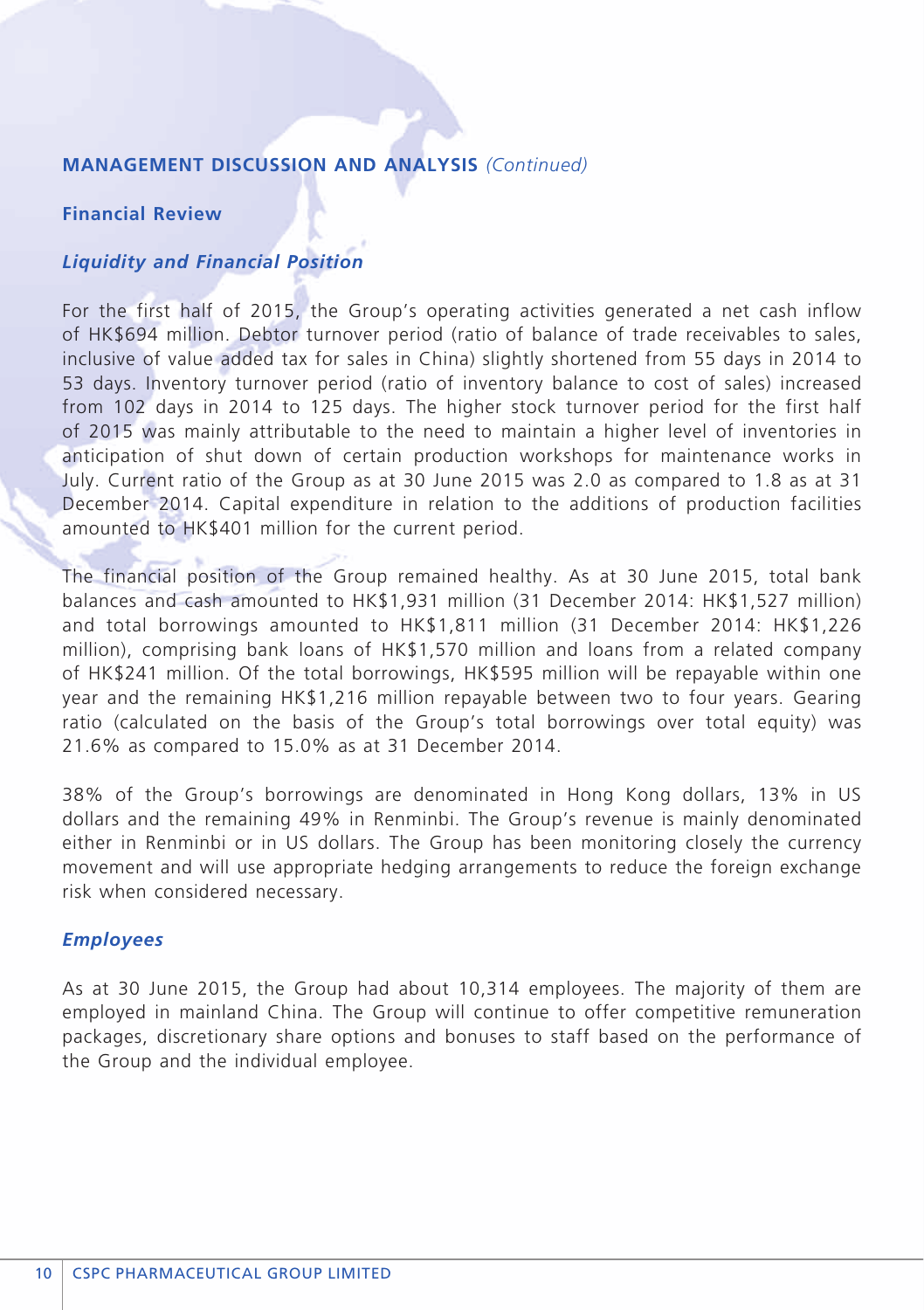### **REPORT ON REVIEW OF CONDENSED CONSOLIDATED FINANCIAL STATEMENTS**

**Deloitte.** TO THE BOARD OF DIRECTORS OF **CSPC PHARMACEUTICAL GROUP LIMITED 石藥集團有限公司** *(incorporated in Hong Kong with limited liability)*

#### **Introduction**

We have reviewed the condensed consolidated financial statements of CSPC Pharmaceutical Group Limited (the "Company") and its subsidiaries (collectively referred to as the "Group") set out on pages 13 to 38, which comprises the condensed consolidated statement of financial position as of 30 June 2015 and the related condensed consolidated statement of profit or loss and other comprehensive income, statement of changes in equity and statement of cash flows for the six-month period then ended, and certain explanatory notes. The Main Board Listing Rules Governing the Listing of Securities on The Stock Exchange of Hong Kong Limited require the preparation of a report on interim financial information to be in compliance with the relevant provisions thereof and Hong Kong Accounting Standard 34 "Interim Financial Reporting" ("HKAS 34") issued by the Hong Kong Institute of Certified Public Accountants. The directors of the Company are responsible for the preparation and presentation of these condensed consolidated financial statements in accordance with HKAS 34. Our responsibility is to express a conclusion on these condensed consolidated financial statements based on our review, and to report our conclusion solely to you, as a body, in accordance with our agreed terms of engagement, and for no other purpose. We do not assume responsibility towards or accept liability to any other person for the contents of this report.

#### **Scope of Review**

We conducted our review in accordance with Hong Kong Standard on Review Engagements 2410 "Review of Interim Financial Information Performed by the Independent Auditor of the Entity" issued by the Hong Kong Institute of Certified Public Accountants. A review of these condensed consolidated financial statements consists of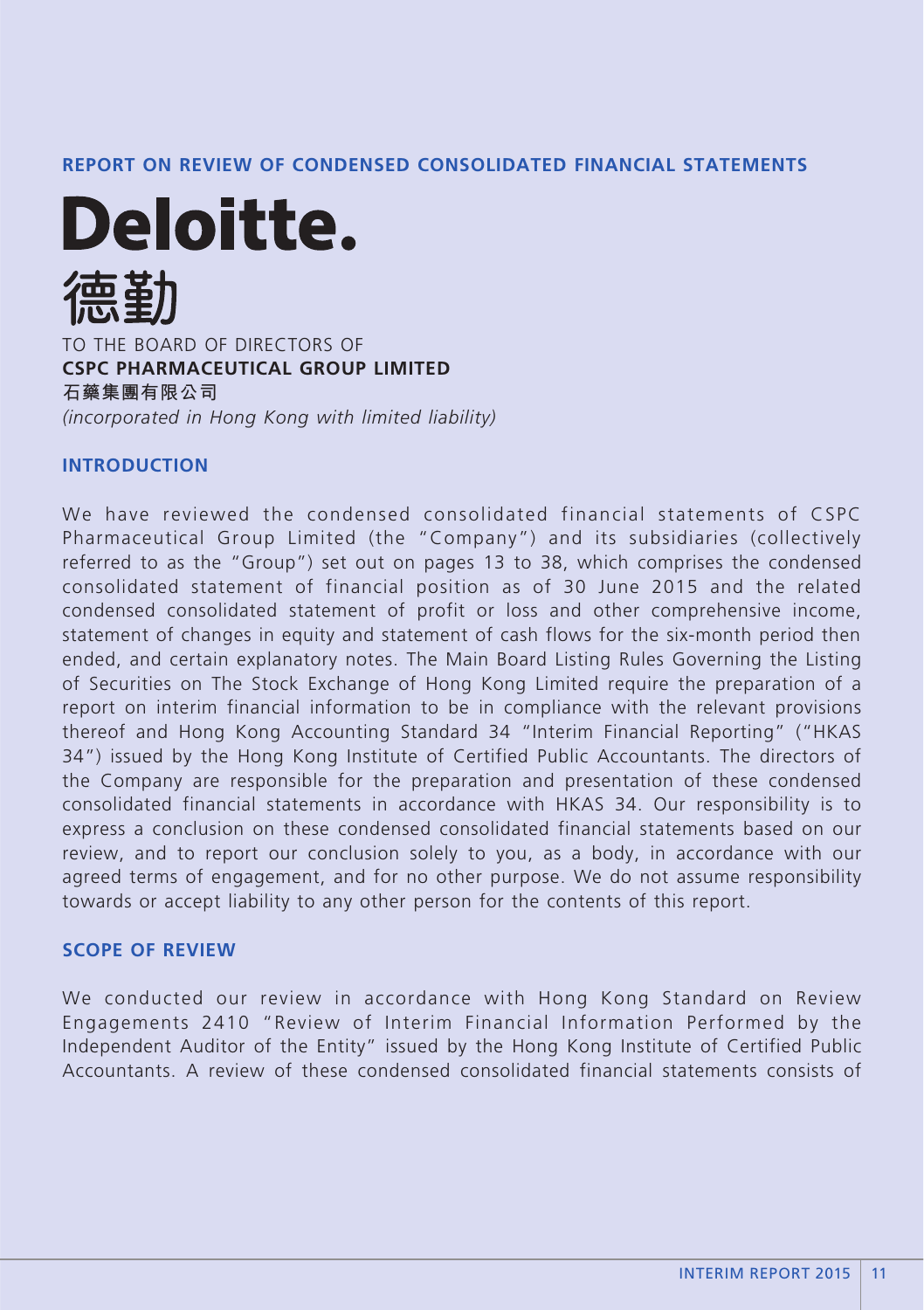making inquiries, primarily of persons responsible for financial and accounting matters, and applying analytical and other review procedures. A review is substantially less in scope than an audit conducted in accordance with Hong Kong Standards on Auditing and consequently does not enable us to obtain assurance that we would become aware of all significant matters that might be identified in an audit. Accordingly, we do not express an audit opinion.

### **Conclusion**

Based on our review, nothing has come to our attention that causes us to believe that the condensed consolidated financial statements are not prepared, in all material respects, in accordance with HKAS 34.

#### **Deloitte Touche Tohmatsu**

*Certified Public Accountants* Hong Kong

25 August 2015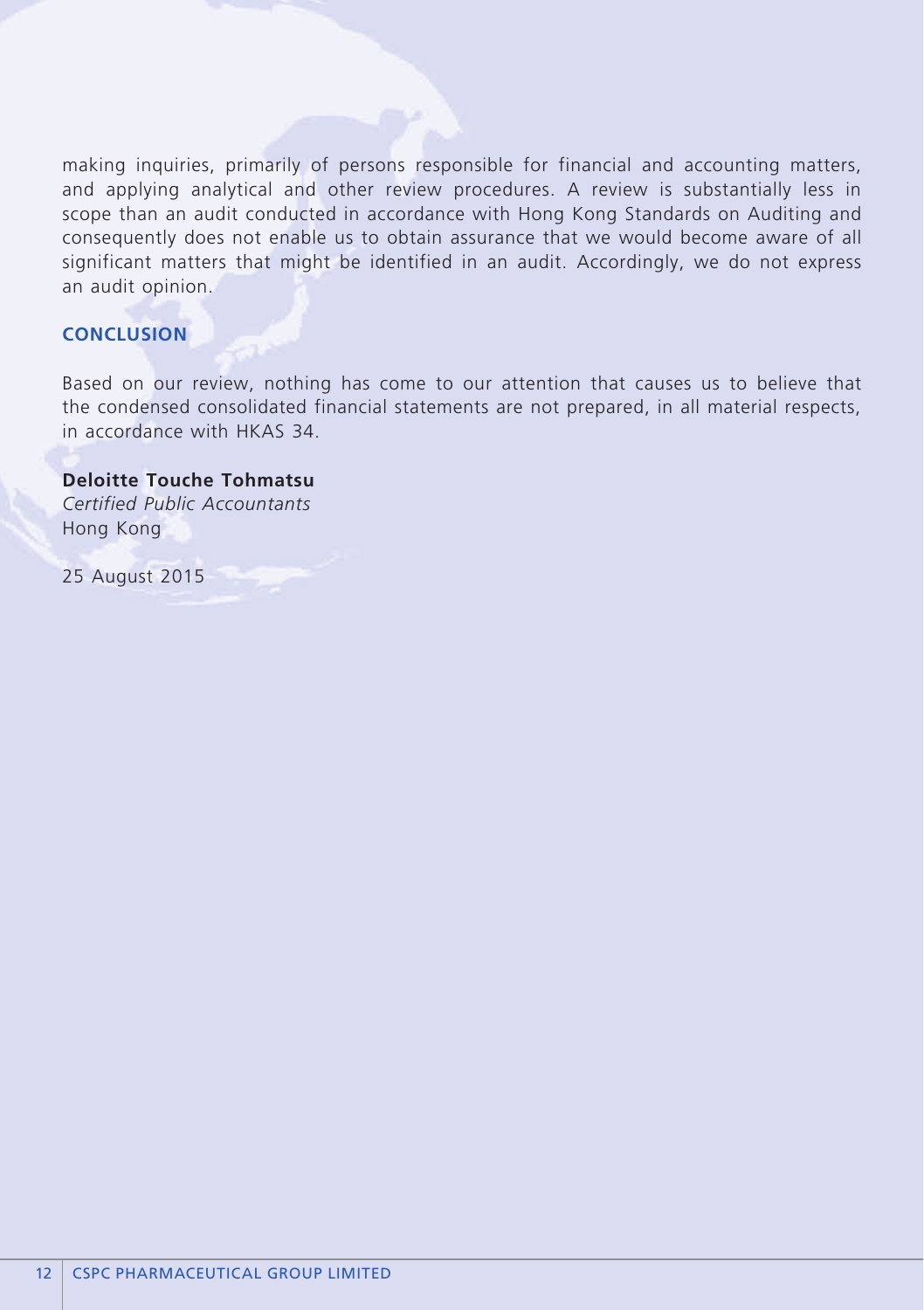### **CONDENSED CONSOLIDATED STATEMENT OF PROFIT OR LOSS AND OTHER COMPREHENSIVE INCOME**

*For the six months ended 30 June 2015*

| For the six months<br>ended 30 June |                                                                  |                                                               |
|-------------------------------------|------------------------------------------------------------------|---------------------------------------------------------------|
|                                     | 2015<br><b>HK\$'000</b><br>(Unaudited)                           | 2014<br>HK\$'000<br>(Unaudited)                               |
| 3                                   | 5,730,375<br>(3, 153, 649)                                       | 5,342,470<br>(3,321,420)                                      |
|                                     | 2,576,726<br>36,518<br>(1, 100, 322)<br>(265, 624)<br>(176, 331) | 2,021,050<br>90,530<br>(846, 327)<br>(302, 889)<br>(160, 918) |
|                                     | 1,070,967<br>(27, 885)                                           | 801,446<br>(29, 231)                                          |
|                                     | 141<br>4,196                                                     | (526)                                                         |
| $\sqrt{4}$<br>5                     | 1,047,419<br>(217, 399)                                          | 771,689<br>(162, 263)                                         |
|                                     | 830,020                                                          | 609,426                                                       |
|                                     |                                                                  |                                                               |
|                                     |                                                                  | (216, 076)                                                    |
|                                     |                                                                  | (444)                                                         |
|                                     |                                                                  | (216, 520)                                                    |
|                                     | 830,020                                                          | 392,906                                                       |
|                                     | <b>Notes</b>                                                     |                                                               |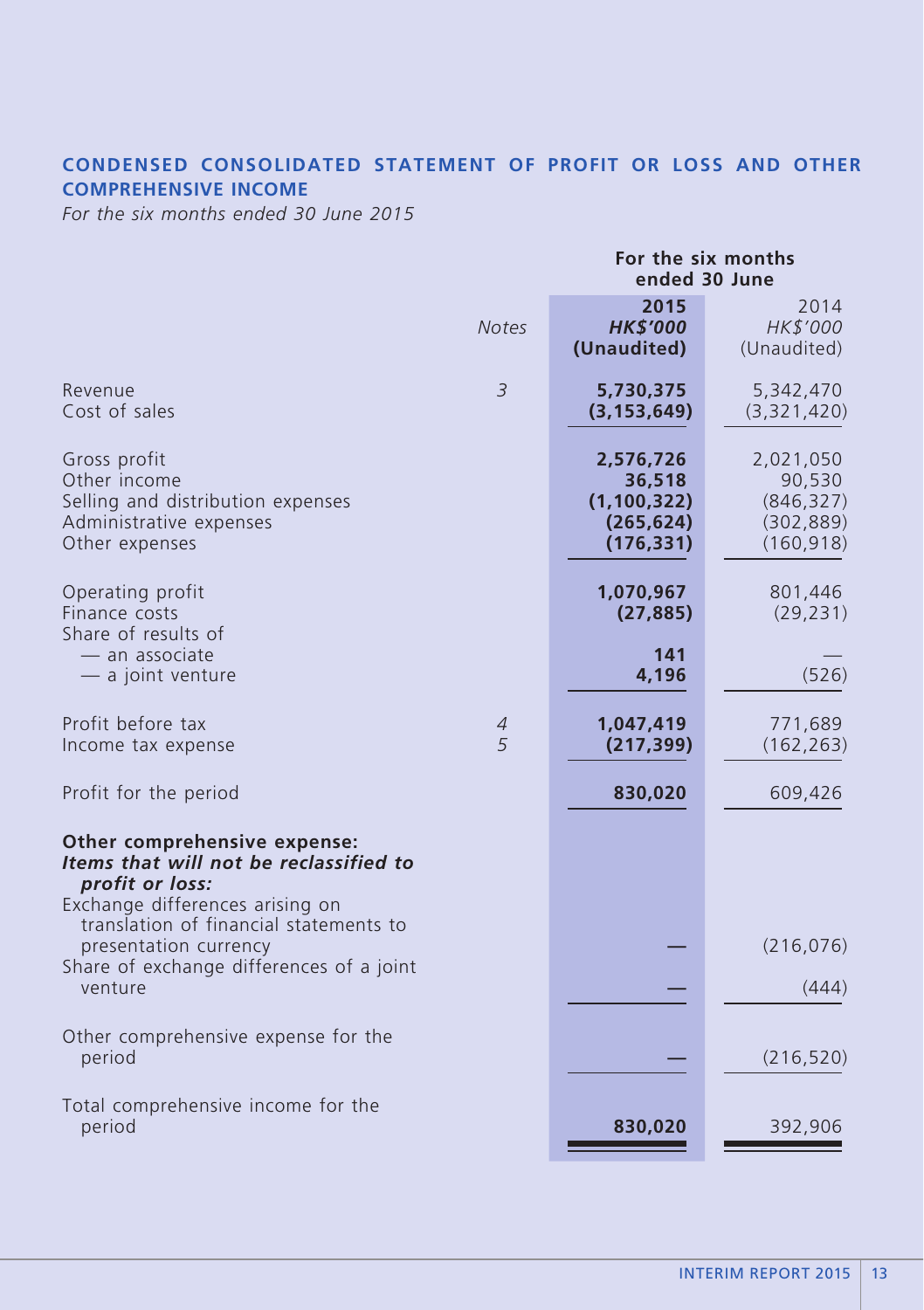### **CONDENSED CONSOLIDATED STATEMENT OF PROFIT OR LOSS AND OTHER**

**COMPREHENSIVE INCOME** *(Continued)*

*For the six months ended 30 June 2015*

|                                                                                              | For the six months<br>ended 30 June    |                                 |  |
|----------------------------------------------------------------------------------------------|----------------------------------------|---------------------------------|--|
| <b>Notes</b>                                                                                 | 2015<br><b>HK\$'000</b><br>(Unaudited) | 2014<br>HK\$'000<br>(Unaudited) |  |
| Profit for the period attributable to:<br>Owners of the Company<br>Non-controlling interests | 822,014<br>8,006                       | 600,665<br>8,761                |  |
|                                                                                              | 830,020                                | 609,426                         |  |
| Total comprehensive income for the<br>period attributable to:                                |                                        |                                 |  |
| Owners of the Company<br>Non-controlling interests                                           | 822,014<br>8,006                       | 386,683<br>6,223                |  |
|                                                                                              | 830,020                                | 392,906                         |  |
|                                                                                              | <b>HK</b> cents                        | HK cents                        |  |
| $\overline{7}$<br>Earnings per share<br>— Basic                                              | 13.91                                  | 10.17                           |  |
| <b>Diluted</b>                                                                               | 13.76                                  | 10.07                           |  |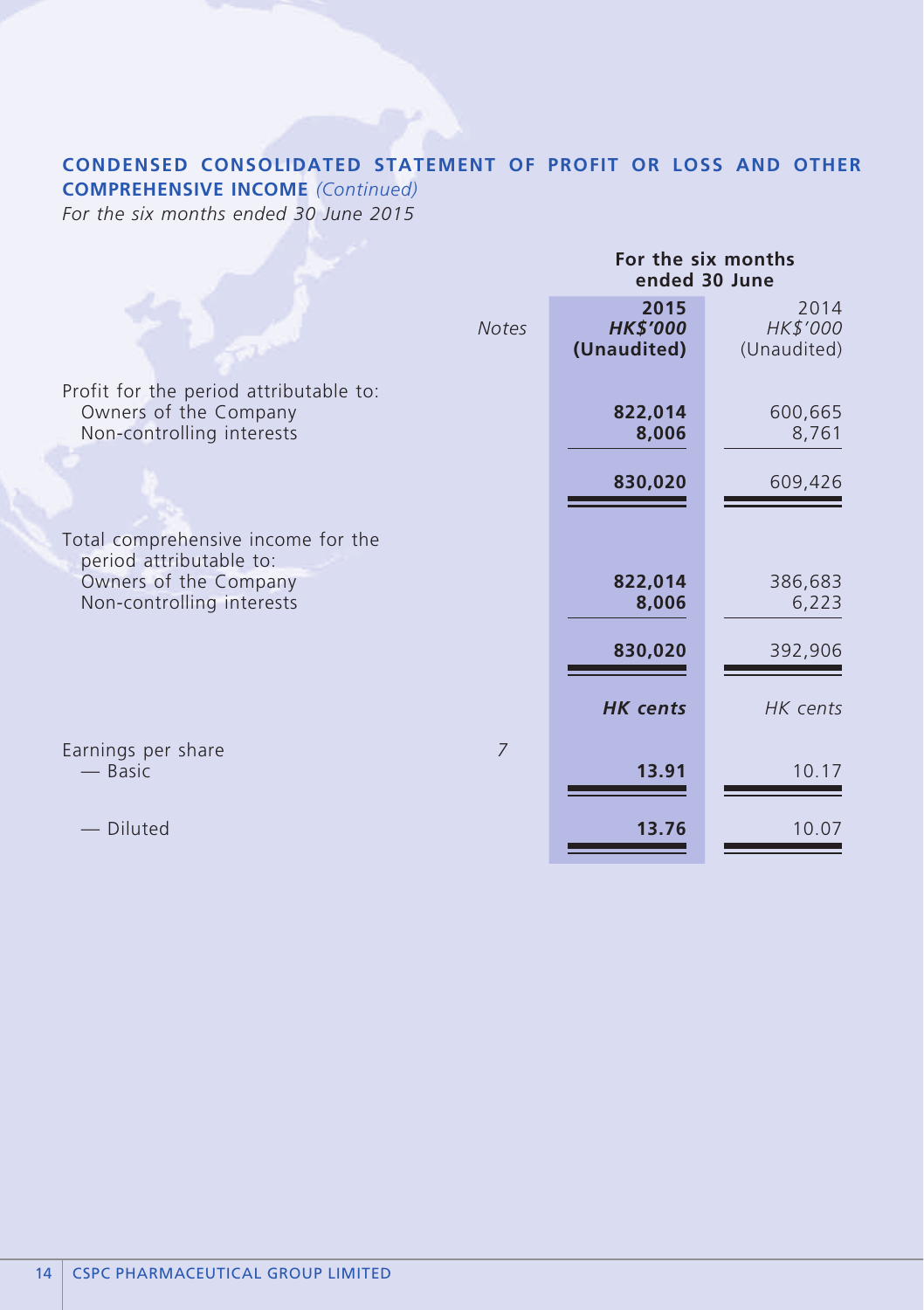# **CONDENSED CONSOLIDATED STATEMENT OF FINANCIAL POSITION**

*As at 30 June 2015*

|                                                                                                                                                                                                                                                | <b>Notes</b>         | As at<br>30 June<br>2015<br><b>HK\$'000</b><br>(Unaudited)                   | As at<br>31 December<br>2014<br>HK\$'000<br>(Audited)                             |
|------------------------------------------------------------------------------------------------------------------------------------------------------------------------------------------------------------------------------------------------|----------------------|------------------------------------------------------------------------------|-----------------------------------------------------------------------------------|
| <b>Non-current assets</b><br>Property, plant and equipment<br>Prepaid lease payments<br>Goodwill<br>Other intangible assets<br>Interest in an associate<br>Interest in a joint venture<br>Available-for-sale investment<br>Deferred tax assets | 8                    | 5,155,044<br>497,424<br>125,060<br>108,102<br>56,873<br>22,363<br>37,255     | 5,049,087<br>498,522<br>125,060<br>111,289<br>56,732<br>18,167<br>1,705<br>34,922 |
|                                                                                                                                                                                                                                                |                      | 6,002,121                                                                    | 5,895,484                                                                         |
| <b>Current assets</b><br>Inventories<br>Trade and other receivables<br><b>Bills receivables</b><br>Trade receivables due from related                                                                                                          | 9<br>9               | 2,173,892<br>2,033,712<br>1,319,367                                          | 1,805,749<br>2,006,712<br>1,079,359                                               |
| companies<br>Trade receivable due from an associate<br>Amount due from a joint venture<br>Prepaid lease payments<br>Tax recoverable<br>Held for trading investments<br>Restricted bank deposits<br>Bank balances and cash                      | 10<br>10<br>10<br>11 | 114,358<br>19,638<br>69,552<br>15,769<br>2,420<br>766<br>56,558<br>1,874,566 | 92,471<br>76,450<br>14,928<br>2,754<br>703<br>58,199<br>1,468,421                 |
|                                                                                                                                                                                                                                                |                      | 7,680,598                                                                    | 6,605,746                                                                         |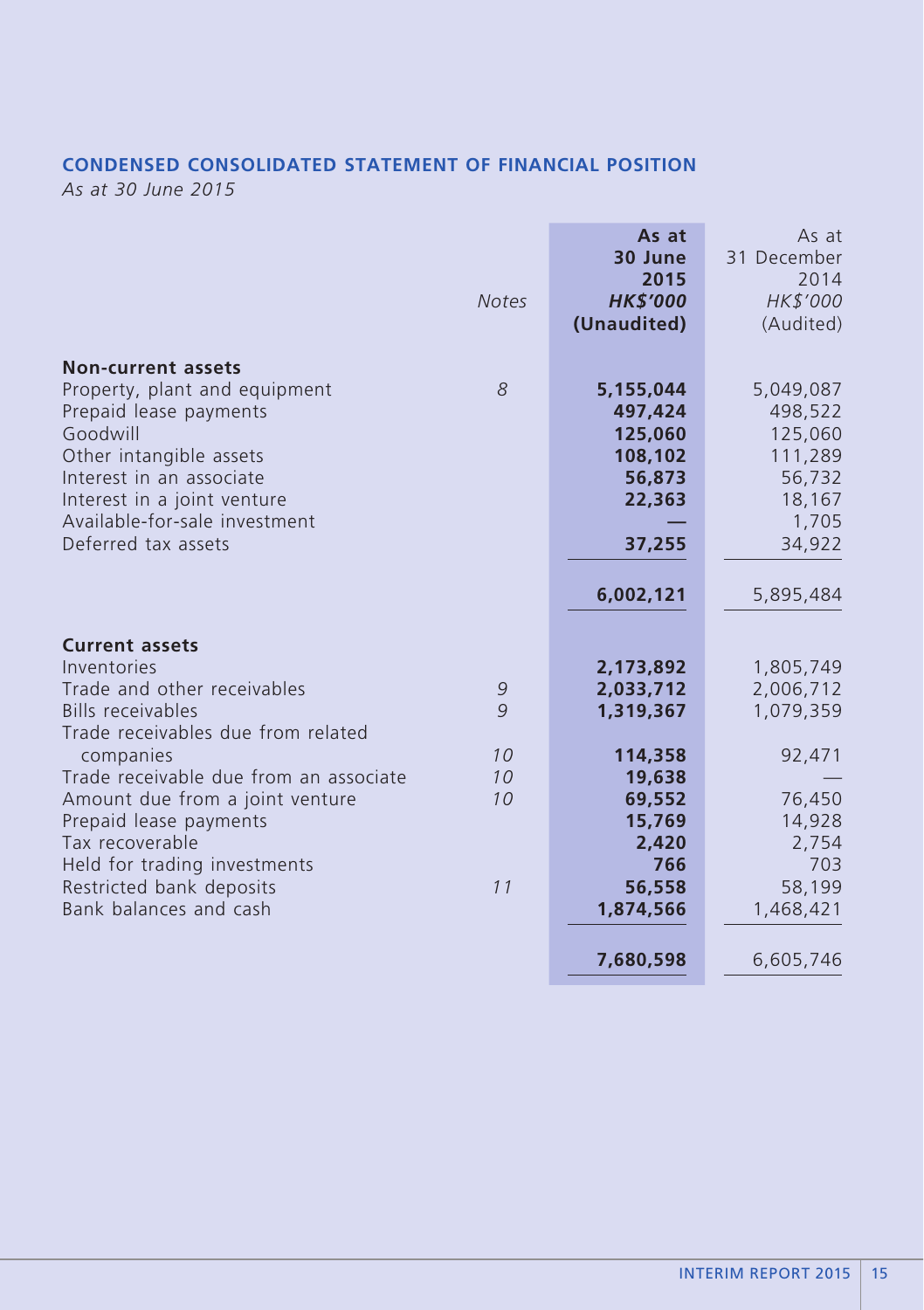# **CONDENSED CONSOLIDATED STATEMENT OF FINANCIAL POSITION** *(Continued)*

*As at 30 June 2015*

|                                              |              | As at                   | As at               |
|----------------------------------------------|--------------|-------------------------|---------------------|
|                                              |              | 30 June                 | 31 December<br>2014 |
|                                              | <b>Notes</b> | 2015<br><b>HK\$'000</b> | HK\$'000            |
|                                              |              | (Unaudited)             | (Audited)           |
|                                              |              |                         |                     |
| <b>Current liabilities</b>                   |              |                         |                     |
| Trade and other payables                     | 12           | 2,483,977               | 2,329,726           |
| <b>Bills payables</b>                        | 12           | 104,563                 | 227,150             |
| Trade payables due to related companies      | 10           | 92,484                  | 26,483              |
| Trade payable due to an associate            | 10           |                         | 576                 |
| Amounts due to related companies             | 10           | 456,551                 | 277,894             |
| Tax liabilities                              |              | 84,520                  | 116,597             |
| <b>Borrowings</b>                            | 13           | 594,869                 | 624,070             |
|                                              |              |                         |                     |
|                                              |              | 3,816,964               | 3,602,496           |
|                                              |              |                         |                     |
| Net current assets                           |              | 3,863,634               | 3,003,250           |
|                                              |              |                         |                     |
| <b>Total assets less current liabilities</b> |              | 9,865,755               | 8,898,734           |
|                                              |              |                         |                     |
| <b>Non-current liabilities</b>               |              |                         |                     |
| Deferred tax liabilities                     |              | 59,939                  | 29,645              |
| <b>Borrowings</b>                            | 13           | 1,216,622               | 601,800             |
| Government grants                            |              | 200,948                 | 115,761             |
|                                              |              |                         |                     |
|                                              |              | 1,477,509               | 747,206             |
|                                              |              |                         |                     |
| <b>Net assets</b>                            |              | 8,388,246               | 8,151,528           |
|                                              |              |                         |                     |
|                                              |              |                         |                     |
| <b>Capital and reserves</b>                  |              |                         |                     |
| Share capital                                | 14           | 9,819,731               | 9,819,731           |
| Reserves                                     |              | (1,509,365)             | (1,740,577)         |
|                                              |              |                         |                     |
| Equity attributable to owners of the         |              |                         |                     |
| Company                                      |              | 8,310,366               | 8,079,154           |
| Non-controlling interests                    |              | 77,880                  | 72,374              |
|                                              |              |                         |                     |
| <b>Total equity</b>                          |              | 8,388,246               | 8,151,528           |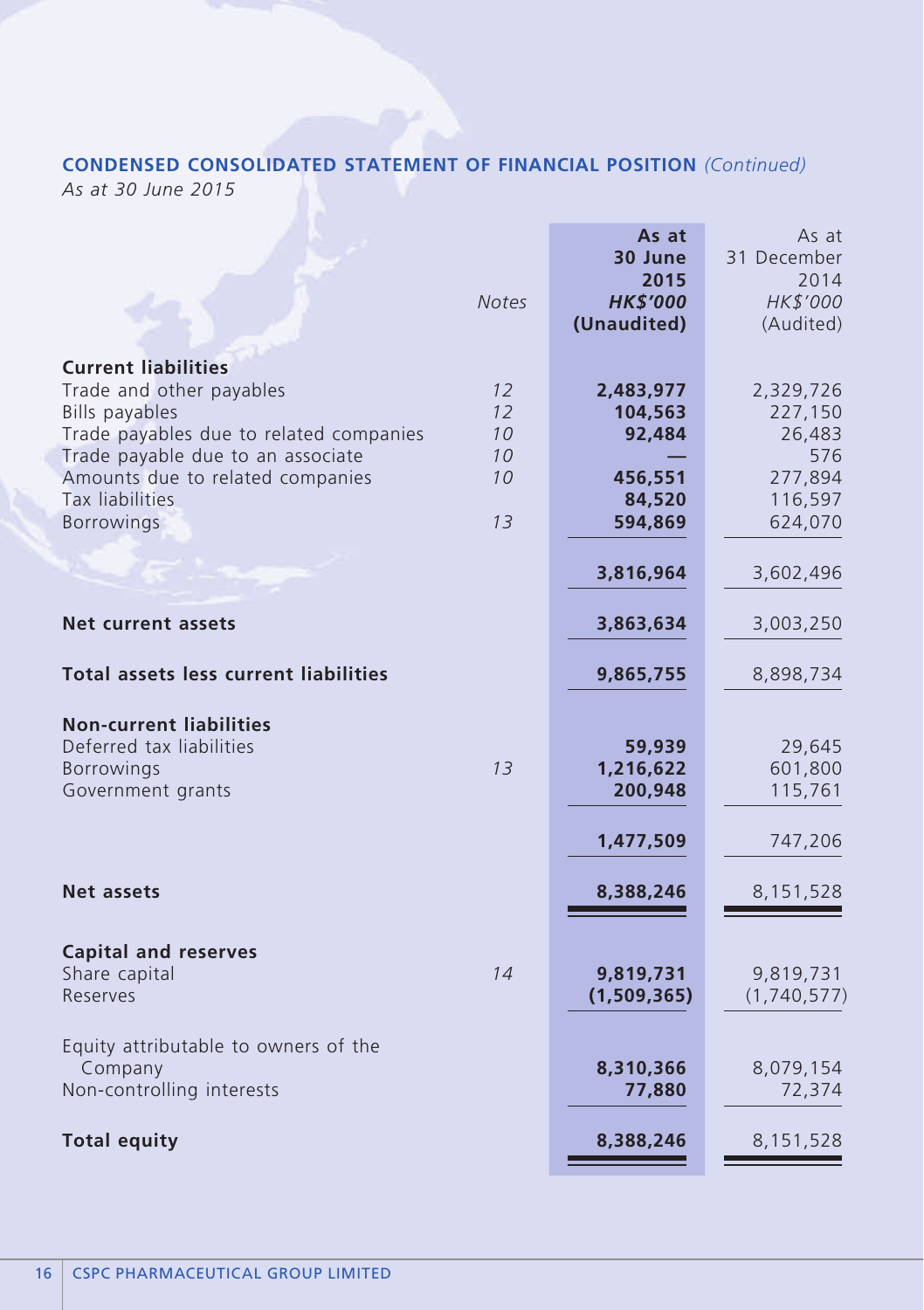# **CONDENSED CONSOLIDATED STATEMENT OF CHANGES IN EQUITY**

*For the six months ended 30 June 2015*

|                                                                                                                                    |                              |                              |                                          |                                  |                                                                                    | Equity attributable to owners of the Company |                              |                     |                                                        |                      |                                              |                      |
|------------------------------------------------------------------------------------------------------------------------------------|------------------------------|------------------------------|------------------------------------------|----------------------------------|------------------------------------------------------------------------------------|----------------------------------------------|------------------------------|---------------------|--------------------------------------------------------|----------------------|----------------------------------------------|----------------------|
|                                                                                                                                    | Share<br>capital<br>HK\$'000 | Share<br>premium<br>HK\$'000 | Other<br>reserve<br>HK\$'000<br>(note i) | reserve<br>HK\$'000<br>(note ii) | Capital<br>Statutory contribution Convertible<br>reserve<br>HK\$'000<br>(note iii) | bonds<br>HK\$'000<br>(note iv)               | Share<br>reserve<br>HK\$'000 | reserve<br>HK\$'000 | options Translation Accumulated<br>profits<br>HK\$'000 | Total<br>HK\$'000    | Non-<br>controlling<br>interests<br>HK\$'000 | Total<br>HK\$'000    |
| At 1 January 2014 (Audited)<br>Profit for the period<br>Other comprehensive expense for                                            | 558,636                      | 8,700,054                    | (5, 523, 729)                            | 244,994                          | 45,564                                                                             | 561,041                                      | 128,246                      | 263,637             | 2,474,177<br>600,665                                   | 7,452,620<br>600,665 | 144,180<br>8,761                             | 7,596,800<br>609,426 |
| the period                                                                                                                         |                              |                              |                                          |                                  |                                                                                    |                                              |                              | (213,982)           |                                                        | (213,982)            | (2,538)                                      | (216, 520)           |
| Total comprehensive (expense)<br>income for the period<br>Dividends recognised as                                                  |                              |                              |                                          |                                  |                                                                                    |                                              |                              | (213,982)           | 600,665                                                | 386,683              | 6,223                                        | 392,906              |
| distribution (note 6)<br>Dividends paid to non-controlling                                                                         |                              |                              |                                          |                                  |                                                                                    |                                              |                              |                     | (472, 641)                                             | (472, 641)           |                                              | (472, 641)           |
| <i>interests</i><br>Transfer to statutory reserve<br>Transfer pursuant to the new<br>Hong Kong Companies                           |                              |                              |                                          | 6.397                            |                                                                                    |                                              |                              |                     | (6, 397)                                               |                      | (17, 997)                                    | (17, 997)            |
| Ordinance on 3 March 2014<br>(note 14)<br>Conversion of convertible bonds<br>Recognition of equity-settled<br>share-based payments | 8,700,054<br>561,041         | (8,700,054)                  |                                          |                                  |                                                                                    | (561, 041)                                   |                              |                     |                                                        |                      |                                              |                      |
| expenses<br>Acquisition of additional interest                                                                                     |                              |                              |                                          |                                  |                                                                                    |                                              | 53,187                       |                     |                                                        | 53,187               |                                              | 53,187               |
| in a subsidiary (note v)                                                                                                           |                              |                              |                                          |                                  |                                                                                    |                                              |                              |                     | 814                                                    | 814                  | (7,054)                                      | (6, 240)             |
| At 30 June 2014 (Unaudited)                                                                                                        | 9,819,731                    |                              | (5, 523, 729)                            | 251,391                          | 45,564                                                                             |                                              | 181,433                      | 49,655              | 2,596,618                                              | 7,420,663            | 125,352                                      | 7,546,015            |
| At 1 January 2015 (Audited)<br>Profit and total comprehensive<br>income for the period                                             | 9,819,731                    |                              | (5, 523, 729)                            | 514,760                          | 45,564                                                                             |                                              | 181,433                      | 35,269              | 3,006,126<br>822,014                                   | 8,079,154<br>822,014 | 72,374<br>8,006                              | 8,151,528<br>830,020 |
| Dividends recognised as<br>distribution (note 6)                                                                                   |                              |                              |                                          |                                  |                                                                                    |                                              |                              |                     | (590, 802)                                             | (590, 802)           |                                              | (590, 802)           |
| Dividends paid to a non-<br>controlling interest<br>Transfer to statutory reserve                                                  |                              |                              |                                          | 3,923                            |                                                                                    |                                              |                              |                     | (3,923)                                                |                      | (2,500)                                      | (2,500)              |
| At 30 June 2015 (Unaudited)                                                                                                        | 9,819,731                    |                              | (5, 523, 729)                            | 518,683                          | 45,564                                                                             |                                              | 181,433                      | 35,269              | 3,233,415                                              | 8,310,366            | 77,880                                       | 8,388,246            |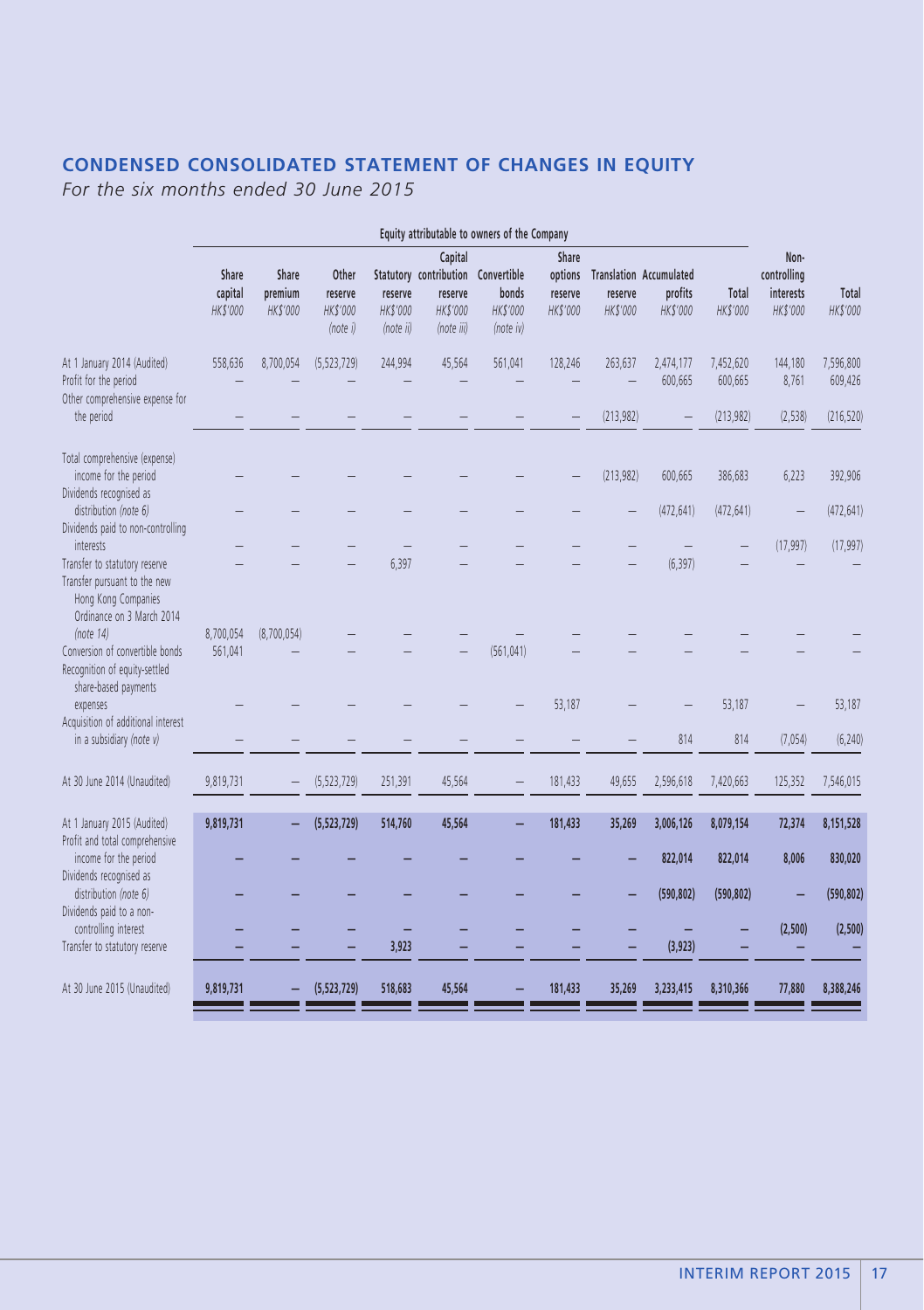### **CONDENSED CONSOLIDATED STATEMENT OF CHANGES IN EQUITY**

*For the six months ended 30 June 2015*

*Notes:*

- (i) The balance in other reserve mainly included an amount of HK\$5,038,291,000 which represents the difference between the fair value of the deemed consideration under the reverse acquisition of HK\$3,288,998,000 and the fair value of the consideration paid by the Company of HK\$8,327,289,000 in the reverse acquisition on 29 October 2012.
- (ii) The statutory reserves were appropriated from the profit after tax of the Company's subsidiaries in the People's Republic of China (the "PRC") under the laws and regulations of the PRC.
- (iii) The balance in capital contribution reserve represents the deemed contribution by Shijiazhuang Pharmaceutical Group Company Limited ("SPG") which comprise (1) the difference between the carrying amount of the net assets of entities comprising Robust Sun Holdings Limited ("Robust Sun") and its subsidiaries (collectively referred to as the "Robust Sun Group") and the consideration paid to SPG and its subsidiaries (collectively referred to as the "SPG Group") during group reorganisation under Robust Sun Group in 2012 and (2) the imputed interest arising on loan from SPG (see note 10 for details).
- (iv) Details of the convertible bonds are set out in note 33 to the Group's consolidated financial statements for the year ended 31 December 2014. On 9 May 2014, the convertible bonds holder exercised the conversion rights and converted the convertible bonds into 321,661,732 shares of the Company.
- (v) On 29 January 2014, the Group entered into equity transfer agreements with China Charmaine Pharmaceutical Company Limited ("China Charmaine") to acquire 21.43% equity interest in Unigene Biotechnology Company Limited ("Unigene"). The transaction was completed on 19 March 2014. Upon completion of this acquisition, Unigene became wholly-owned subsidiary of the Company. Accordingly, the differences between the carrying amounts of net assets attributable to the additional interests acquired at the date of acquisition and the fair value of consideration paid by the Company for this acquisition were debited/credited to accumulated profits.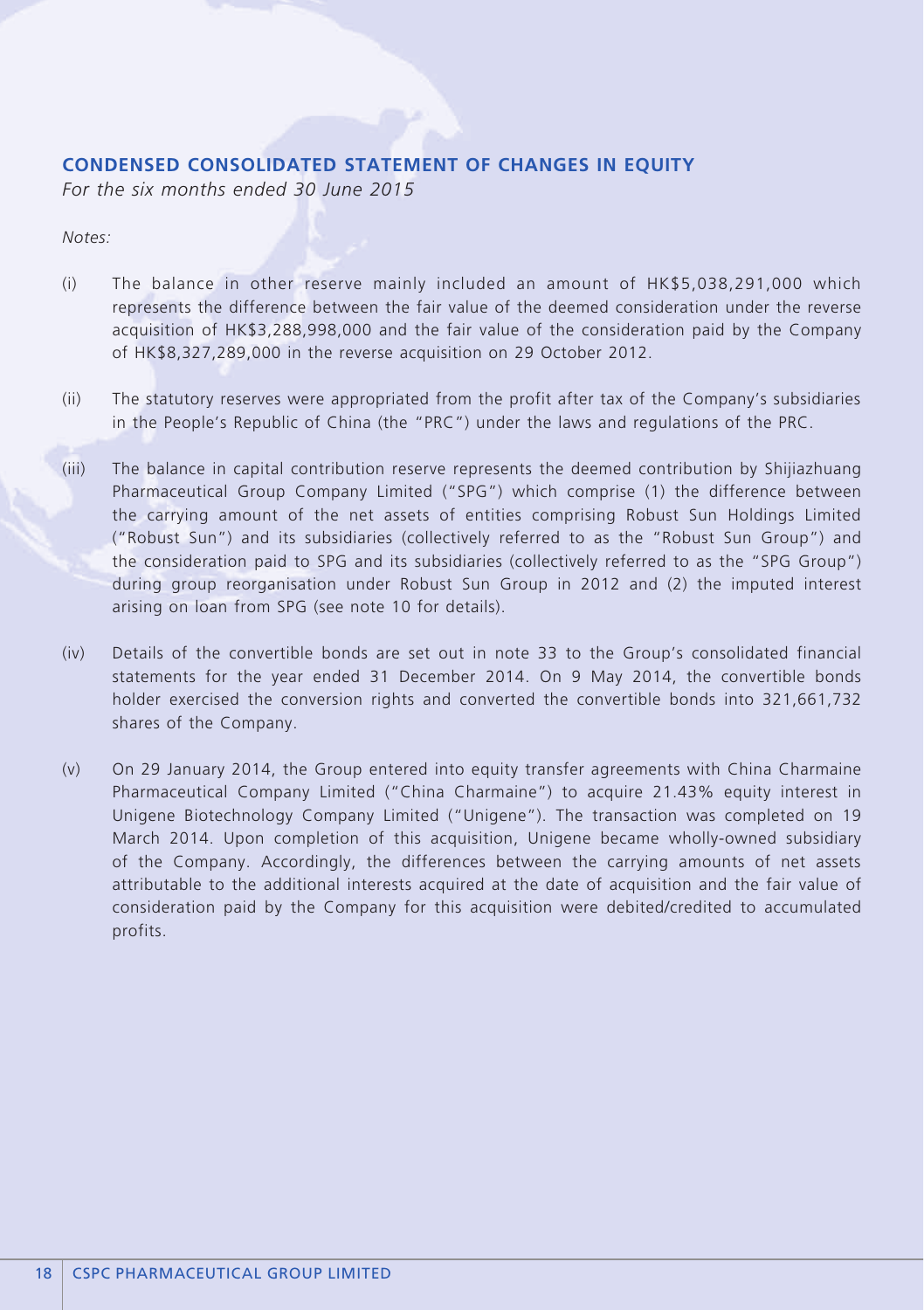# **CONDENSED CONSOLIDATED STATEMENT OF CASH FLOWS**

*For the six months ended 30 June 2015*

|                                                                                                                                                                                                                                                                                                               | For the six months<br>ended 30 June                                                 |                                                                |  |
|---------------------------------------------------------------------------------------------------------------------------------------------------------------------------------------------------------------------------------------------------------------------------------------------------------------|-------------------------------------------------------------------------------------|----------------------------------------------------------------|--|
|                                                                                                                                                                                                                                                                                                               | 2015<br><b>HK\$'000</b><br>(Unaudited)                                              | 2014<br>HK\$'000<br>(Unaudited)                                |  |
| Net cash from operating activities                                                                                                                                                                                                                                                                            | 694,372                                                                             | 1,009,912                                                      |  |
| Net cash used in investing activities:<br>Purchases of property, plant and equipment<br>Purchases of intangible assets<br>Proceeds on disposal of property, plant and                                                                                                                                         | (475, 789)<br>(7, 293)                                                              | (370, 847)<br>(2, 130)                                         |  |
| equipment<br>Repayment from (advance to) a joint venture<br>Interest received<br>Proceeds on disposal of available-for-sale                                                                                                                                                                                   | 8,607<br>6,898<br>4,670                                                             | 7,316<br>(9,849)<br>2,873                                      |  |
| investment<br>Acquisition of additional interest in a subsidiary<br>Other investing cash flows                                                                                                                                                                                                                | 2,063<br>1,641                                                                      | (6, 240)<br>(9,490)                                            |  |
|                                                                                                                                                                                                                                                                                                               | (459, 203)                                                                          | (388, 367)                                                     |  |
| Net cash from (used in) financing activities:<br>Repayments of bank loans<br>Dividend paid<br>Repayment of loans from a related company<br>Dividend paid to non-controlling interests<br>New loans raised from bank<br>New loans raised from a related company<br>Advance from (repayment to) related parties | (680, 890)<br>(590, 802)<br>(58, 489)<br>(2,500)<br>1,025,000<br>300,000<br>178,657 | (249, 988)<br>(472, 641)<br>(17, 997)<br>231,949<br>(273, 955) |  |
|                                                                                                                                                                                                                                                                                                               | 170,976                                                                             | (782, 632)                                                     |  |
| Net increase (decrease) in cash and cash equivalents<br>Cash and cash equivalents at 1 January<br>Effect of foreign exchange rate changes                                                                                                                                                                     | 406,145<br>1,468,421                                                                | (161, 087)<br>1,187,751<br>(27, 680)                           |  |
| Cash and cash equivalents at 30 June,<br>represented by bank balances and cash                                                                                                                                                                                                                                | 1,874,566                                                                           | 998,984                                                        |  |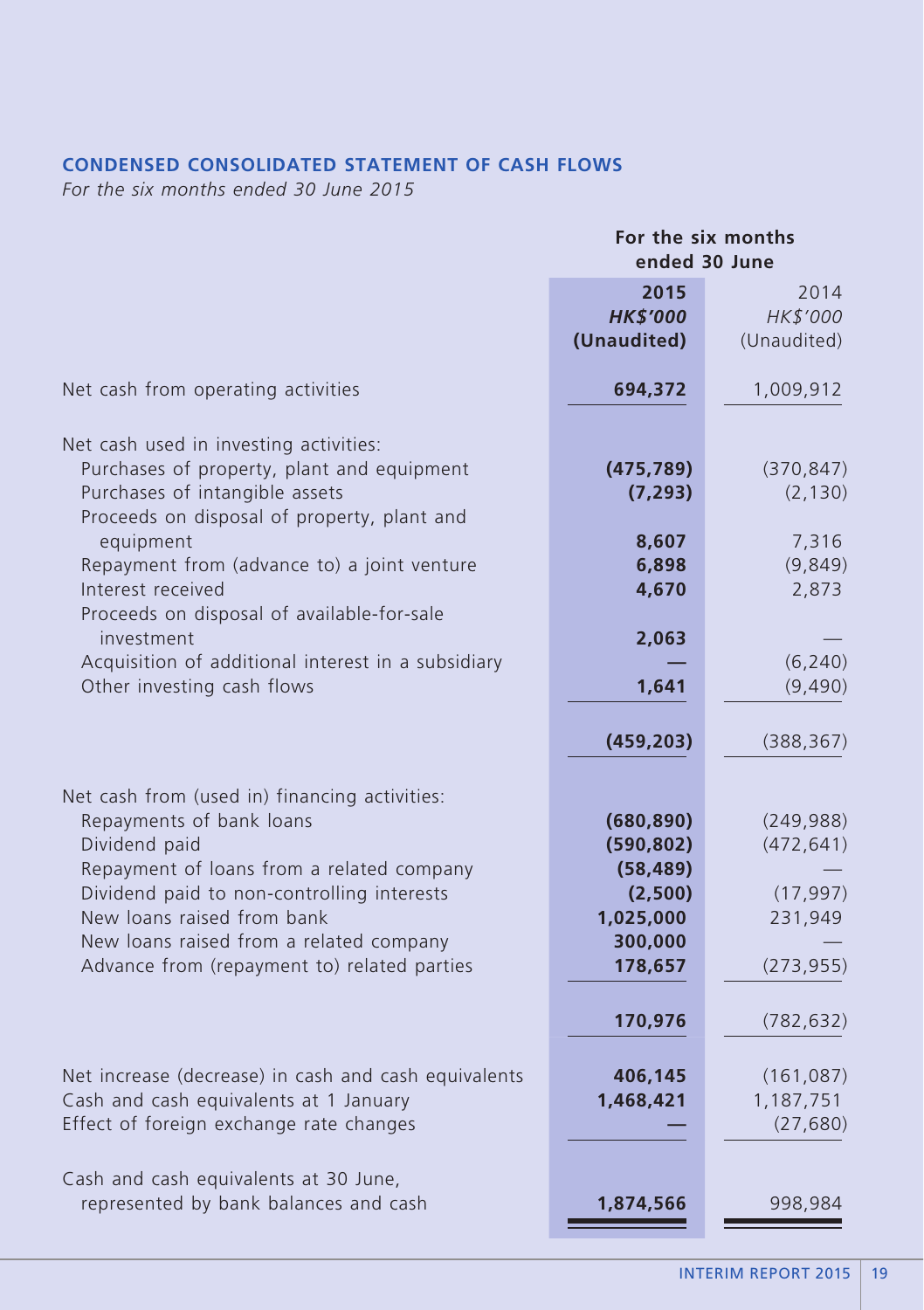### **NOTES TO THE CONDENSED CONSOLIDATED FINANCIAL STATEMENTS**

*For the six months ended 30 June 2015*

#### **1. BASIS OF PREPARATION**

The condensed consolidated financial statements have been prepared in accordance with Hong Kong Accounting Standard ("HKAS") 34 *Interim Financial Reporting* issued by the Hong Kong Institute of Certified Public Accountants ("HKICPA") as well as with the applicable disclosure requirements of Appendix 16 to the Rules Governing the Listing of Securities on The Stock Exchange of Hong Kong Limited.

The Company is a public limited company incorporated in Hong Kong and its shares are listed on The Stock Exchange of Hong Kong Limited.

#### **2. PRINCIPAL ACCOUNTING POLICIES**

The condensed consolidated financial statements have been prepared on the historical cost basis, except for certain financial instruments, which are measured at fair values, as appropriate.

Except as described below, the accounting policies and methods of computation used in the condensed consolidated financial statements for the six months ended 30 June 2015 are the same as those followed in the preparation of the Group's annual financial statements for the year ended 31 December 2014.

In the current interim period, the Group has applied, for the first time, the following amendments to Hong Kong Financial Reporting Standards ("HKFRSs") issued by the HKICPA that are relevant for the preparation of the Company's condensed consolidated financial statements:

- Amendments to HKAS19 Defined Benefit Plans: Employee Contributions;
- Amendments to HKFRSs Annual Improvements to HKFRSs 2010-2012 Cycle and
- Amendments to HKFRSs Annual Improvements to HKFRSs 2011-2013 Cycle

The application of the above amendments to HKFRSs in the current interim period has had no material effect on the amounts reported in these condensed consolidated financial statements and/or disclosures set out in these condensed consolidated financial statements.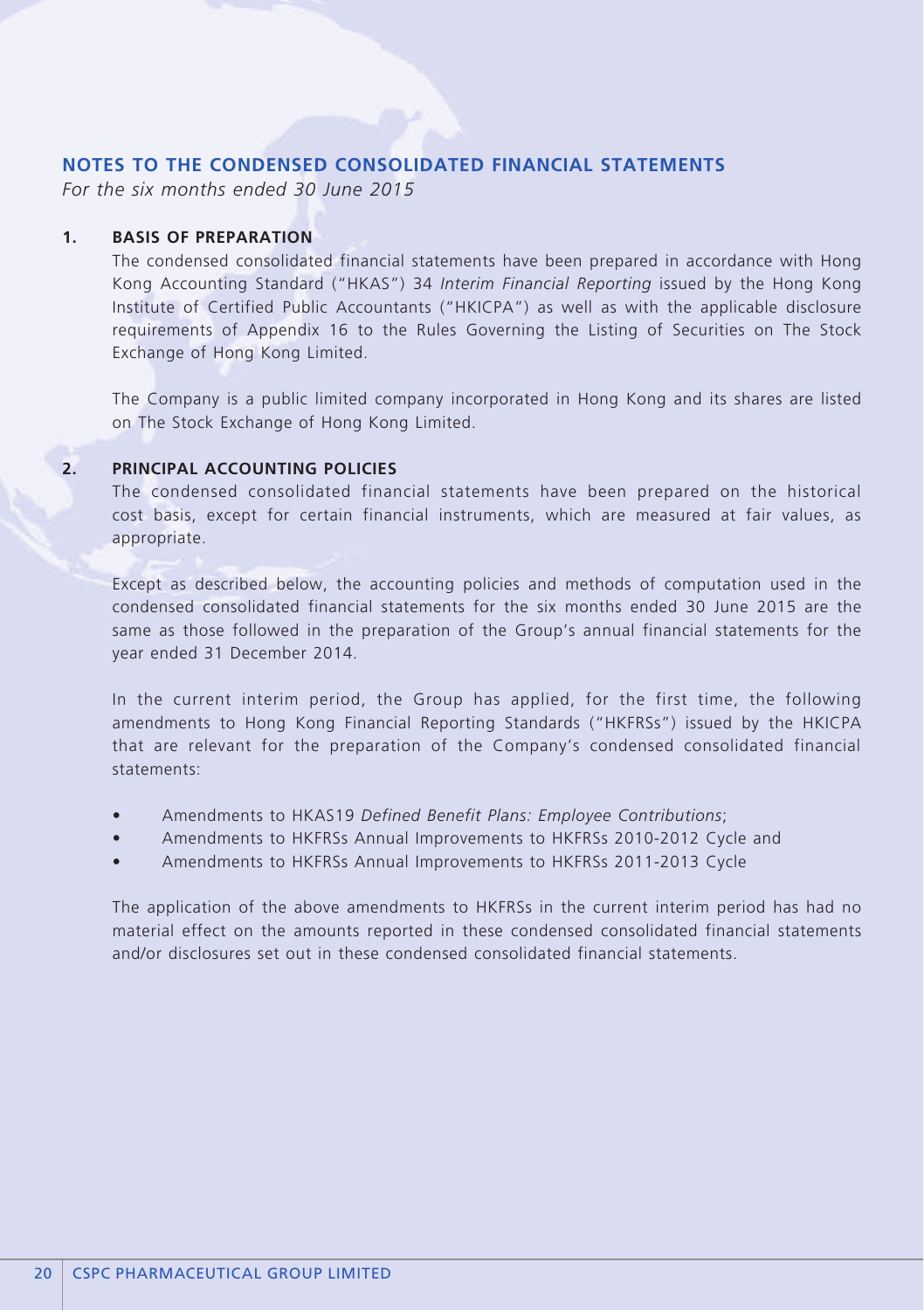#### **3. SEGMENT INFORMATION**

The Group's operating segments are identified on the basis of internal reports about components of the Group that are regularly reviewed by the board of directors, being chief operating decision makers, for the purpose of resources allocation and assessment of segment performance.

The Group's reportable and operating segments for financial reporting purposes are as follows:

- (a) Finished drugs
- (b) Antibiotics (intermediates and bulk drugs)
- (c) Vitamin C (bulk drugs)
- (d) Caffeine and others (bulk drugs)

All reportable and operating segments are engaged in the manufacture and sales of pharmaceutical products.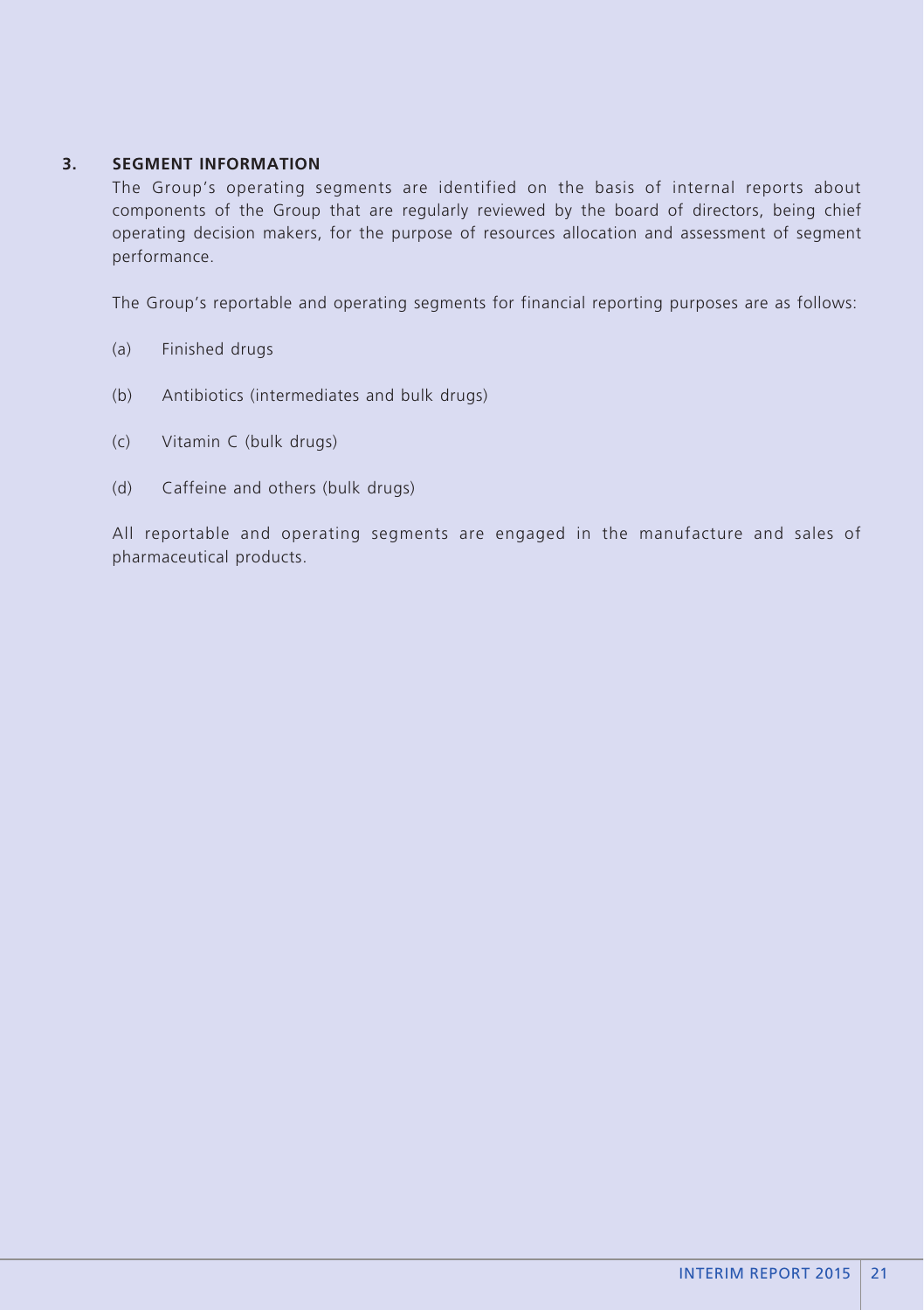# **3. SEGMENT INFORMATION** *(Continued)*

The following is an analysis of the Group's revenue and results by reportable and operating segments:

# **For the six months ended 30 June 2015 (Unaudited)**

|                                                                 | <b>Finished</b><br><b>Drugs</b><br><b>HK\$'000</b> | <b>Antibiotics</b><br><b>HK\$'000</b> | Vitamin C<br><b>HK\$'000</b> | Caffeine<br>and others<br><b>HK\$'000</b> | Segment<br><b>HK\$'000</b> | <b>HK\$'000</b> | total Eliminations Consolidated<br><b>HK\$'000</b> |
|-----------------------------------------------------------------|----------------------------------------------------|---------------------------------------|------------------------------|-------------------------------------------|----------------------------|-----------------|----------------------------------------------------|
| <b>SEGMENT REVENUE</b><br>External sales<br>Inter-segment sales | 3,799,520                                          | 974,490<br>26,797                     | 610,241<br>2,391             | 346,124<br>2,067                          | 5,730,375<br>31,255        | (31, 255)       | 5,730,375                                          |
| <b>TOTAL REVENUE</b>                                            | 3,799,520                                          | 1,001,287                             | 612,632                      | 348,191                                   | 5,761,630                  | (31, 255)       | 5,730,375                                          |
| Inter-segment sales are charged<br>at prevailing market rates.  |                                                    |                                       |                              |                                           |                            |                 |                                                    |
| SEGMENT PROFIT (LOSS)                                           | 944,501                                            | 140,016                               | (32, 119)                    | 61,242                                    |                            |                 | 1,113,640                                          |
| Unallocated income<br>Unallocated expenses                      |                                                    |                                       |                              |                                           |                            |                 | 5,028<br>(47, 701)                                 |
| Operating profit<br>Finance costs<br>Share of results of        |                                                    |                                       |                              |                                           |                            |                 | 1,070,967<br>(27, 885)                             |
| - an associate<br>- a joint venture                             |                                                    |                                       |                              |                                           |                            |                 | 141<br>4,196                                       |
| Profit before tax                                               |                                                    |                                       |                              |                                           |                            |                 | 1,047,419                                          |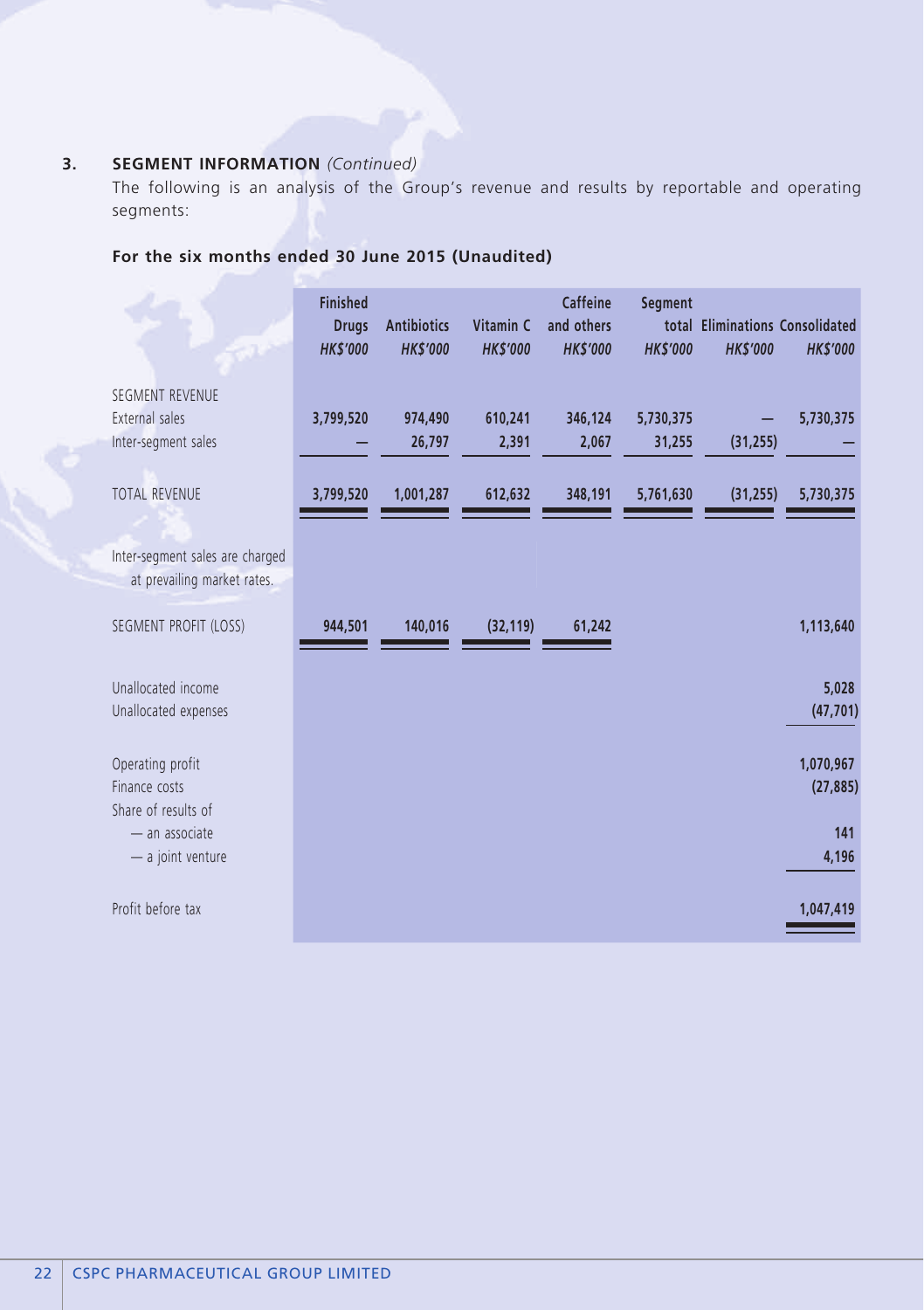# **3. SEGMENT INFORMATION** *(Continued)*

**For the six months ended 30 June 2014 (Unaudited)**

|                                                                  | Finished<br>Drugs<br>HK\$'000 | Antibiotics<br>HK\$'000 | Vitamin C<br>HK\$'000 | Caffeine<br>and others<br>HK\$'000 | Segment<br>total<br>HK\$'000 | HK\$'000  | Eliminations Consolidated<br>HK\$'000 |
|------------------------------------------------------------------|-------------------------------|-------------------------|-----------------------|------------------------------------|------------------------------|-----------|---------------------------------------|
| SEGMENT REVENUE<br>External sales<br>Inter-segment sales         | 3,189,617                     | 1,173,402<br>23,676     | 656,137<br>4,273      | 323,314<br>3,627                   | 5,342,470<br>31,576          | (31, 576) | 5,342,470                             |
| <b>TOTAL REVENUE</b>                                             | 3,189,617                     | 1,197,078               | 660,410               | 326,941                            | 5,374,046                    | (31, 576) | 5,342,470                             |
| Inter-segment sales are charged<br>at prevailing market rates.   |                               |                         |                       |                                    |                              |           |                                       |
| SEGMENT PROFIT (LOSS)                                            | 789,265                       | 75,250                  | (18, 464)             | 58,100                             |                              |           | 904,151                               |
| Unallocated income<br>Unallocated expenses                       |                               |                         |                       |                                    |                              |           | 2,873<br>(105, 578)                   |
| Operating profit<br>Finance costs<br>Share of results of a joint |                               |                         |                       |                                    |                              |           | 801,446<br>(29, 231)                  |
| venture                                                          |                               |                         |                       |                                    |                              |           | (526)                                 |
| Profit before tax                                                |                               |                         |                       |                                    |                              |           | 771,689                               |

Segment profit (loss) represents the profit earned/loss recognised by each segment without allocation of interest income, finance costs, central administrative expenses, share of results of an associate and a joint venture. This is the measure reported to the board of directors for the purposes of resource allocation and performance assessment.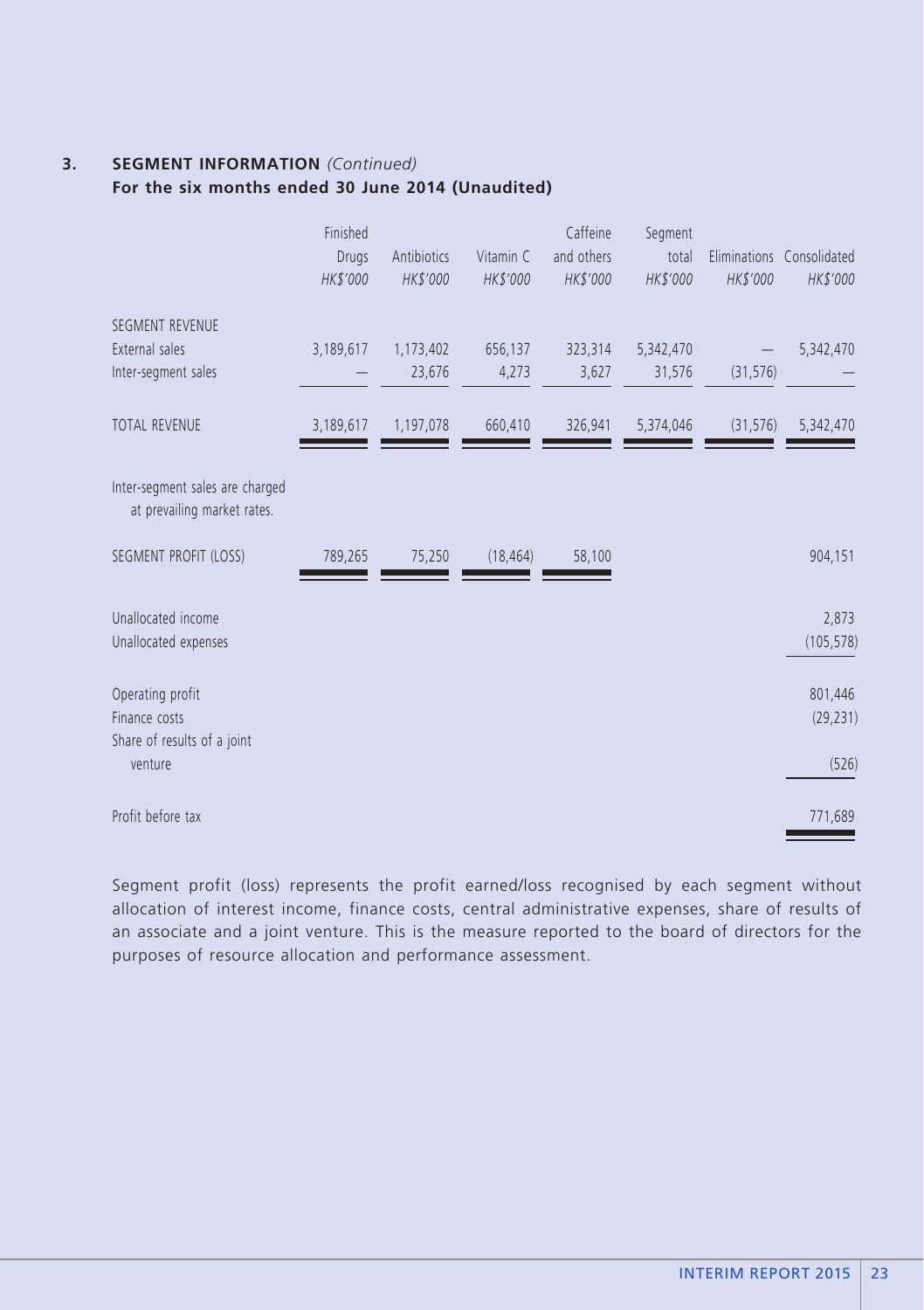### **4. PROFIT BEFORE TAX**

|  | For the six months |
|--|--------------------|
|  | ended 30 June      |

|                                                                      | 2015            | 2014        |  |  |
|----------------------------------------------------------------------|-----------------|-------------|--|--|
|                                                                      | <b>HK\$'000</b> | HK\$'000    |  |  |
|                                                                      | (Unaudited)     | (Unaudited) |  |  |
| Profit before tax has been arrived at after charging<br>(crediting): |                 |             |  |  |
| Amortisation of intangible assets                                    |                 |             |  |  |
| (included in cost of sales)                                          | 10,480          | 9,790       |  |  |
| Amortisation of prepaid lease payments                               | 7,346           | 7,704       |  |  |
| Depreciation of property, plant and equipment                        | 284,398         | 294,000     |  |  |
| Total depreciation and amortisation                                  | 302,224         | 311,494     |  |  |
|                                                                      |                 |             |  |  |
| Loss (gain) on disposal of property, plant and                       |                 |             |  |  |
| equipment (included in other expenses/other income)                  | 2,400           | (2,828)     |  |  |
| Government grant income (note ii)                                    | (9, 462)        | (67, 150)   |  |  |
| Interest income                                                      | (4,670)         | (2,873)     |  |  |
| Reversal of write-down of inventories                                |                 |             |  |  |
| (included in cost of sales)                                          |                 | (9,873)     |  |  |
| Net foreign exchange (gain) losses                                   | (2,674)         | 1,344       |  |  |
| Impairment loss on trade receivables                                 | 8,199           | 989         |  |  |
| Research and development expenses                                    |                 |             |  |  |
| (included in other expenses)                                         | 171,325         | 155,631     |  |  |
| Share-based payments expenses                                        |                 |             |  |  |
| (included in administrative expenses)                                |                 | 53,187      |  |  |
|                                                                      |                 |             |  |  |

#### *Notes:*

- (i) For the six months ended 30 June 2014 and 2015, cost of inventories recognised as an expense approximated cost of sales as shown in the condensed consolidated statement of profit or loss and other comprehensive income.
- (ii) Government grants include cash subsidies from PRC government which are specific for (i) the acquisition of plant and machineries and are recognised over the useful lives of the related assets and (ii) the development of pharmaceutical products or improvement of production efficiency which are recognised upon compliance with the attached condition.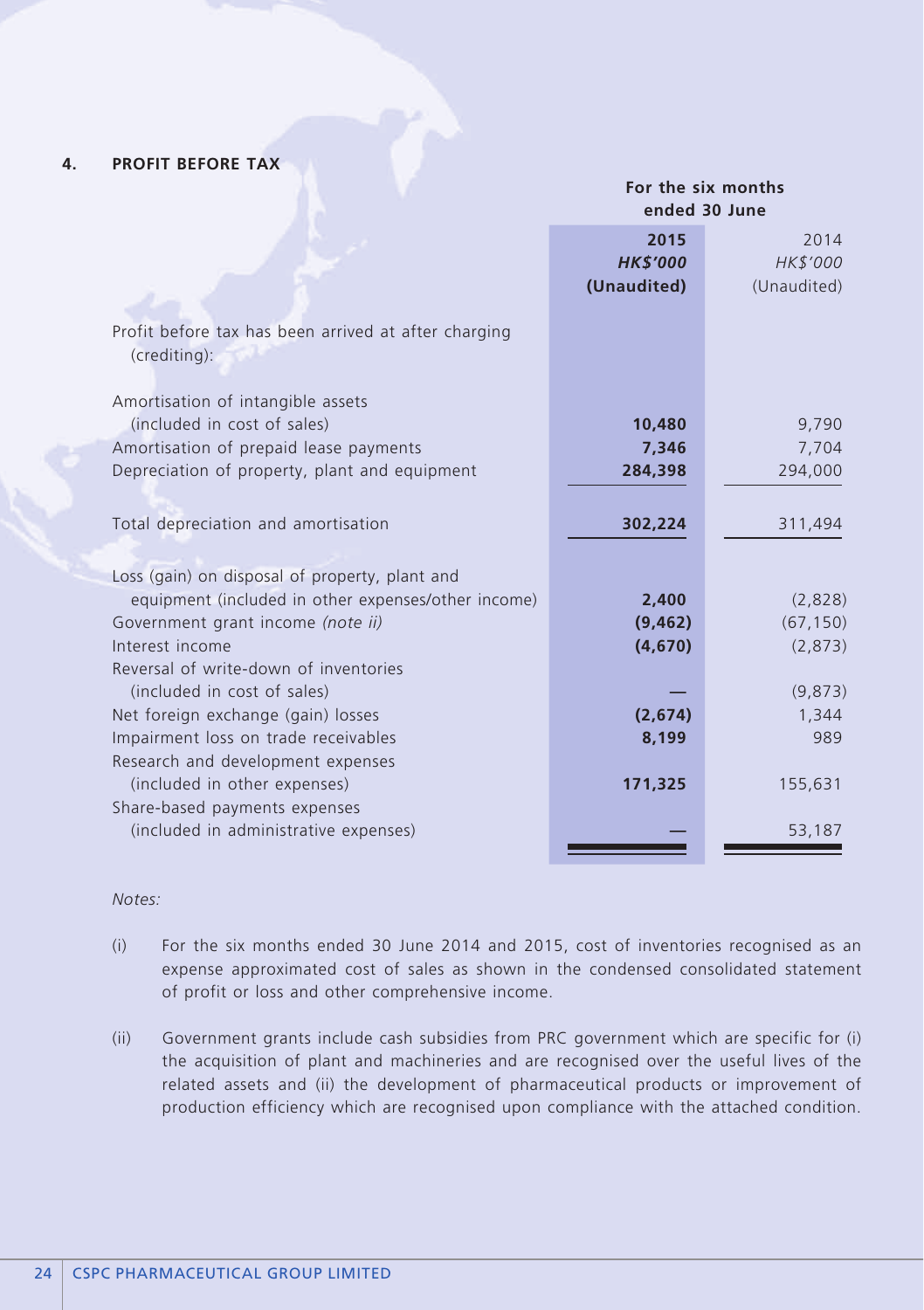#### **5. INCOME TAX EXPENSE**

|                                               | For the six months<br>ended 30 June |             |
|-----------------------------------------------|-------------------------------------|-------------|
|                                               | 2015                                | 2014        |
|                                               | <b>HK\$'000</b>                     | HK\$'000    |
|                                               | (Unaudited)                         | (Unaudited) |
| The tax charge comprises:<br>Current taxation |                                     |             |
| - PRC Enterprise Income Tax                   | 189,438                             | 144,361     |
| Deferred taxation                             | 27,961                              | 17,902      |
|                                               | 217,399                             | 162,263     |
|                                               |                                     |             |

The Company and its subsidiaries incorporated in Hong Kong are subject to 16.5% of the estimated assessable profit under Hong Kong Profits Tax. No Hong Kong Profits Tax has been recognised as the Company and its subsidiaries incorporated in Hong Kong had no assessable income for both periods.

The basic tax rate of the Company's PRC subsidiaries is 25% under the Law of the PRC on Enterprise Income Tax (the "EIT Law") and Implementation Regulation of the EIT Law. Certain subsidiaries of the Company are qualified as advanced technology enterprises and have obtained approvals from the relevant tax authorities for the applicable tax rate reduced to 15% for a period of 3 years up to 2017.

Under the EIT Law of PRC, withholding tax is imposed on dividends distributed in respect of profits earned by PRC subsidiaries from 1 January 2008 onwards. PRC withholding tax is applicable to dividends payable to investors that are "non-PRC tax resident enterprises", which do not have an establishment or place of business in the PRC, or which have such establishment or place of business but the relevant income is not effectively connected with the establishment or place of business, to the extent such dividends have their sources within the PRC. Under such circumstances, dividends distributed from the PRC subsidiaries in respect of profits earned from 1 January 2008 onwards to non-PRC tax resident group entities shall be subject to the withholding income tax at 10% or a lower tax rate, if applicable.

Deferred taxation has not been provided for in the condensed consolidated financial statements in respect of temporary differences attributable to accumulated profits of the PRC subsidiaries amounting to approximately HK\$3,732,107,000 (2014: HK\$3,373,329,000) as the Group is able to control the timing of the reversal of the temporary differences and it is probable that the temporary differences will not reverse in the foreseeable future.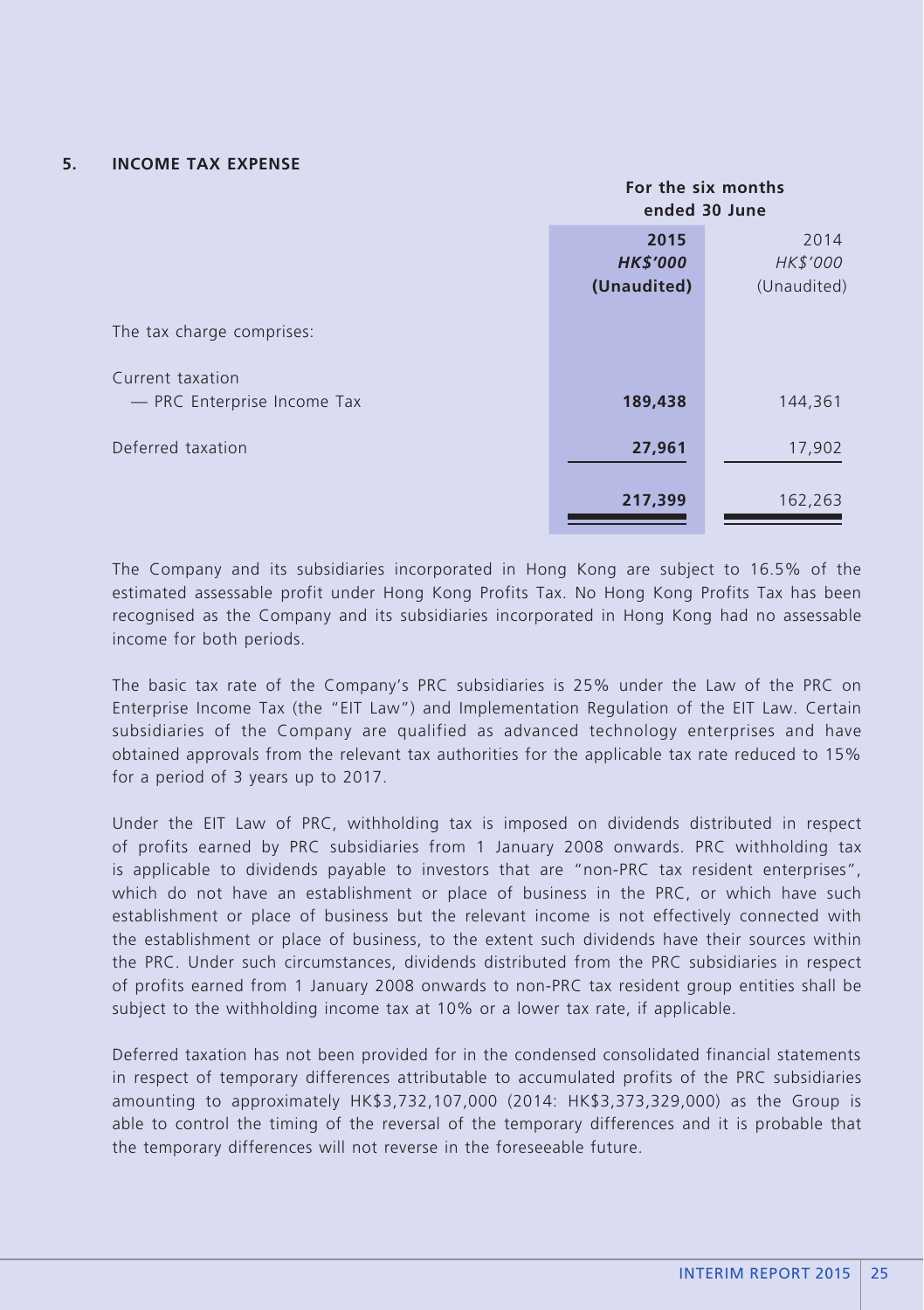#### **6. DIVIDENDS**

During the six months ended 30 June 2015, final dividend of HK10 cents (2014: HK8 cents) per share was distributed to shareholders in respect of the year ended 31 December 2014. The aggregate amount of final dividend distributed and paid in the current period amounted to approximately HK\$590,802,000 (2014: HK\$472,641,000).

The directors do not declare the payment of an interim dividend for the six months ended 30 June 2015 (2014: nil).

#### **7. EARNINGS PER SHARE**

The calculation of the basic and diluted earnings per share attributable to the owners of the Company is based on the following data:

|                                                                      | For the six months<br>ended 30 June    |                                 |
|----------------------------------------------------------------------|----------------------------------------|---------------------------------|
| <b>Earnings</b>                                                      | 2015<br><b>HK\$'000</b><br>(Unaudited) | 2014<br>HK\$'000<br>(Unaudited) |
| Earnings for the purposes of basic and diluted<br>earnings per share | 822,014                                | 600,665                         |

|                                                                                             | For the six months<br>ended 30 June |               |
|---------------------------------------------------------------------------------------------|-------------------------------------|---------------|
|                                                                                             | 2015<br>'000                        | 2014<br>'000' |
| Number of shares                                                                            |                                     |               |
| Weighted average number of ordinary shares for<br>the purpose of basic earnings per share   | 5,908,018                           | 5,908,018     |
| Effect of dilutive potential ordinary shares:<br>Share options granted by the Company       | 65,284                              | 59,249        |
| Weighted average number of ordinary shares for<br>the purpose of diluted earnings per share | 5,973,302                           | 5,967,267     |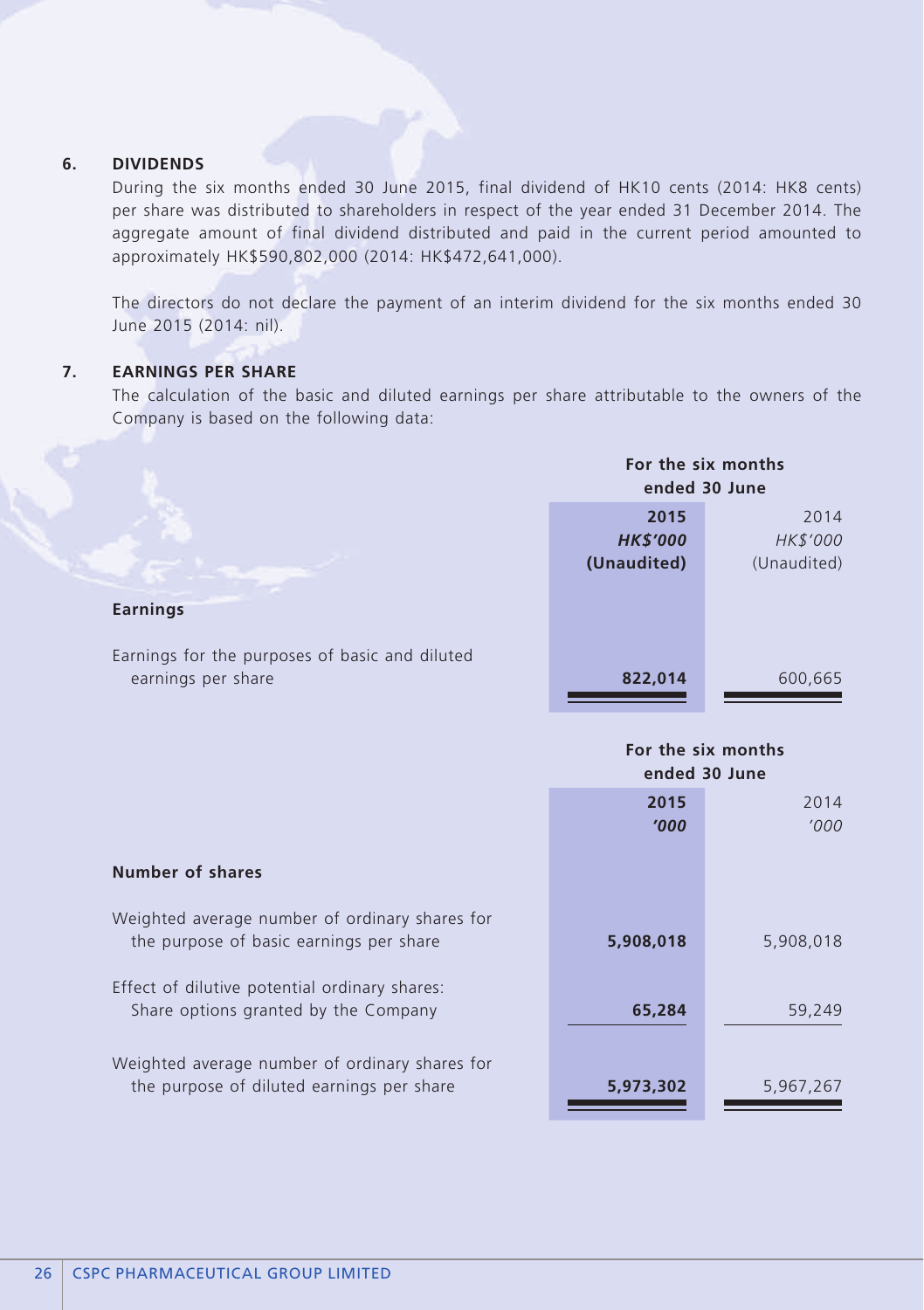#### **8. MOVEMENTS IN PROPERTY, PLANT AND EQUIPMENT**

During the period, the Group had addition of property, plant and equipment of approximately HK\$401,362,000 (2014: HK\$396,660,000) in order to upgrade its manufacturing capabilities.

In addition, the Group disposed of certain property, plant and equipment with a carrying amount of approximately HK\$11,007,000 (2014: HK\$4,488,000), resulting in a loss of approximately HK\$2,400,000 (2014: gain of approximately HK\$2,828,000).

#### **9. TRADE AND OTHER RECEIVABLES/BILLS RECEIVABLES**

|                                          | As at           | As at       |
|------------------------------------------|-----------------|-------------|
|                                          | 30 June         | 31 December |
|                                          | 2015            | 2014        |
|                                          | <b>HK\$'000</b> | HK\$'000    |
|                                          | (Unaudited)     | (Audited)   |
| Trade receivables                        | 1,781,890       | 1,699,086   |
| Less: allowance for doubtful debts       | (12, 594)       | (4,395)     |
|                                          |                 |             |
|                                          | 1,769,296       | 1,694,691   |
| Prepayment for purchase of raw materials | 175,374         | 183,695     |
| Deposits and prepayment for utilities    | 20,984          | 40,093      |
| Other tax recoverable                    | 25,980          | 28,672      |
| Others                                   | 42,078          | 59,561      |
|                                          |                 |             |
|                                          | 2,033,712       | 2,006,712   |

The Group allows a general credit period of up to 90 days to its trade customers. The following is an aged analysis of trade receivables (net of allowance for doubtful debts) presented based on invoice dates at the end of the reporting period which approximated the respective revenue recognition dates:

|                 | As at           | As at       |
|-----------------|-----------------|-------------|
|                 | 30 June         | 31 December |
|                 | 2015            | 2014        |
|                 | <b>HK\$'000</b> | HK\$'000    |
|                 | (Unaudited)     | (Audited)   |
|                 |                 |             |
| 0 to 90 days    | 1,584,497       | 1,479,654   |
| 91 to 180 days  | 171,106         | 210,236     |
| 181 to 365 days | 13,693          | 4,801       |
|                 |                 |             |
|                 | 1,769,296       | 1,694,691   |
|                 |                 |             |

Bills receivables represent bills on hand. All bills receivables of the Group are with a maturity period of less than 180 days (31 December 2014: 180 days) and not yet due at the end of the reporting period, and management considers the default rate is low based on historical information and experience.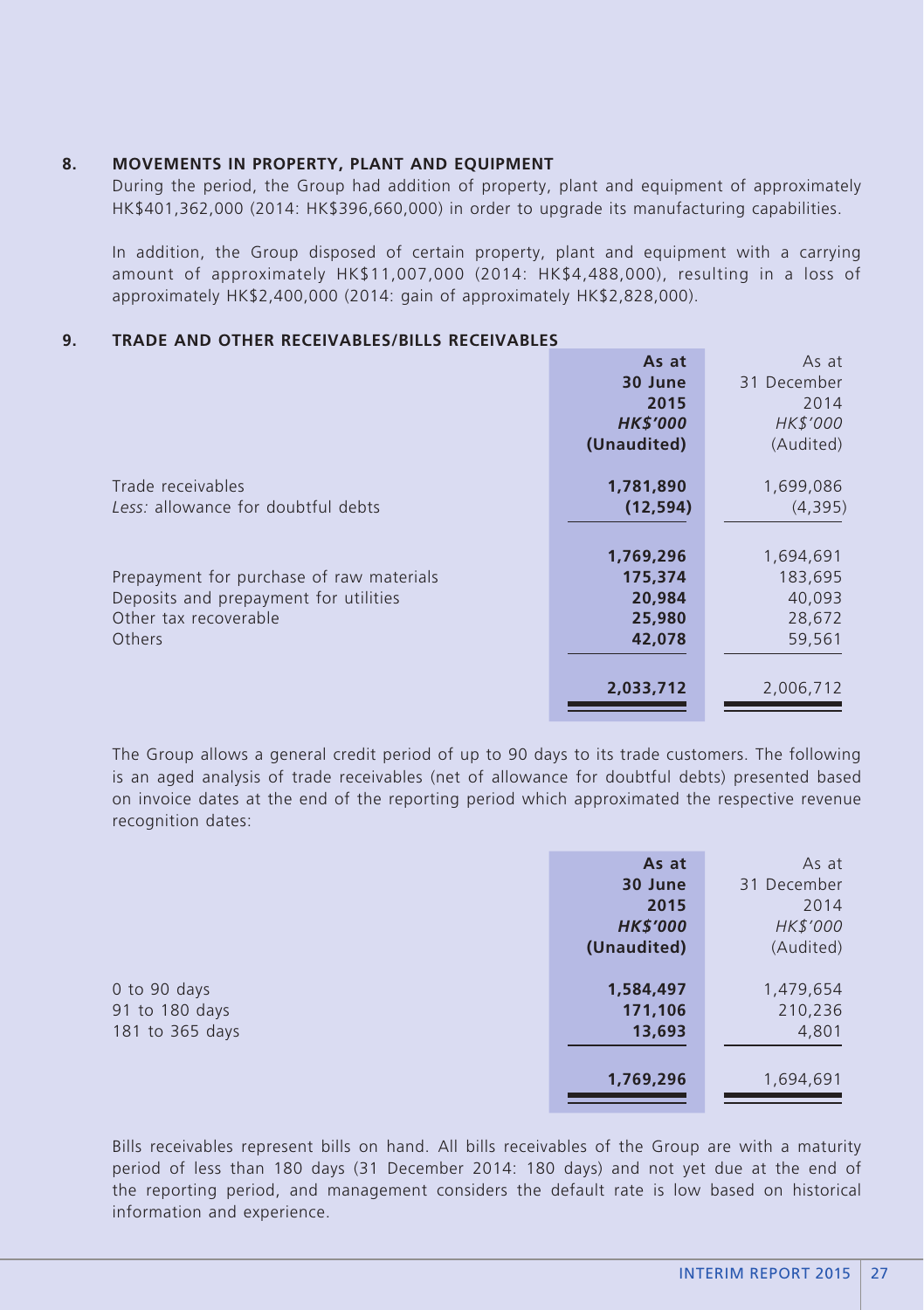### **10. RELATED PARTIES DISCLOSURES**

During the period, the Group had significant transactions and balances with related parties. Other than acquisition of additional interest in a subsidiary in January 2014 as disclosed in note (v) to the condensed consolidated statement of changes in equity, the Group had also entered into the following transactions. The significant transactions with these companies during the period, and balances with them at the end of the reporting period, are as follows:

#### **(I) Related Companies**

|                                                        |                                                                                                                                                                      | For the six months<br>ended 30 June                        |                                                       |
|--------------------------------------------------------|----------------------------------------------------------------------------------------------------------------------------------------------------------------------|------------------------------------------------------------|-------------------------------------------------------|
| Name of company                                        | Nature of transactions/balances                                                                                                                                      | 2015<br><b>HK\$'000</b><br>(Unaudited)                     | 2014<br>HK\$'000<br>(Unaudited)                       |
| SPG and its subsidiaries<br>and associates<br>(note i) | Purchase of pharmaceutical products<br>Rental expense<br>Interest on borrowings<br>Sales of pharmaceutical products<br>Purchase of steam<br>Warehouse service income | 93,139<br>8,207<br>2,731<br>103,528<br>5,005<br>3,904      | 100,404<br>7,865<br>93,952<br>7,481                   |
|                                                        |                                                                                                                                                                      | As at<br>30 June<br>2015<br><b>HK\$'000</b><br>(Unaudited) | As at<br>31 December<br>2014<br>HK\$'000<br>(Audited) |
|                                                        | Balance due from/to the SPG Group<br>- trade receivables aged 0-90 days                                                                                              | 114,358                                                    | 92,471                                                |
|                                                        | - trade payables aged 0-90 days                                                                                                                                      | 92,484                                                     | 26,483                                                |
|                                                        | $-$ other payables $-$ current (note ii)                                                                                                                             | 456,551                                                    | 277,894                                               |
|                                                        | - unsecured borrowings<br>- current (note iii)<br>- unsecured borrowings<br>- non-current (note iii)                                                                 | 73,022<br>168,489                                          |                                                       |
|                                                        |                                                                                                                                                                      |                                                            |                                                       |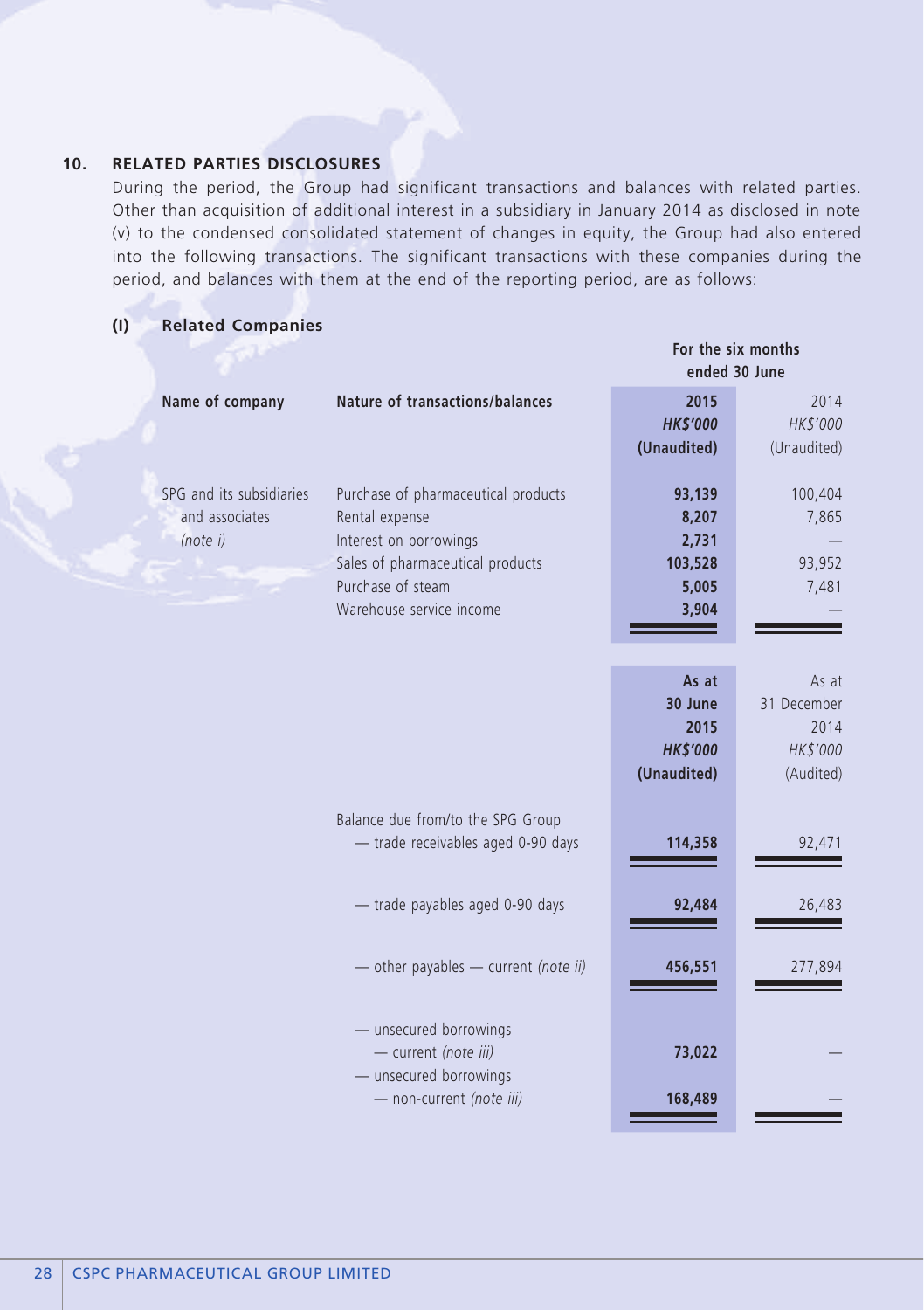#### **(I) Related Companies** *(Continued)*

As at 30 June 2015, SPG has also given corporate guarantees to banks in the PRC to secure loan facilities to the extent of approximately HK\$525,000,000 (31 December 2014: HK\$112,500,000) granted to the Group. As at 30 June 2015, the extent of utilisation by the Group amounted to approximately HK\$525,000,000 (31 December 2014: HK\$112,500,000).

|                                                                                                                                                                                                                |                         | For the six months<br>ended 30 June    |                                 |
|----------------------------------------------------------------------------------------------------------------------------------------------------------------------------------------------------------------|-------------------------|----------------------------------------|---------------------------------|
|                                                                                                                                                                                                                |                         | 2015<br><b>HK\$'000</b><br>(Unaudited) | 2014<br>HK\$'000<br>(Unaudited) |
| Guangdong Titan Pharmaceutical Co., Ltd.,<br>a wholly-owned subsidiary of a non-<br>controlling interest of Siping City Fine<br>Chemicals Product Co. Ltd. ("Siping")<br>(ceased to be a related party since 1 | Sales of finished goods |                                        |                                 |
| November 2014)                                                                                                                                                                                                 |                         |                                        | 119,450                         |

*Notes:*

- (i) SPG is owned as to 40% by True Ally Holdings Limited ("True Ally") and 60% by Beijing Zhongyihe Hezhong Investment Management Centre (Limited Partnership) ("Zhongyihe"). True Ally and Zhongyihe are both shareholders of the Company and collectively have significant influence over the Group.
- (ii) Amounts are unsecured, non-interest bearing and repayable on demand except that on 31 May 2012, SPG agreed to change the maturity of a balance of RMB97,705,193 (equivalent to approximately HK\$104,503,000) to 31 May 2014. Imputed interest is computed using the prevailing market interest rate of 6.56% per annum for comparable long term borrowings on 31 May 2012. During the six month ended 30 June 2014, the balance was fully repaid and imputed interest arising on loan from SPG of approximately HK\$3,126,000 was recorded as finance costs in the condensed consolidated statement of profit or loss and other comprehensive income.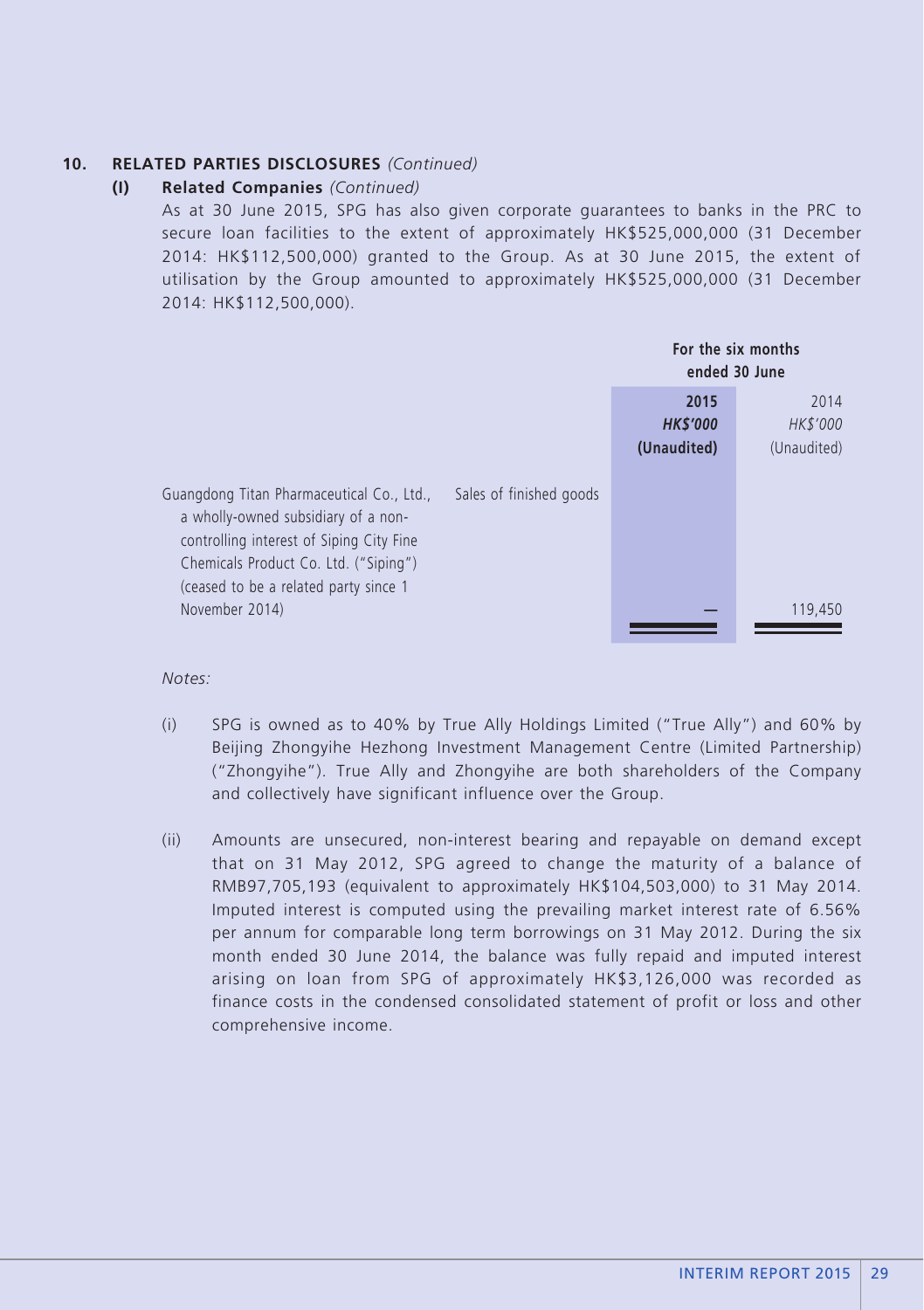**(I) Related Companies** *(Continued) Notes: (Continued)*

> (iii) The details of these loans from a related company are set out in note 13 to the condensed consolidated financial statements.

#### **(II) A Joint Venture**

|                     |                                 |                 | For the six months<br>ended 30 June |
|---------------------|---------------------------------|-----------------|-------------------------------------|
| Name of company     | Nature of transactions/balances | 2015            | 2014                                |
|                     |                                 | <b>HK\$'000</b> | HK\$'000                            |
|                     |                                 | (Unaudited)     | (Unaudited)                         |
| Hebei Huarong       |                                 |                 |                                     |
| Pharmaceutical Co., | Purchase of raw materials       | 10,373          | 7,754                               |
| Ltd. ("Huarong")    | Provision of utility services   | 24,934          | 20,930                              |
|                     |                                 |                 |                                     |
|                     |                                 | As at           | As at                               |
|                     |                                 | 30 June         | 31 December                         |
|                     |                                 | 2015            | 2014                                |
|                     |                                 | <b>HK\$'000</b> | HK\$'000                            |
|                     |                                 | (Unaudited)     | (Audited)                           |
|                     |                                 |                 |                                     |
|                     | Balance due from Huarong        |                 |                                     |
|                     | - other receivables (note)      | 69,552          | 76,450                              |
|                     |                                 |                 |                                     |

*Note:* Amounts are unsecured, non-interest bearing and repayable on demand.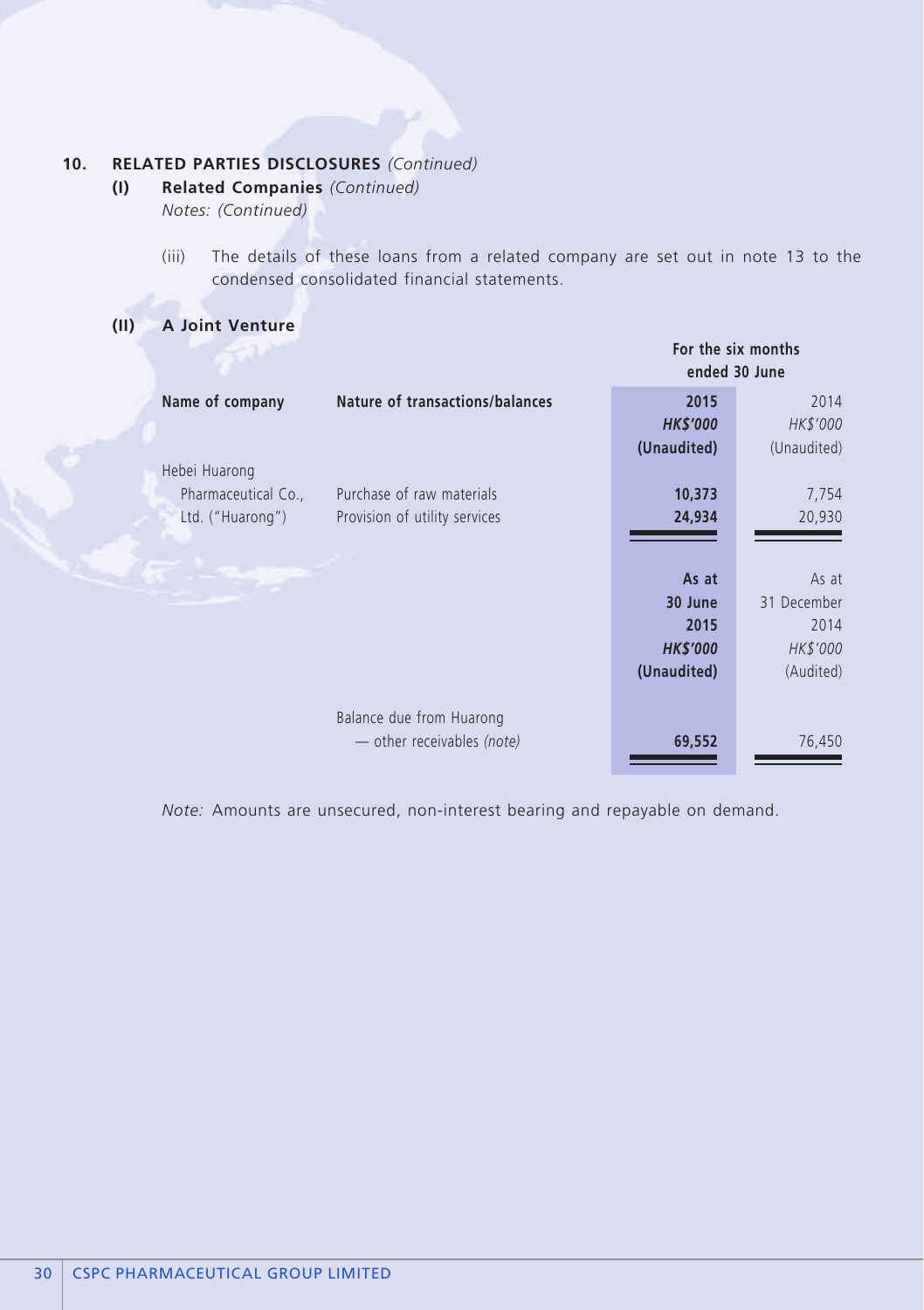**(III) An Associate**

|                 |                                                                                                     | For the six months<br>ended 30 June                        |                                                       |  |
|-----------------|-----------------------------------------------------------------------------------------------------|------------------------------------------------------------|-------------------------------------------------------|--|
| Name of company | Nature of transactions/balances                                                                     | 2015<br><b>HK\$'000</b><br>(Unaudited)                     | 2014<br>HK\$'000<br>(Unaudited)                       |  |
| Siping          | Purchase of raw materials<br>Sales of raw materials                                                 | 3,411<br>20,192                                            |                                                       |  |
|                 |                                                                                                     | As at<br>30 June<br>2015<br><b>HK\$'000</b><br>(Unaudited) | As at<br>31 December<br>2014<br>HK\$'000<br>(Audited) |  |
|                 | Balance due from/to Siping<br>- trade receivables aged 0-90 days<br>- trade payables aged 0-90 days | 19,638                                                     | 576                                                   |  |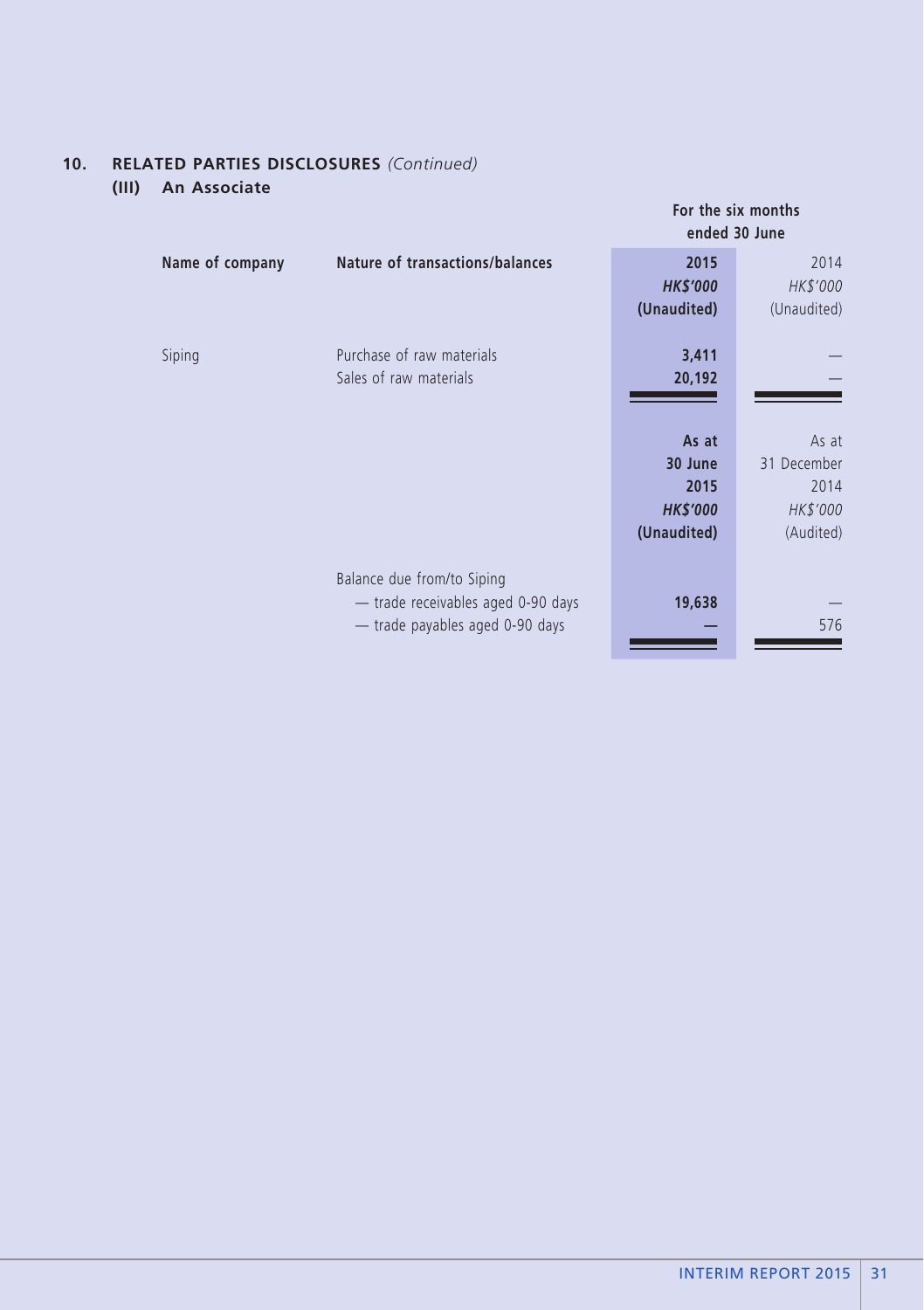#### **(IV) Compensation of Key Management Personnel**

The remuneration of key management personnel, which represents the Company's directors of the Group during the period is as follows:

|                               | For the six months<br>ended 30 June |             |
|-------------------------------|-------------------------------------|-------------|
|                               | 2015                                | 2014        |
|                               | <b>HK\$'000</b>                     | HK\$'000    |
|                               | (Unaudited)                         | (Unaudited) |
|                               |                                     |             |
| Short-term benefits           | 6,046                               | 5,814       |
| Post-employment benefits      | 471                                 | 468         |
| Share-based payments expenses |                                     | 45,032      |
|                               |                                     |             |
|                               | 6,517                               | 51,314      |

### **11. RESTRICTED BANK DEPOSITS**

As at 30 June 2015, the Group had restricted bank deposits of approximately HK\$56,558,000 (31 December 2014: HK\$58,199,000) placed in banks to secure short-term banking facilities granted to the Group and the deposits were therefore classified as current assets.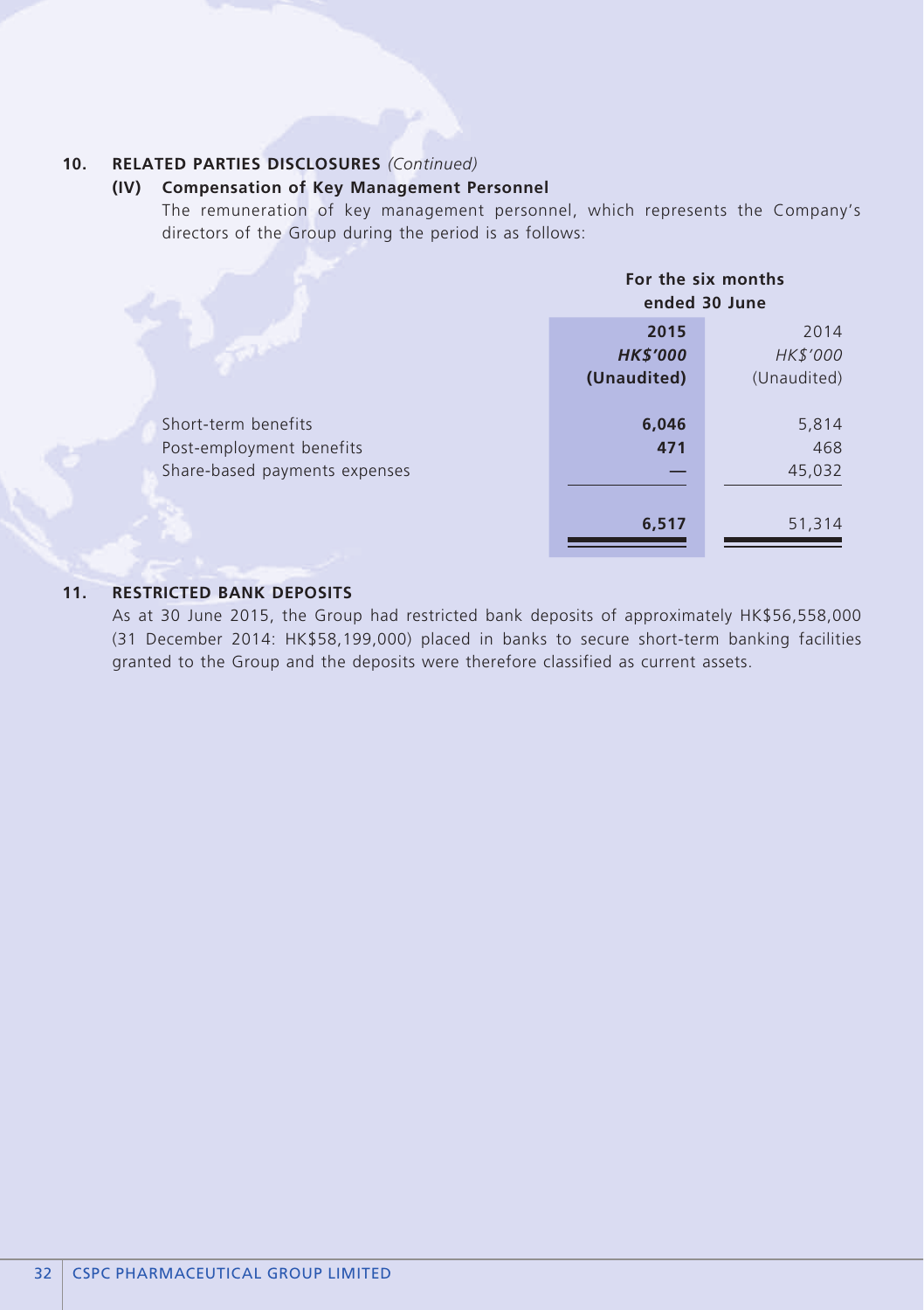| TRADE AND OTHER PAYABLES/BILLS PAYABLES | 12. |  |  |  |  |  |  |
|-----------------------------------------|-----|--|--|--|--|--|--|
|-----------------------------------------|-----|--|--|--|--|--|--|

|                                                      | As at           | As at       |
|------------------------------------------------------|-----------------|-------------|
|                                                      | 30 June         | 31 December |
|                                                      | 2015            | 2014        |
|                                                      | <b>HK\$'000</b> | HK\$'000    |
|                                                      | (Unaudited)     | (Audited)   |
|                                                      |                 |             |
| Trade payables                                       | 946,626         | 955,617     |
| Other tax payables                                   | 91,766          | 53,984      |
| Freight and utilities charges payables               | 32,306          | 28,430      |
| Construction cost and acquisition of property, plant |                 |             |
| and equipment payable                                | 527,365         | 601,792     |
| Government grants                                    | 115,365         | 88,596      |
| Customer deposits and advance from customers         | 429,596         | 373,342     |
| Staff welfare payable                                | 131,239         | 131,792     |
| Selling expense payable                              | 152,435         | 60,260      |
| Others                                               | 57,279          | 35,913      |
|                                                      |                 |             |
|                                                      | 2,483,977       | 2,329,726   |

The following is an aged analysis of trade payables presented based on the invoice dates at the end of the reporting period:

|                    | As at           | As at       |
|--------------------|-----------------|-------------|
|                    | 30 June         | 31 December |
|                    | 2015            | 2014        |
|                    | <b>HK\$'000</b> | HK\$'000    |
|                    | (Unaudited)     | (Audited)   |
|                    |                 |             |
| 0 to 90 days       | 788,259         | 703,652     |
| 91 to 180 days     | 69,555          | 104,716     |
| More than 180 days | 88,812          | 147,249     |
|                    |                 |             |
|                    | 946,626         | 955,617     |
|                    |                 |             |

All bills payables of the Group are aged within 180 days and not yet due at the end of the reporting period.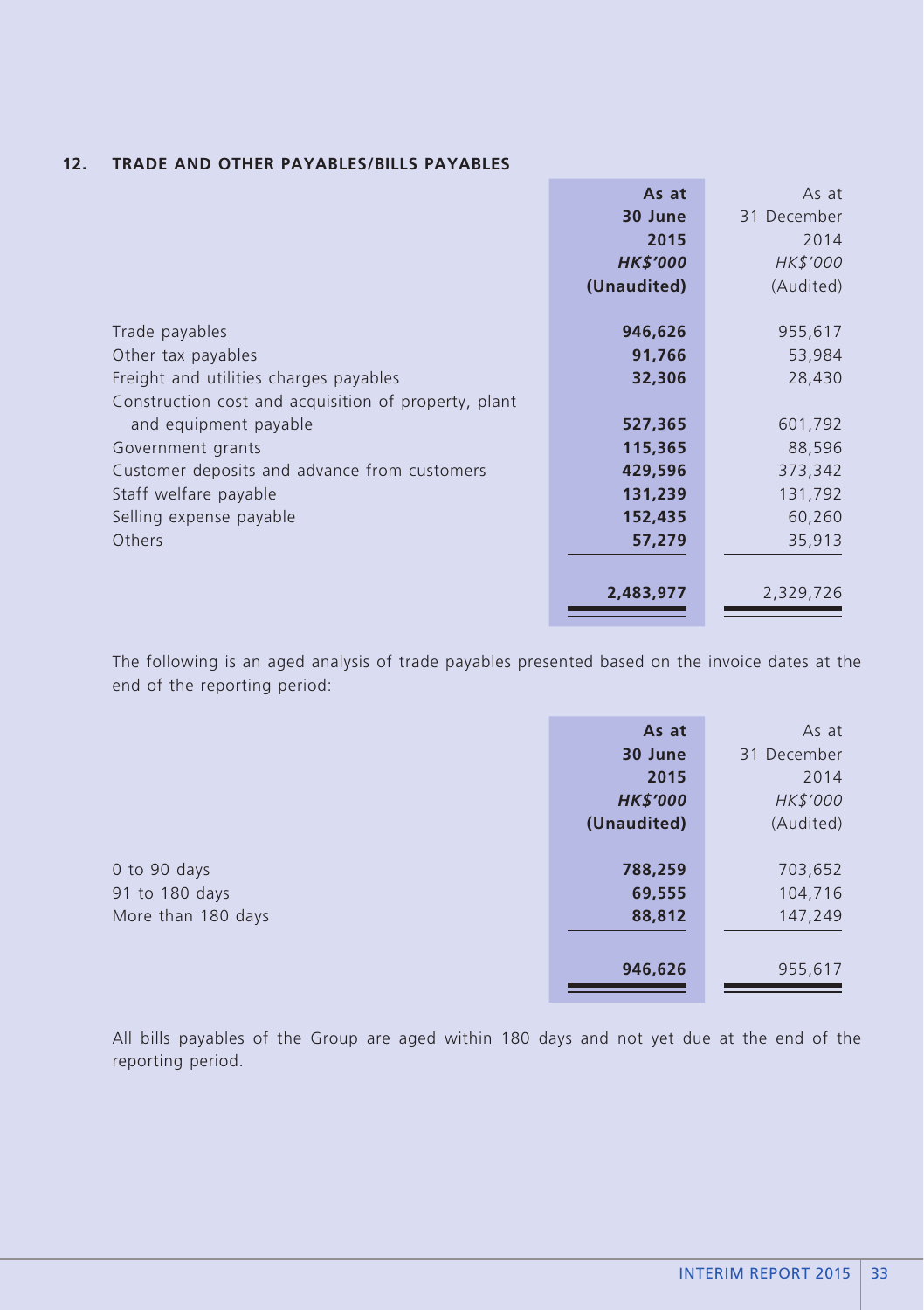#### **13. BORROWINGS**

An analysis of borrowings of the Group is as follows:

|                                                                                                    | As at<br>30 June<br>2015<br><b>HK\$'000</b><br>(Unaudited) | As at<br>31 December<br>2014<br>HK\$'000<br>(Audited) |
|----------------------------------------------------------------------------------------------------|------------------------------------------------------------|-------------------------------------------------------|
| Current portion<br>- Unsecured bank loans (note i)<br>- Loans from a related company (note ii)     | 521,847<br>73,022                                          | 624,070                                               |
|                                                                                                    | 594,869                                                    | 624,070                                               |
| Non-current portion<br>- Unsecured bank loans (note i)<br>- Loans from a related company (note ii) | 1,048,133<br>168,489                                       | 601,800                                               |
|                                                                                                    | 1,216,622                                                  | 601,800                                               |
| Total                                                                                              | 1,811,491                                                  | 1,225,870                                             |

*Note:*

- (i) During the period, the Group obtained new unsecured bank loans of approximately HK\$1,025,000,000 (2014: HK\$231,949,000) which are repayable within 1 to 3 years and repaid unsecured bank loans of approximately HK\$680,890,000 (2014: HK\$249,988,000).
- (ii) During the period, the Group obtained new unsecured loans from a related company of approximately HK\$300,000,000 (2014: nil) which are repayable within 1 to 4 years and repaid unsecured loans from a related company of approximately HK\$58,489,000 (2014: nil).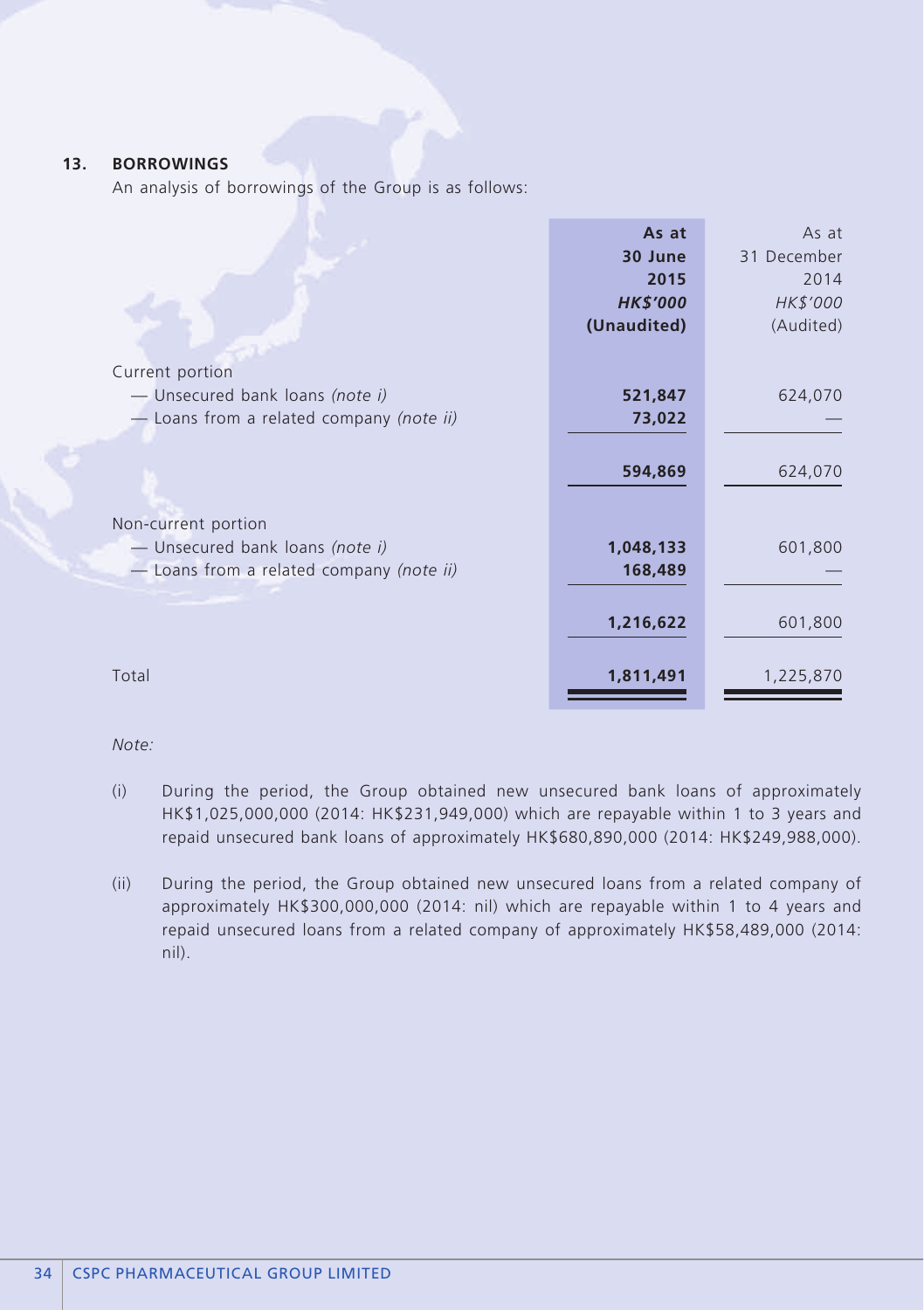### **13. BORROWINGS** *(Continued)*

The ranges of effective interest rates (which are also equal to contracted interest rates) on the Group's borrowings are as follows:

|                                                | As at<br>30 June 2015               | As at<br>31 December 2014          |
|------------------------------------------------|-------------------------------------|------------------------------------|
| Effective interest rate:                       |                                     |                                    |
| Floating-rate HK\$ bank loans                  | From 2.03% to 2.98% per annum       | From 1.8% to 2.98% per annum       |
| Floating-rate US\$ bank loans                  | From $2.68\%$ to $3.18\%$ per annum | From 2.65% to 3.17% per annum      |
| Floating-rate RMB bank loans                   | 3.65% per annum                     | From $6.15\%$ to $6.4\%$ per annum |
| Fixed-rate RMB bank loans                      | 5.08% per annum                     | From $3.25\%$ to $6.0\%$ per annum |
| Fixed-rate RMB loans from a related<br>company | 4.6% per annum                      | N/A                                |

The floating-rate of HK\$, US\$ and RMB bank loans are subject to interest at HIBOR plus a spread, LIBOR plus a spread and PRC Base Rate plus a spread, respectively.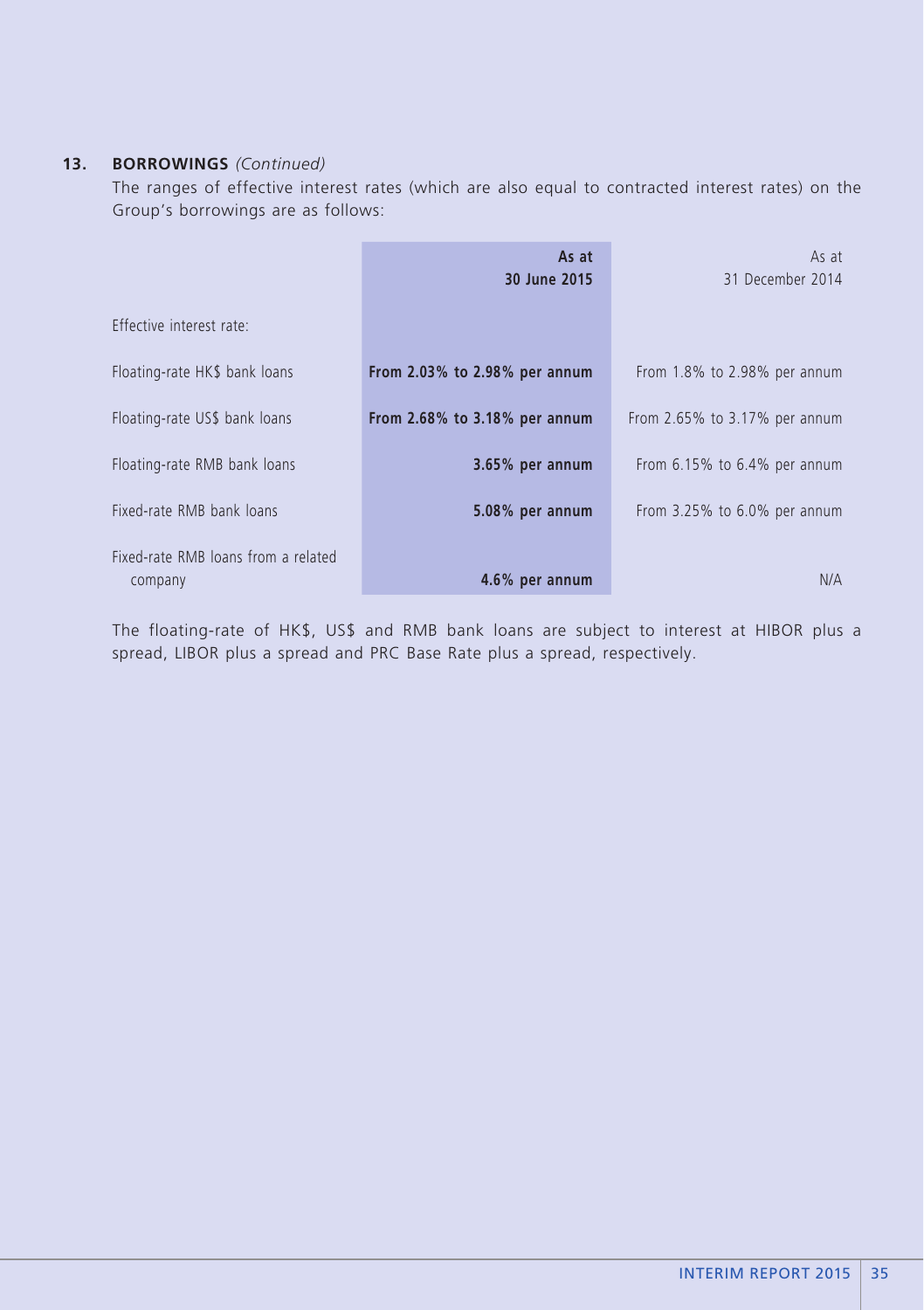### **14. SHARE CAPITAL**

|                                                                                        | Number of<br>shares | <b>Share</b><br>capital<br><b>HK\$'000</b> |
|----------------------------------------------------------------------------------------|---------------------|--------------------------------------------|
| Ordinary shares                                                                        |                     |                                            |
| <b>Authorised</b>                                                                      |                     |                                            |
| At 1 January 2014                                                                      |                     |                                            |
| - Ordinary shares of HK\$0.1 each                                                      | 30,000,000,000      | 3,000,000                                  |
| At 30 June 2014, 1 January 2015 and                                                    |                     |                                            |
| 30 June 2015 (note a)                                                                  | N/A                 | N/A                                        |
|                                                                                        |                     |                                            |
| Issued and fully paid                                                                  |                     |                                            |
| At 1 January 2014                                                                      | 5,586,356,671       | 558,636                                    |
| Transfer pursuant to the new Hong Kong<br>Companies Ordinance on 3 March 2014 (note a) |                     | 8,700,054                                  |
| Conversion of convertible bonds on 9 May 2014                                          |                     |                                            |
| (note b)                                                                               | 321,661,732         | 561,041                                    |
|                                                                                        |                     |                                            |
| At 30 June 2014, 1 January 2015 and                                                    |                     |                                            |
| 30 June 2015                                                                           | 5,908,018,403       | 9,819,731                                  |

#### *Notes:*

- (a) On 3 March 2014, the new Hong Kong Companies Ordinance Chapter 622 (the "new CO") came into effect. The new CO abolishes the concepts of nominal (par) value, share premium and authorised share capital for all shares of Hong Kong incorporated companies. All amounts received for issuing equity shares of a company should be recorded as share capital. Pursuant to the adoption of the new CO, the balance of share premium was transferred to share capital.
- (b) Details of the convertible bonds and movement of convertible bonds in 2014 are set out in note 33 to the Group's consolidated financial statements for the year ended 31 December 2014. On 9 May 2014, the convertible bonds holder exercised the conversion rights and the convertible bonds with carrying amount of HK\$561,041,000 were converted into 321,661,732 shares of the Company.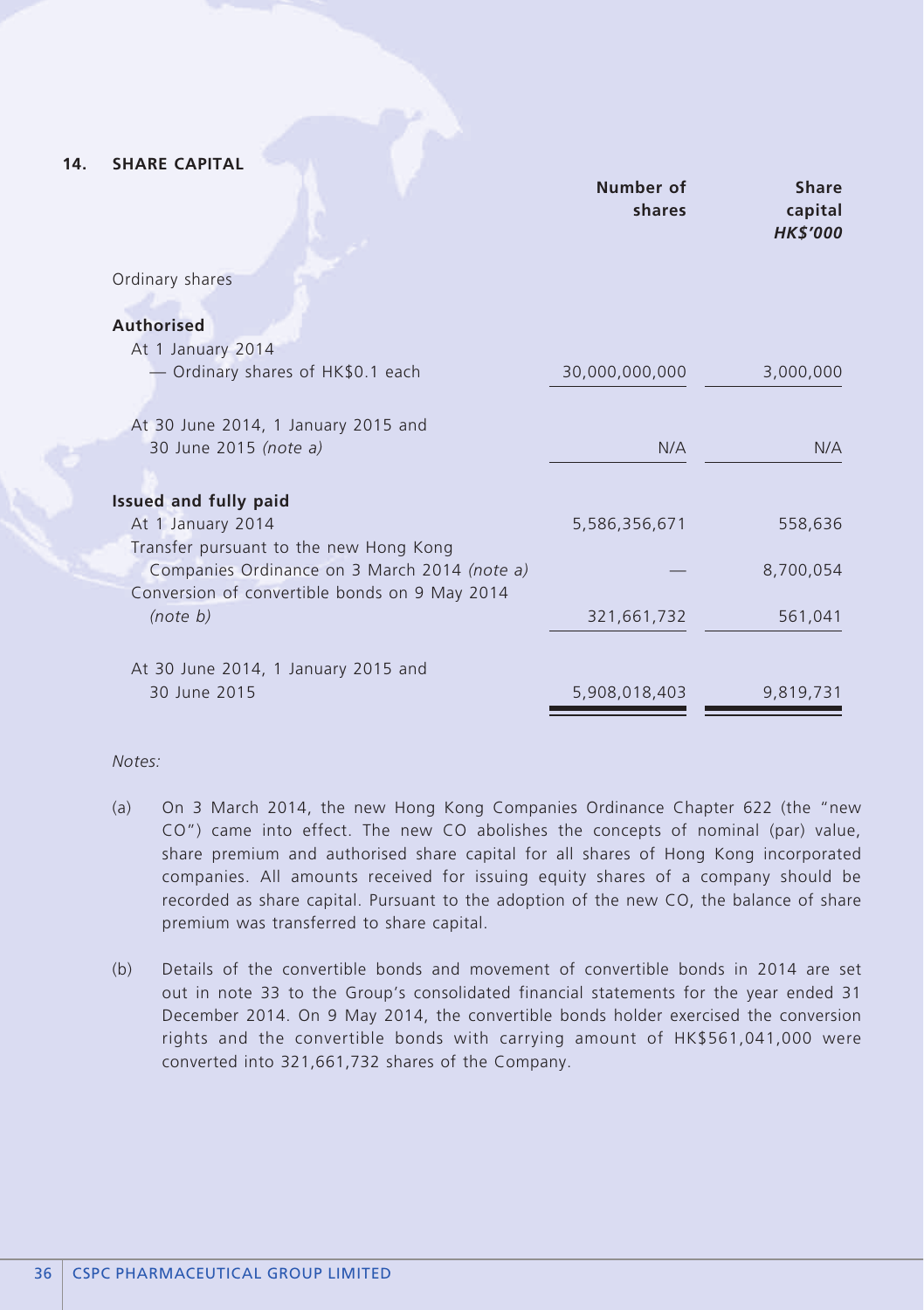#### **15. SHARE OPTION SCHEME**

The Company's share option scheme was adopted on 6 July 2004 for the purpose of providing incentive to directors (or any persons proposed to be appointed as such, whether executive or non-executive) and employees (whether full-time or part-time) of each member of the Group; eligible business consultants, professionals and other advisers who have rendered service or will render service to the Group as determined by the board of directors. The scheme shall be valid and effective for a period of 10 years from its adoption and has expired on 5 July 2014.

On 17 April 2013, the Company granted a total of 150,000,000 options to its directors and eligible employees. The options granted will fully vest on the 1st anniversary of the date of grant. The closing price of the Company's shares on 17 April 2013, the date of grant, was HK\$3.98. The fair values of the options determined at the date of grant using the Binomial model were approximately HK\$181,433,000.

The following assumptions were used to calculate the fair values of share options:

| Date of grant           | 17 April 2013 |
|-------------------------|---------------|
| Grant date share price  | HK\$3.98      |
| Exercise price          | HK\$3.98      |
| Expected life           | 7.5 years     |
| Expected volatility     | 35.392%       |
| Dividend yield          | 2.57%         |
| Risk-free interest rate | 0.905%        |

The Binomial model has been used to estimate the fair value of the options. The variables and assumptions used in computing the fair value of the share options are based on the directors' best estimate. Changes in variables and assumptions may result in changes in the fair value of the options.

At the end of each reporting period, the Group shall revise its estimates of the number of options that are expected to vest ultimately. The impact of the revision of the estimates, if any, would be recognised in profit and loss, with a corresponding adjustment to the share options reserve. On 17 April 2014, the share options granted were fully vested and there is no exercise of share option after vesting date.

During the period ended 30 June 2014, HK\$53,187,000 share-based payment expense was recognised in profit and loss and included in administrative expenses, with a corresponding increase in the share options reserve.

Except those share options granted on 17 April 2013, no other share options have been exercised, granted nor lapsed during both periods. As at 30 June 2015, the number of share options outstanding is 150,000,000 (2014: 150,000,000).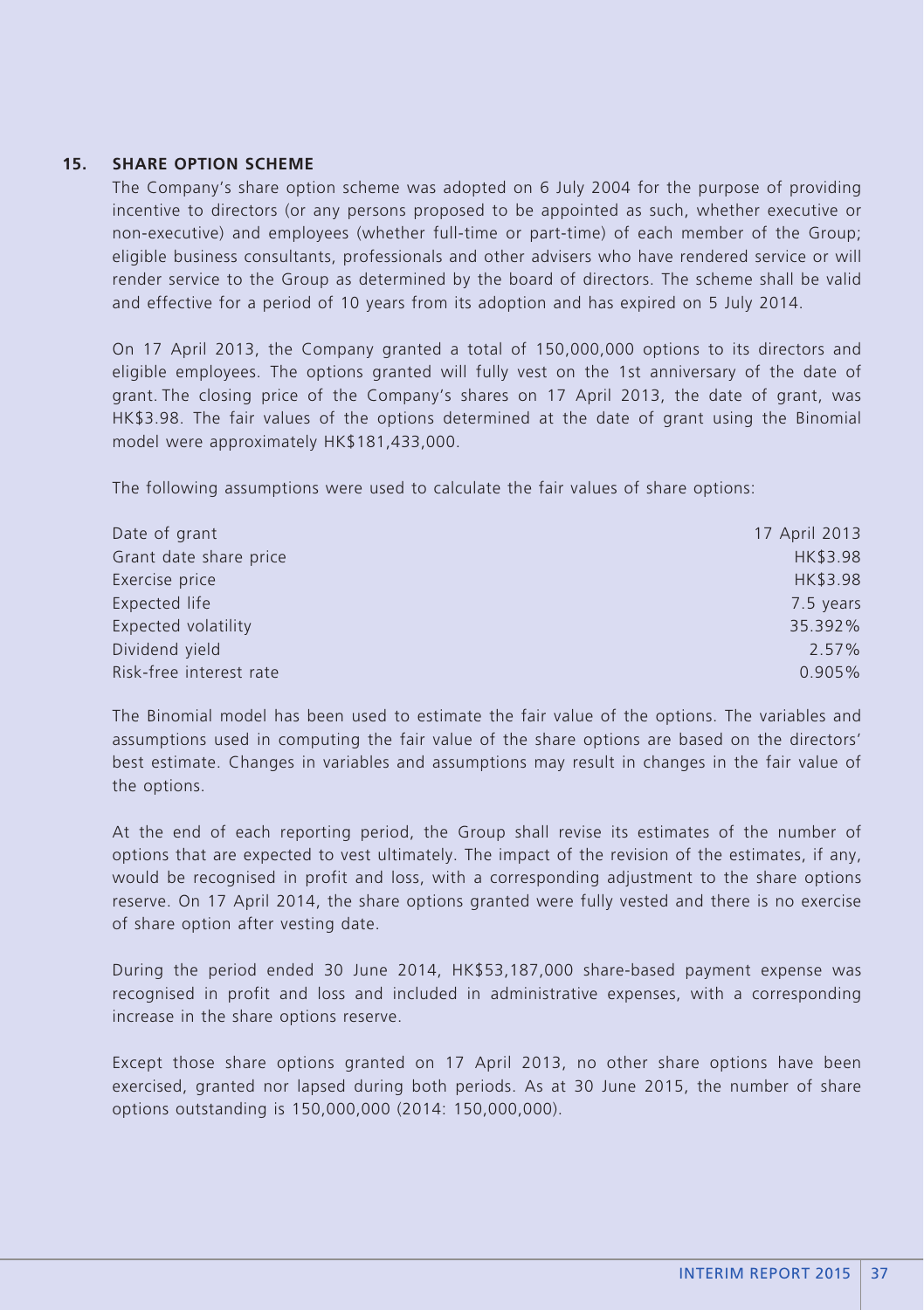### **16. CAPITAL AND OTHER COMMITMENTS**

At the end of the reporting period, the Group had the following capital commitments:

|                                                                                                                                                               | As at<br>30 June<br>2015<br><b>HK\$'000</b><br>(Unaudited) | As at<br>31 December<br>2014<br>HK\$'000<br>(Audited) |
|---------------------------------------------------------------------------------------------------------------------------------------------------------------|------------------------------------------------------------|-------------------------------------------------------|
| Capital expenditure contracted for but not provided<br>in the condensed consolidated financial statements<br>in respect of acquisition of property, plant and |                                                            |                                                       |
| equipment                                                                                                                                                     | 581,823                                                    | 410,416                                               |
| Other commitment (note)                                                                                                                                       | 148,008                                                    | 154,295                                               |

*Note:* Amount refers to commitment arising from research and development projects.

### **17. EVENT AFTER THE END OF THE REPORTING PERIOD**

On 16 June 2015, the Group entered into an agreement with existing non-controlling shareholders of Siping to dispose of its remaining 40% equity interest for a cash consideration of RMB38,400,000 (equivalent to approximately HK\$48,000,000). The disposal was completed on 28 July 2015. Siping ceased to be an associate upon the completion.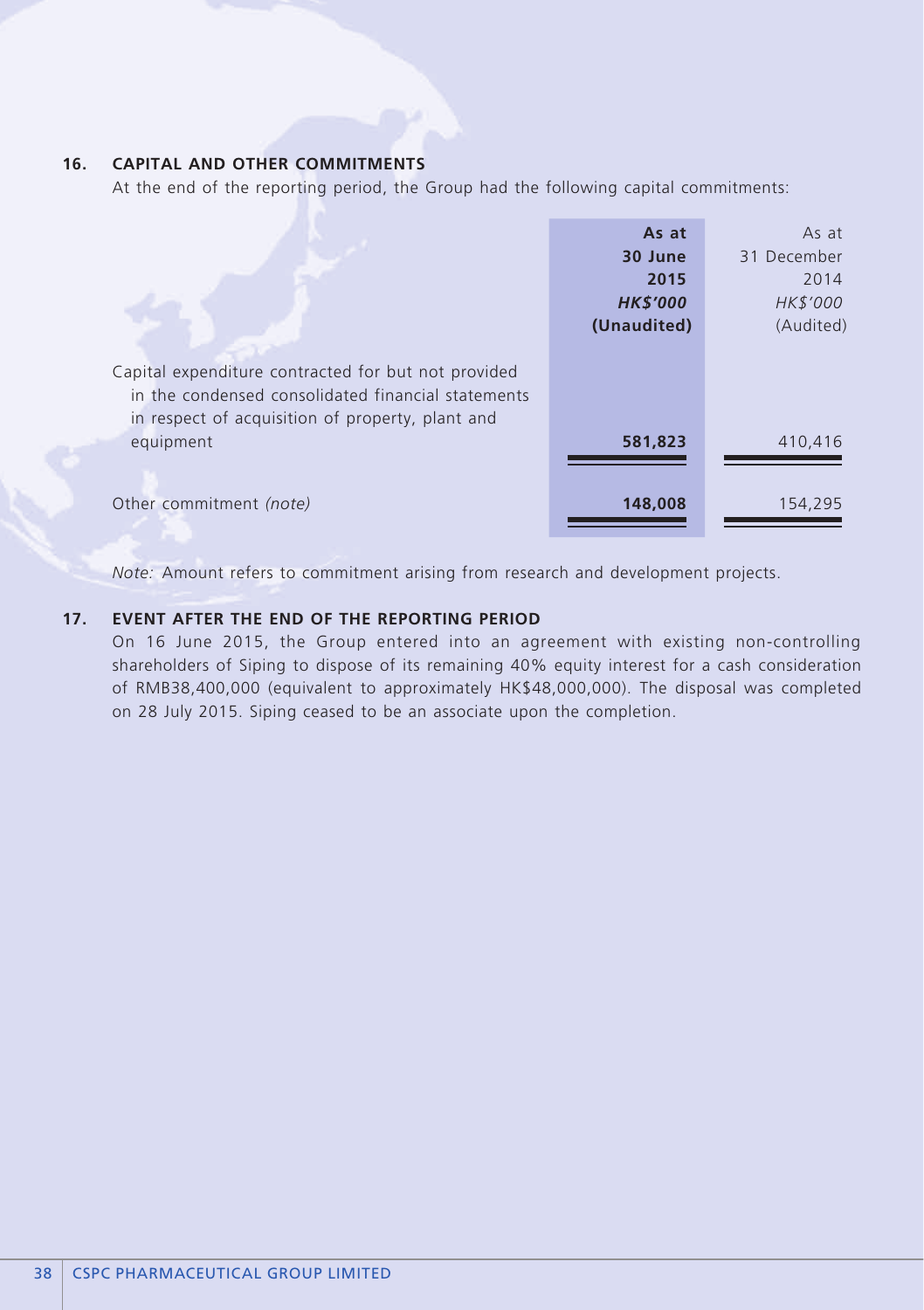### **Other Information**

#### **Directors' Interest in Shares, Underlying Shares and Debentures**

As at 30 June 2015, the interests of the directors and their associates in the shares, underlying shares and debentures of the Company and its associated corporations (within the meaning of Part XV of the Securities and Future Ordinance ("SFO"), as recorded in the register maintained by the Company pursuant to Section 352 of the SFO, or as otherwise notified to the Company and The Stock Exchange of Hong Kong Limited (the "Stock Exchange") pursuant to the Model Code for Securities Transactions by Directors of Listed Companies (the "Model Code") contained in the Listing Rules, were as follows:

### *Long Positions*

| Name of<br>director | Capacity                              | Number of<br>issued ordinary<br>shares held | Number of<br>underlying<br>shares of share<br>options held<br>(Note i) | Total         | Percentage<br>of shares in<br>issue of<br>the Company |
|---------------------|---------------------------------------|---------------------------------------------|------------------------------------------------------------------------|---------------|-------------------------------------------------------|
| Cai Dongchen        | Beneficial owner                      | 6,538,000                                   | 80,000,000                                                             | 86,538,000    | 1.46%                                                 |
|                     | Interest of controlled<br>corporation | 1,765,825,534<br>(Note ii)                  |                                                                        | 1,765,825,534 | 29.89%                                                |
| Feng Zhenying       | Beneficial owner                      |                                             | 3,000,000                                                              | 3,000,000     | 0.05%                                                 |
| Chak Kin Man        | Beneficial owner                      | 4,000                                       | 3,000,000                                                              | 3,004,000     | 0.05%                                                 |
| Pan Weidong         | Beneficial owner                      |                                             | 10,000,000                                                             | 10,000,000    | 0.17%                                                 |
| Wang Huaiyu         | Beneficial owner                      |                                             | 15,000,000                                                             | 15,000,000    | 0.25%                                                 |
| Lu Jianmin          | Beneficial owner                      |                                             | 10,000,000                                                             | 10,000,000    | 0.17%                                                 |
| Wang Zhenguo        | Beneficial owner                      |                                             | 3,000,000                                                              | 3,000,000     | 0.05%                                                 |
| Wang Jinxu          | Beneficial owner                      |                                             | 3,000,000                                                              | 3,000,000     | 0.05%                                                 |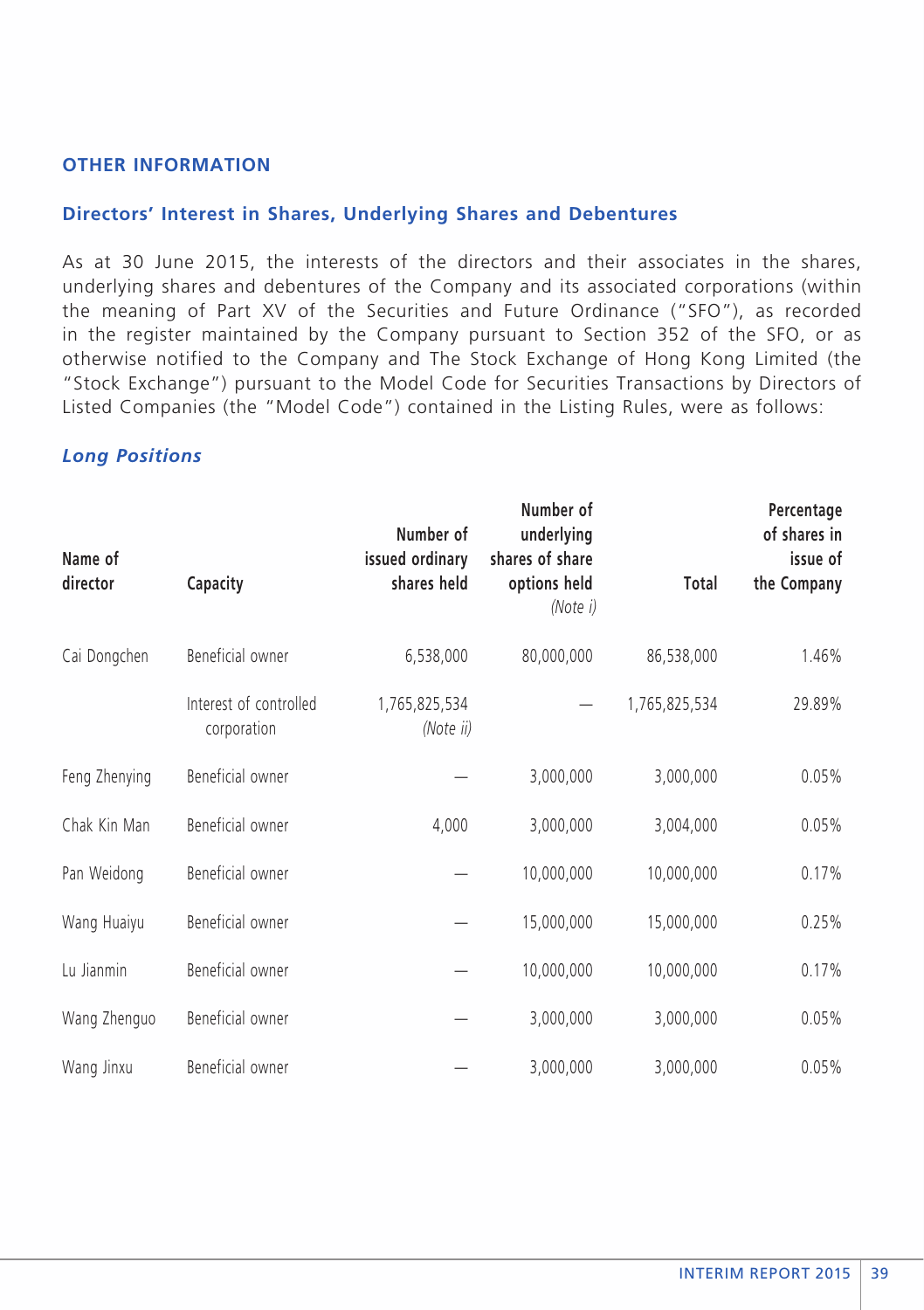# **Other Information** *(Continued)*

# **Directors' Interest in Shares, Underlying Shares and Debentures** *(Continued)*

# *Long Positions (Continued)*

*Notes:*

- (i) The share options were granted pursuant to the share option scheme of the Company as set out in the section below headed "Share Option Scheme".
- (ii) Mr. Cai Dongchen is deemed to be interested in 1,765,825,534 shares, comprising (i) 493,880,000 shares directly held by True Ally Holdings Limited ("True Ally"), a direct whollyowned subsidiary of Mr. Cai Dongchen; (ii) 213,929,500 shares directly held by Key Honesty Limited, an indirect wholly-owned subsidary of Mr. Cai Dongchen; and (iii) 1,058,016,034 shares directly held by Massive Giant Group Limited by virtue of his interests in a chain of corporations holding Massive Giant Group Limited, namely Massive Top Limited, of which March Rise Limited, Beijing Zhongyihe Hezhong Investment Management Centre (Limited Partnership) ( 北京中宜和合眾投資管理中心 ( 有限合夥 )) ("Zhongyihe") and True Ally own 75%, 15% and 10%, respectively. March Rise Limited in turn is owned as to 40% by True Ally and 60% by Zhongyihe, the general partner of which is Mr. Cai Dongchen.

Other than as disclosed above, none of the directors nor their associates had any interests or short positions in the shares, underlying shares and debentures of the Company or any of its associated corporations as at 30 June 2015.

### **Arrangements to Purchase Shares or Debentures**

Other than the share option holdings disclosed above, at no time during the period was the Company, or any of its holding companies, subsidiaries or fellow subsidiaries, a party to any arrangements to enable the directors of the Company to acquire benefits by means of the acquisition of shares in, or debentures of, the Company or any other body corporate.

### **Substantial Shareholders**

As at 30 June 2015, the register of substantial shareholders maintained by the Company pursuant to Section 336 of the SFO shows that the following shareholders (other than interests disclosed under the section "Directors' interests in shares, underlying shares and debentures"above) had notified the Company of relevant interests in the shares in issue of the Company.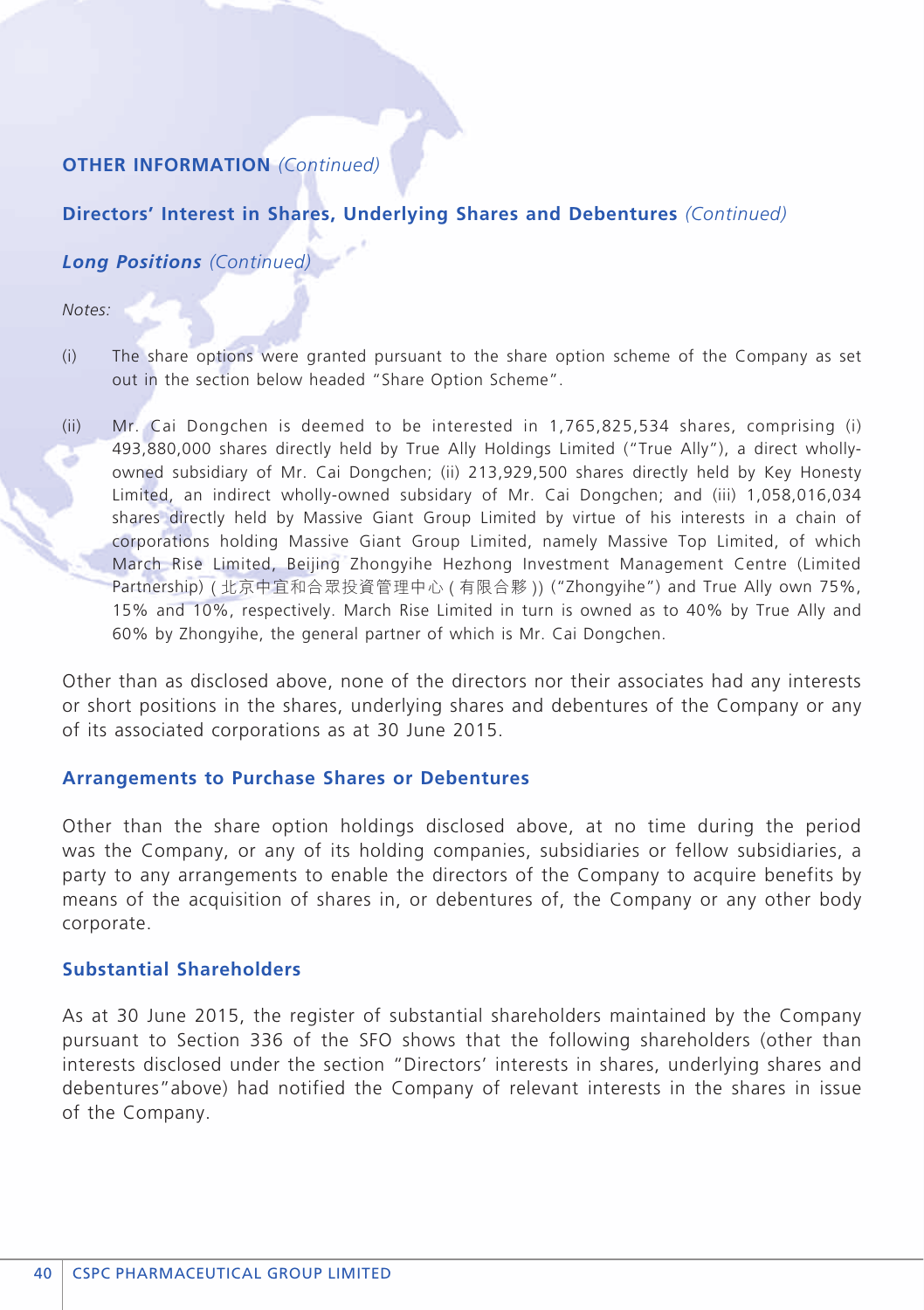# **Other Information** *(Continued)* **Substantial Shareholders** *(Continued) Long Positions*

| Name of substantial shareholder                                                 | Capacity                                                                   | Number of issued<br>ordinary shares held | rercentage<br>of shares in issue<br>of the Company |
|---------------------------------------------------------------------------------|----------------------------------------------------------------------------|------------------------------------------|----------------------------------------------------|
| True Ally Holdings Limited                                                      | Beneficial owner                                                           | 493,880,000                              | 8.36%                                              |
|                                                                                 | Interest in controlled corporation                                         | 1,271,945,534<br>(Note (i))              | 21.53%                                             |
| Beijing Zhongyihe Hezhong Investment<br>Management Centre (Limited Partnership) | Interest in controlled corporation                                         | 1,058,016,034<br>(Note (ii))             | 17.91%                                             |
| March Rise Limited                                                              | Interest in controlled corporation                                         | 1,058,016,034<br>(Note (ii))             | 17.91%                                             |
| Massive Top Limited                                                             | Interest in controlled corporation                                         | 1,058,016,034<br>(Note (ii))             | 17.91%                                             |
| Massive Giant Group Limited                                                     | Beneficial owner                                                           | 1,058,016,034<br>(Note (ii))             | 17.91%                                             |
| JPMorgan Chase & Co.                                                            | Beneficial owner<br>Investment manager<br>Custodian/approved lending agent | 23,442,676<br>104,456,000<br>169,504,632 |                                                    |
|                                                                                 |                                                                            | 297,403,308                              | 5.03%                                              |
| Commonwealth Bank of Australia                                                  | Interest in controlled corporation                                         | 296.644.000                              | 5.02%                                              |

*Note:*

- (i) The interests comprise 213,929,500 shares directly held by Key Honesty Limited, a direct wholly-owned subsidiary of True Ally Holdings Limited ("Ture Ally") and 1,058,016,034 shares directly held by Massive Giant Group Limited described in Note (ii) below.
- (ii) The interests represent 1,058,016,034 shares directly held by Massive Giant Group Limited, of which Massive Top Limited owns 100%. Massive Top Limited in turn is owned as to 75% by March Rise Limited, 15% by Beijing Zhongyihe Hezhong Investment Management Centre (Limited Partnership) ( 北京中宜和合眾投資管理中心 ( 有限合夥 )) ("Zhongyihe") and 10% by True Ally. March Rise Limited is owned as to 40% by True Ally and 60% by Zhongyihe.

### *Lending Pool*

| Name of substantial shareholder | Capacitv                         | Number of issued<br>ordinary shares held | Percentage<br>of shares in issue<br>of the Company |
|---------------------------------|----------------------------------|------------------------------------------|----------------------------------------------------|
| JPMorgan Chase & Co.            | Custodian/approved lending agent | 169.504.632                              | 2.86%                                              |

Other than as disclosed above, the Company has not been notified of any other relevant interests or short positions in the shares in issue of the Company or any other interests representing 5% or more of the shares in issue of the Company as at 30 June 2015.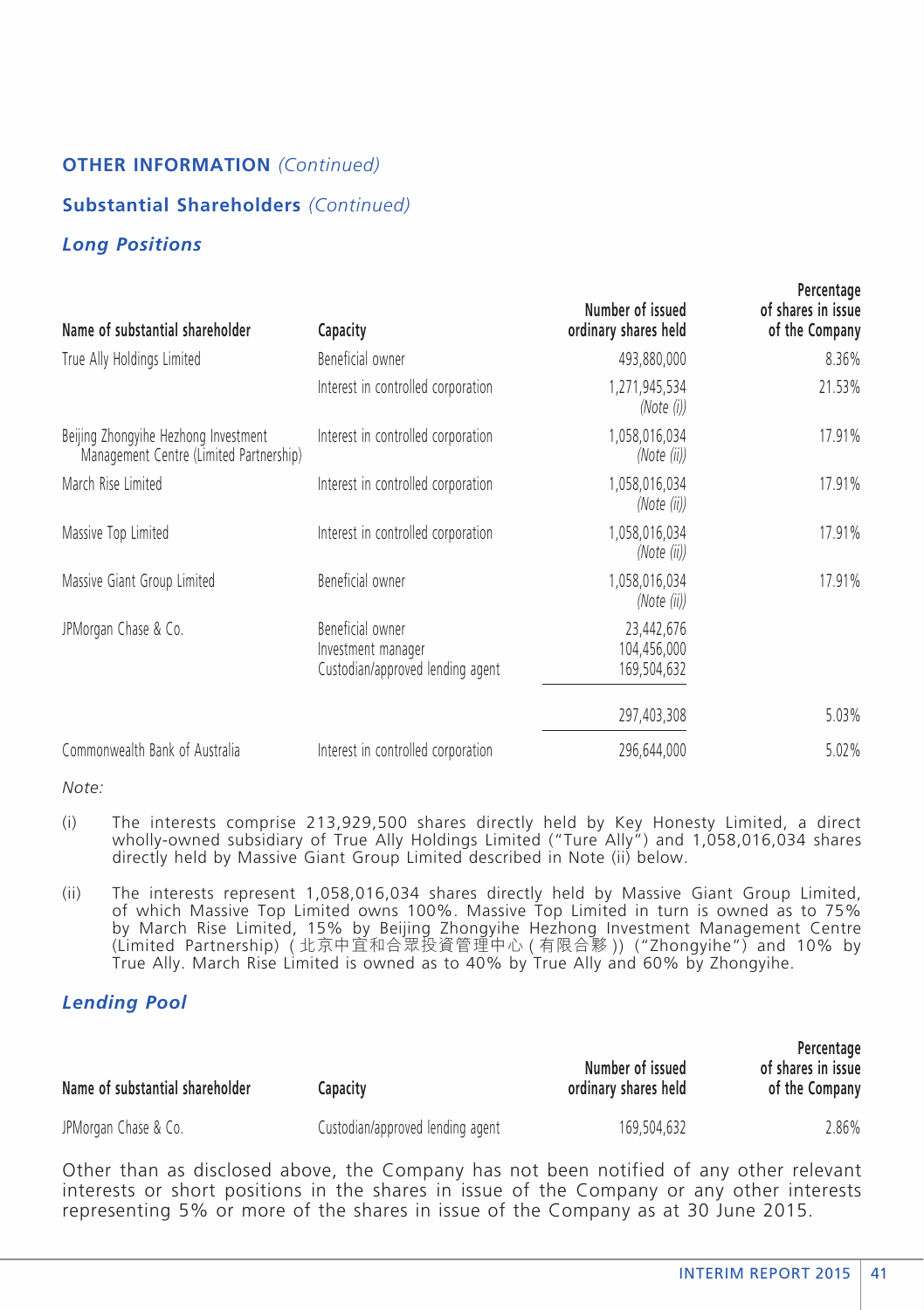### **Other Information** *(Continued)*

### **Share Option Scheme**

The Company's share option scheme was adopted on 6 July 2004 for the purpose of providing incentive to directors (or any persons proposed to be appointed as such, whether executive or non-executive) and employees (whether full-time or part-time) of each member of the Group, eligible business consultants, professionals and other advisers who have rendered services or will render service to the Group as determined by the board of directors. The scheme is valid and effective for a period of 10 years since its adoption and has expired on 5 July 2014.

The following table discloses movements in the Company's shares options during the period:

|                              |                                         |        |                                             | Number of Share Options |           |           |        |                          |             |
|------------------------------|-----------------------------------------|--------|---------------------------------------------|-------------------------|-----------|-----------|--------|--------------------------|-------------|
| Date of<br>Category<br>grant | Exercise Exercisable<br>price<br>(HK\$) | period | As at<br>1 January<br>2015                  | Granted                 | Exercised | Cancelled | Lapsed | As at<br>30 June<br>2015 |             |
| <b>Directors</b>             |                                         |        |                                             |                         |           |           |        |                          |             |
| Cai Dongchen                 | 17 April 2013                           | 3.98   | 17 April 2014 -<br>16 April 2023            | 80,000,000              |           |           |        |                          | 80,000,000  |
| Feng Zhenying                | 17 April 2013                           | 3.98   | 17 April 2014 -<br>16 April 2023            | 3,000,000               |           |           |        |                          | 3,000,000   |
| Chak Kin Man                 | 17 April 2013                           | 3.98   | 17 April 2014 -<br>16 April 2023            | 3,000,000               |           |           |        |                          | 3,000,000   |
| Pan Weidong                  | 17 April 2013                           | 3.98   | 17 April 2014 -<br>16 April 2023            | 10,000,000              |           |           |        |                          | 10,000,000  |
| Wang Huaiyu                  | 17 April 2013                           | 3.98   | 17 April 2014 -<br>16 April 2023            | 15,000,000              |           |           |        |                          | 15,000,000  |
| Lu Jianmin                   | 17 April 2013                           | 3.98   | 17 April 2014 -<br>16 April 2023            | 10,000,000              |           |           |        |                          | 10,000,000  |
| Wang Zhenguo                 | 17 April 2013                           | 3.98   | 17 April 2014 -<br>16 April 2023            | 3,000,000               |           |           |        |                          | 3,000,000   |
| Wang Jinxu                   | 17 April 2013                           | 3.98   | 17 April 2014 -<br>16 April 2023            | 3,000,000               |           |           |        |                          | 3,000,000   |
| <b>Employees</b>             |                                         |        |                                             |                         |           |           |        |                          |             |
| In aggregate                 | 17 April 2013                           | 3.98   | 17 April 2014 - 23,000,000<br>16 April 2023 |                         |           |           |        |                          | 23,000,000  |
| Total                        |                                         |        |                                             | 150,000,000             |           |           |        |                          | 150,000,000 |

The closing price of the Company's shares immediately before the date of grant of the options was HK\$3.98.

No option was granted, lapsed or cancelled during the six months ended 30 June 2015.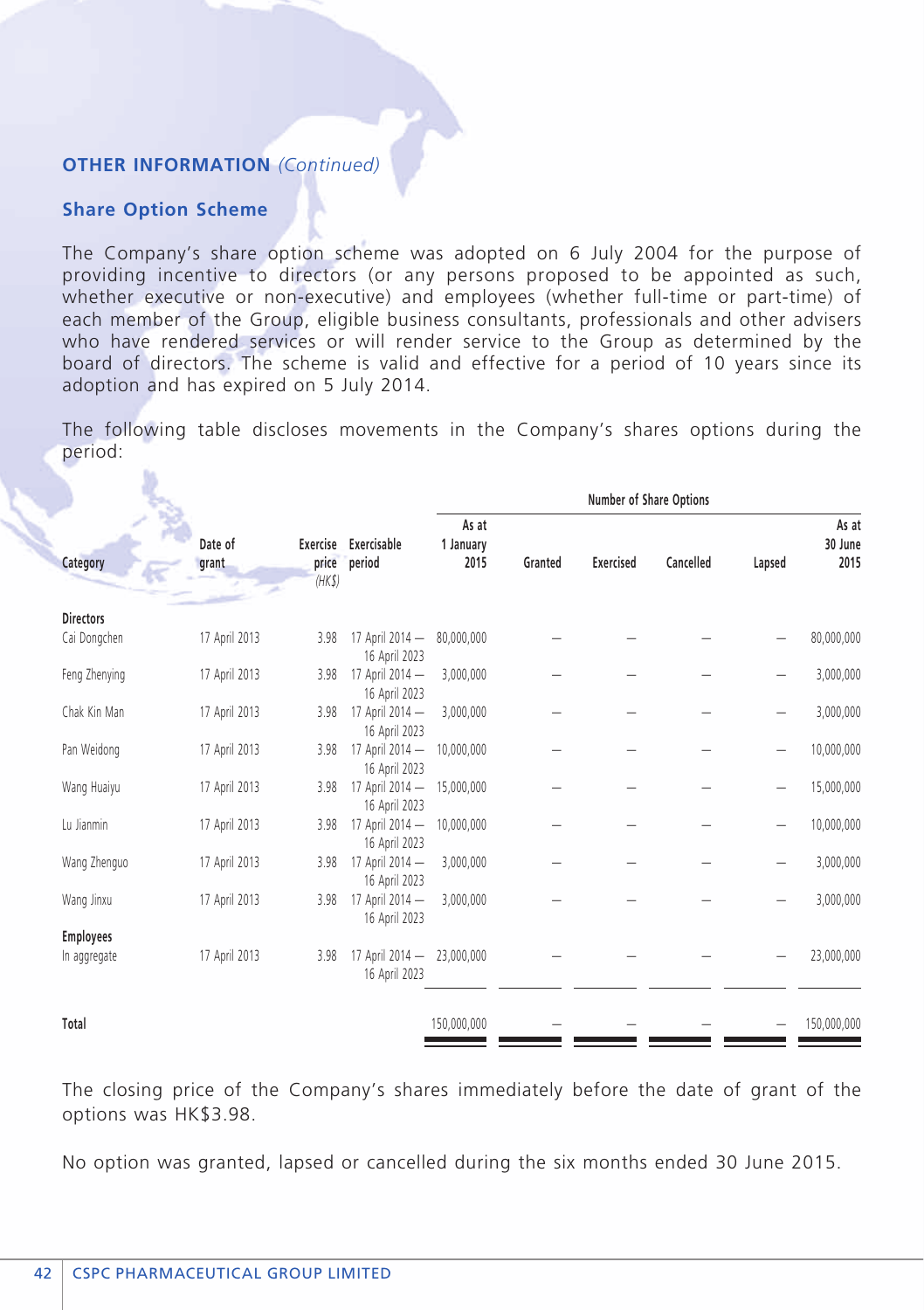### **Other Information** *(Continued)*

### **Share Option Scheme** *(Continued)*

As at 30 June 2015, options to subscribe for an aggregate of 150,000,000 shares of the Company were outstanding, representing 2.54% of the existing shares in issue of the Company as at the date of this report and the date of the 2014 annual report of the Company.

#### **Corporate Governance**

The Company has complied with all the code provisions in the Corporate Governance Code (the "Code") contained in Appendix 14 of the Rules Governing the Listing of Securities on The Stock Exchange of Hong Kong Limited (the "Listing Rules") throughout the six months ended 30 June 2015 except the deviation from code provisions A.2.1 as set out below.

Code provision A.2.1 of the Code stipulates that the roles of chairman and chief executive officer should be separate and should not be performed by the same individual. Mr. Cai Dongchen, the Company's Chairman, has also assumed the role as the chief executive officer of the Company. The Company believes that vesting both roles in Mr. Cai will allow for more effective planning and execution of business strategies. As all major decisions are made in consultation with members of the Board, the Company believes that there is adequate balance of power and authority in place.

Following the retirement of Mr. ZHAO John Huan, an executive director of the Company, at the annual general meeting of the Company held on 26 May 2015, the composition of the Board comprises nine (9) executive directors, one (1) non-executive director and five (5) independent non-executive directors. The number of independent non-executive directors on the Board represents not less than one-third of the members of the Board as required under rule 3.10A of the Listing Rules.

#### **Review of Interim Results**

The interim results and the interim report have been reviewed by the external auditor and audit committee of the Company.